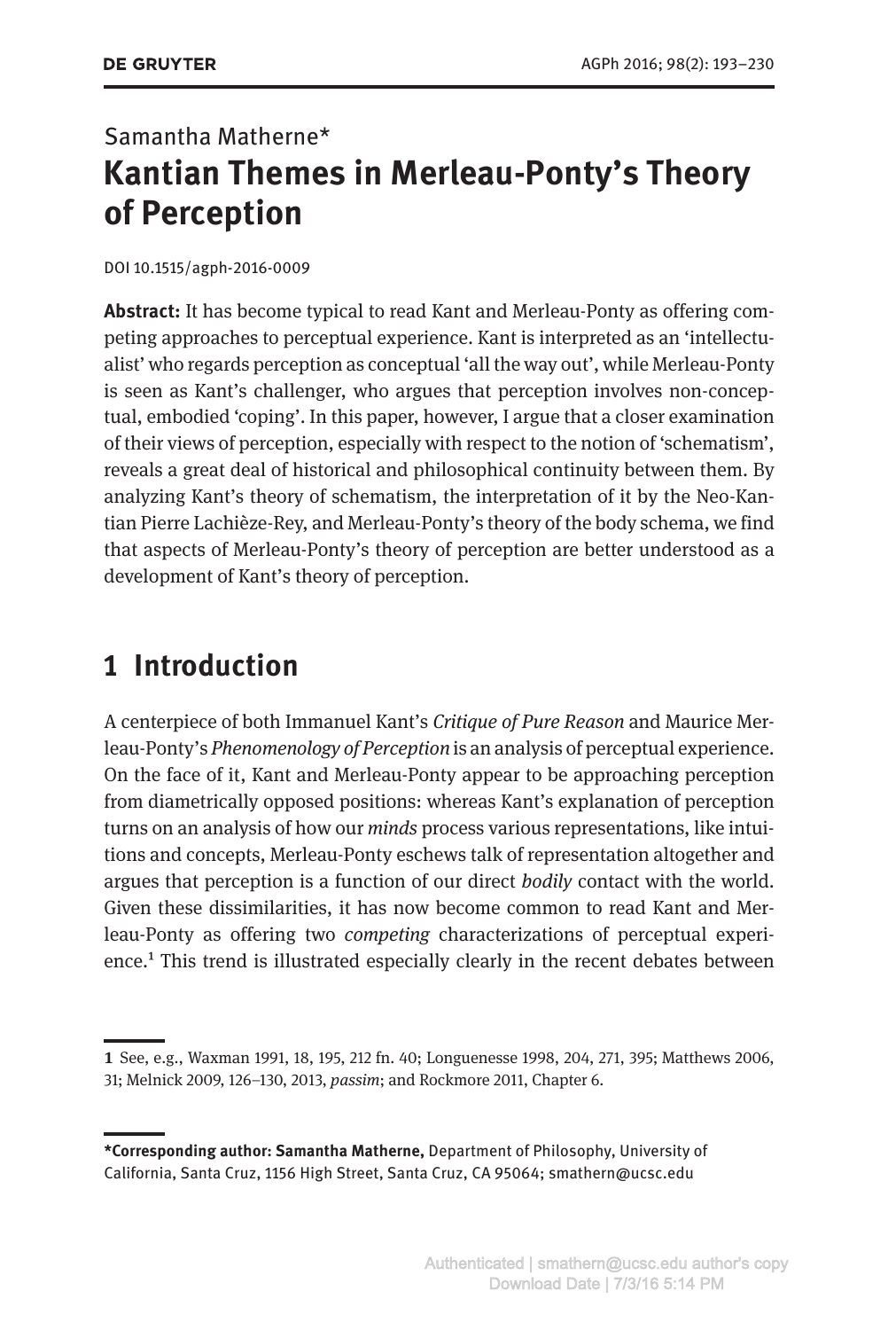Hubert Dreyfus and John McDowell.<sup>2</sup> Both Dreyfus and McDowell treat Kant as an 'intellectualist',<sup>3</sup> as someone who thinks that our mental, indeed, conceptual capacities thoroughly shape our perceptual experience.4 As McDowell describes this position: "our perceptual relation to the world is conceptual all the way out to the world's impacts on our receptive capacities."5 Meanwhile, both Dreyfus and McDowell regard Merleau-Ponty as a challenger who urges against Kant that our perception involves, as Dreyfus puts it, "nonconceptual embodied coping skills we share with infants and animals."6 We thus appear to be left with a choice: we can either side with Kant and the claim that "mind is pervasive in our perceptual experience"7, or with Merleau-Ponty and the claim that, prior to mind, perception depends on "embodied coping going on on the ground floor."8

In this paper, however, I offer reasons why we should be wary of carving up Kant's and Merleau-Ponty's theories of perception in such a dichotomous fashion. Indeed, I show that pitting Kant against Merleau-Ponty in this way leads us to overlook the historical and philosophical continuities between their views of perception. In particular, I demonstrate that a cornerstone of Merleau-Ponty's

**5** McDowell 20015, 338.

**<sup>2</sup>** See Dreyfus 2006, McDowell 2007a, McDowell 2007b.

**<sup>3</sup>** This is a phrase Merleau-Ponty uses repeatedly in the *Phenomenology of Perception*, e.g., PhP 28 f./50 f. (citations to *Phenomenology of Perception* (PhP) will be to the English pagination/original French pagination).

**<sup>4</sup>** In *Having the World in View* (2009), for example, McDowell argues that Kant commits himself to the view that even the most basic, sensible features of perceptual experience, viz., intuitions, are conceptually shaped (see Essay 2). To this end, McDowell 2009, 30 f., draws on Kant's claim in the Metaphysical Deduction in the *Critique of Pure Reason* that, "The same function that gives unity to different representations *in a judgment* also gives unity to the mere synthesis of different representations *in an intuition*, which, expressed generally, is called the pure concept of the understanding" (A79/B104 f.) (Citations to the *Critique of Pure Reason* are to the pagination of Kant's first ("A") and/or second ("B") editions. All other passages from Kant's work are cited by the volume and page number of *Kants gesammelte Schriften*). In this vein, other commentators have urged that this is the position Kant defends in the Transcendental Deduction (see Sedgwick 1997, Abela 2002, Wenzel 2005, Engstrom 2006, Ginsborg 2008, and Griffith 2012). For an alternative 'non-conceptualist' reading of Kant, see Rohs 2001; Hanna 2005, 2008, 2011; Allais 2009; Grüne 2009, 2011; Tolley 2013; McLear 2015.

**<sup>6</sup>** Dreyfus 2006, 43. It is, in particular, Merleau-Ponty's emphasis on the body and its 'pre-reflective' and 'pre-logical' relation to the world (e.g., PhP 241/279, 311/351, 349/311, 547 fn. 3/357) that leads commentators to think he endorses the view that we have an *un*reflective or *non*-conceptual relation to the world (see Carman 2008, 28, 81, Dreyfus 2006, 47f., Kelly 2002). For commentators wary of this characterization of Merleau-Ponty, see Berendzen 2009, 2010 and Siewert 2013.

**<sup>7</sup>** McDowell 2007a, 339.

**<sup>8</sup>** Dreyfus 2006, 43.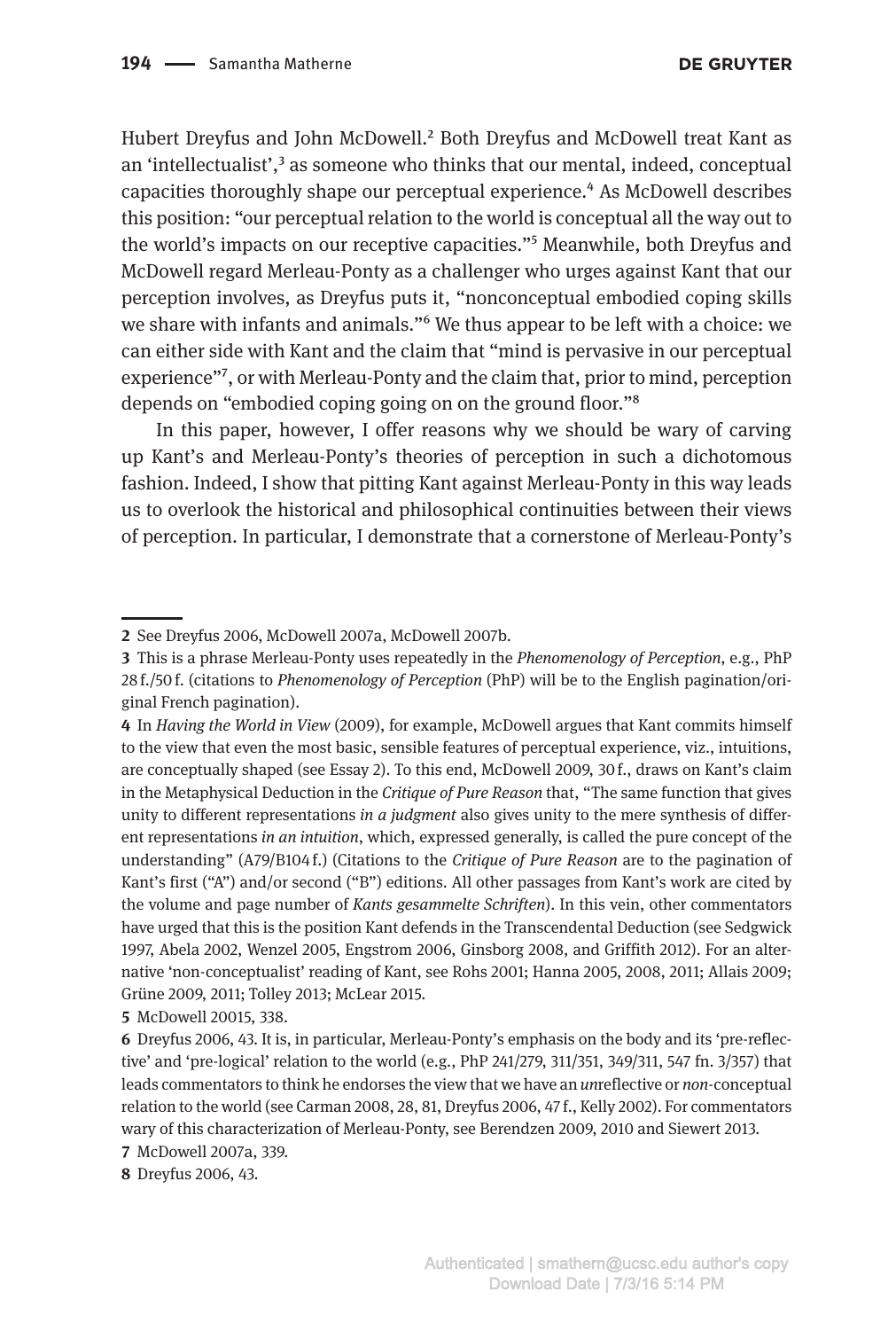theory of perception, viz., his analysis of the 'body schema', is, in fact, a development of Kant's analysis of schematism in the *Critique of Pure Reason*. While the standard reading may tempt us to think that Merleau-Ponty would have dismissed Kant's theory of schematism as overly intellectualist, I show that Merleau-Ponty, in fact, regards it as a non-intellectualist strand in Kant's thought. I argue that this was possible because Merleau-Ponty's interpretation of Kant's theory of schematism was shaped by one of his philosophical mentors in France at the time, the Neo-Kantian Pierre Lachièze-Rey, and one of the hallmark features of Lachièze-Rey's interpretation is the claim that, for Kant, schematism, perception, and embodiment are intimately interconnected.<sup>9</sup> As we shall see, Lachièze-Rey's interpretation thus exposed to Merleau-Ponty a pre-conceptual layer of Kant's theory of perception that bears directly on his primary concerns, viz., the role of the body in perceptual experience. This, in turn, put Merleau-Ponty in a position to self-consciously take over Kant's theory of schematism within his own philosophical account of the body schema. In which case, even if Merleau-Ponty rejects certain versions of intellectualism, far from his philosophy of perception being *anti-Kantian*, there is a sense in which it is broadly *Kantian*.

In order to trace both the historical and philosophical development of the theory of schematism from Kant through Lachièze-Rey and into Merleau-Ponty, I begin with an overview of Kant's discussion of schematism as presented in the *Critique of Pure Reason* (Section 2). I go on to present Lachièze-Rey's interpretation of this Kantian theory (Section 3) and examine Merleau-Ponty's evaluation of this interpretation of Kant in the *Phenomenology* (Section 4). I next analyze the basic features of Merleau-Ponty's theory of the body schema and its role in perceptual experience and emphasize the Kantian concerns and themes that are clearly present in it (Section 5). In the conclusion, I return to a discussion of the dissimilarities between Kant's and Merleau-Ponty's theories of perception and analyze just how far the continuity between their views can extend given their varied approaches to perceptual experience (Section 6).

**<sup>9</sup>** Although in this article, I focus on the influence of Lachièze-Rey on Merleau-Ponty, in Matherne 2014a I argue that Merleau-Ponty's understanding of Kant's theory of perception was also influenced by the German Neo-Kantian Ernst Cassirer, more specifically by Cassirer's analysis of the role the productive imagination plays in both 'pathological' and 'normal' perception.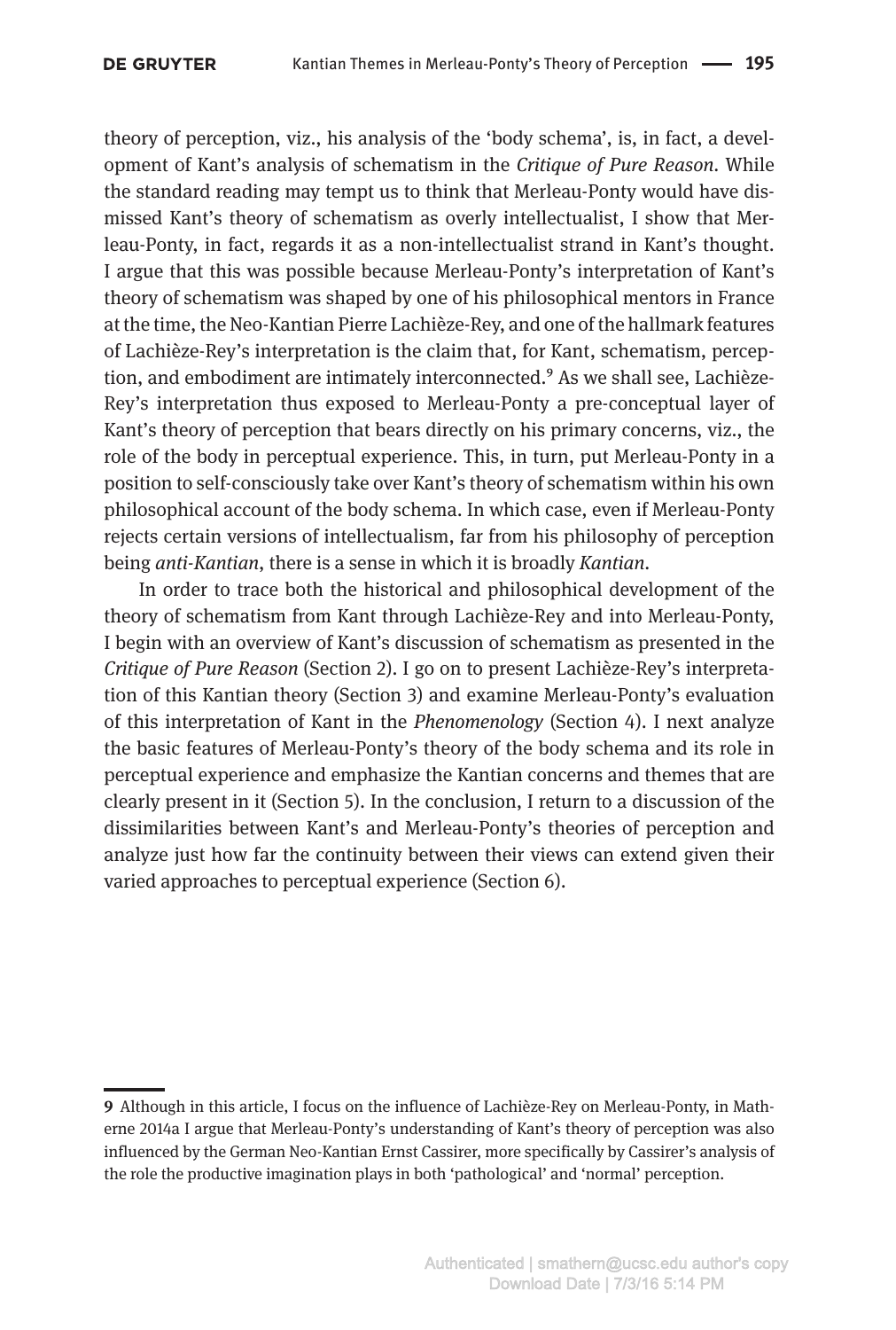### **2 Schematism in the** *Critique of Pure Reason*

According to Kant, there are two basic mental capacities involved in perceptual experience, what he calls 'sensibility' and 'understanding'. Sensibility is a passive capacity by means of which we are receptive to the causal influence of the world, e.g. when our senses present us with a champagne flute.10 When this happens, Kant thinks sensibility produces 'intuitions', which he defines as representations of the particular object given to us here and now, e.g. of *this* flute.11 Meanwhile, the understanding is our active, spontaneous capacity for making judgments about the world, e.g. judging *that* this is a champagne flute.12 It produces 'concepts', which Kant defines as representations of the general features or properties of objects, e.g. champagne-fluteness.13 Now, given that sensibility is our capacity for being affected by the world, whereas understanding is our capacity for actively thinking about the world, and given that intuitions are singular representations, whereas concepts are general ones, the question arises: how can these seemingly different capacities with their seemingly different representations come together for the sake of perceptual experience?<sup>14</sup>

If Kant were a thoroughgoing intellectualist, we might expect him to argue that the understanding is capable of effecting this mediation. However, this is not what Kant does; instead, he turns to a capacity other than our conceptual one, viz., the 'imagination': "Both extremes, namely sensibility and understanding, must necessarily be connected by means of this transcendental function of the imagination."15 In the B Deduction, Kant defines the imagination as "a faculty for representing an object even *without its presence* in intuition" and as he teases out this definition, he indicates why he thinks the imagination is capable of mediating between sensibility and understanding.16 On the one hand, insofar as the imagination is a faculty for forming *intuitive* representations, albeit of objects that are not directly present to us, it is similar to sensibility. On the other hand,

**16** B151.

**<sup>10</sup>** A50/B76 – A51/B75.

**<sup>11</sup>** As Kant says in the *Stufenleiter*, an intuition is a representation that "is immediately related to the object and is singular" (A320/B377).

**<sup>12</sup>** A68/B93.

**<sup>13</sup>** Again in the *Stufenleiter*, Kant says a concept is a representation whose relation to an object "is mediate, by means of a mark, which can be common to several things" (A320/B377).

**<sup>14</sup>** For the purposes of this discussion, I will understand experience, for Kant, to involve the type of cognition he describes at A50/B74 – A52/B76, i.e. as involving the 'unification' of an intuition and a concept.

**<sup>15</sup>** A124.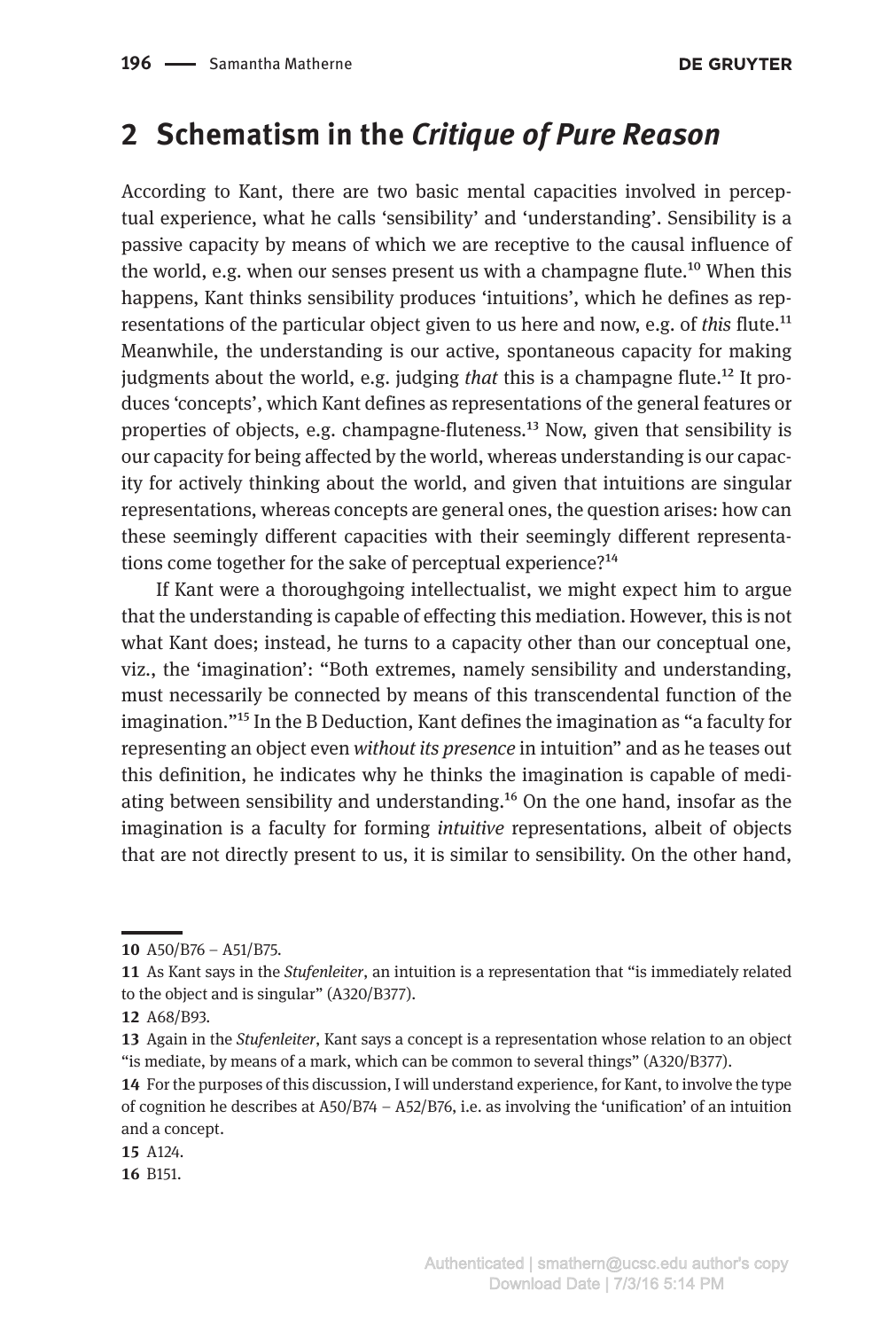Kant claims that the imagination is like the understanding because it forms its intuitive representations in an *active* way, through an "exercise of spontaneity".17 The imagination can thus serve as an intermediary between sensibility and understanding because it shares features of both. Of course, Kant's analysis of how exactly the imagination plays this mediating role is quite complicated as it involves his analysis of both the 'reproductive' activities of the imagination, by means of which it 'recalls' past experience and the 'productive' activities of the imagination, which, in fact, make experience possible.<sup>18</sup> However, for our purposes, it will be enough to focus on one aspect of his analysis of the 'productive' exercise of the imagination, viz., his analysis of schematism.<sup>19</sup>

In the Schematism chapter,<sup>20</sup> Kant approaches the issue of how the imagination can mediate between sensibility and understanding at a fairly abstract and general level by asking how the imagination enables us to make judgments in which we apply the categories, i.e. the most basic and commonly used concepts we have, like cause or substance, to empirical intuitions. On Kant's view, in order to apply a category to an object of intuition, there must be something similar, or as he puts it 'homogeneous' [*gleichartig*] between the two representations, i.e. something that provides a reason for applying just this category to intuition.<sup>21</sup> Kant worries that this requirement of homogeneity cannot be met in judgments where we apply the categories to intuitions for the former, qua completely general concepts, seem "entirely unhomogeneous [*ungleichartig*]" with the latter, qua representations of something highly particular.<sup>22</sup> As Kant makes this point with respect to the category 'cause',

**20** A137/B176 – A147/B187

**<sup>17</sup>** B 151.

**<sup>18</sup>** See Kant's definition of the imagination in the *Anthropology from a Pragmatic Point of View*: "The power of imagination (*facultas imaginandi*), as a faculty of intuition without the presence of the object, is either *productive*, that is, a faculty of the original presentation [*Darstellung*] of the object (*exhibitio originaria*), which thus precedes experience; or *reproductive*, a faculty of the derivative presentation of the object (*exhibitio derivativa*), which brings back to mind an empirical intuition that it had previously" (Anthro, 7:167).

**<sup>19</sup>** For a more thorough defense of the following interpretation of the Schematism, see Matherne 2014b.

**<sup>21</sup>** A137/B176. See Allison 2004, 211–213 for a discussion of the role the notions 'homogeneity' and 'subsumption' play in Kant's account of schematism. **22** A137/B176.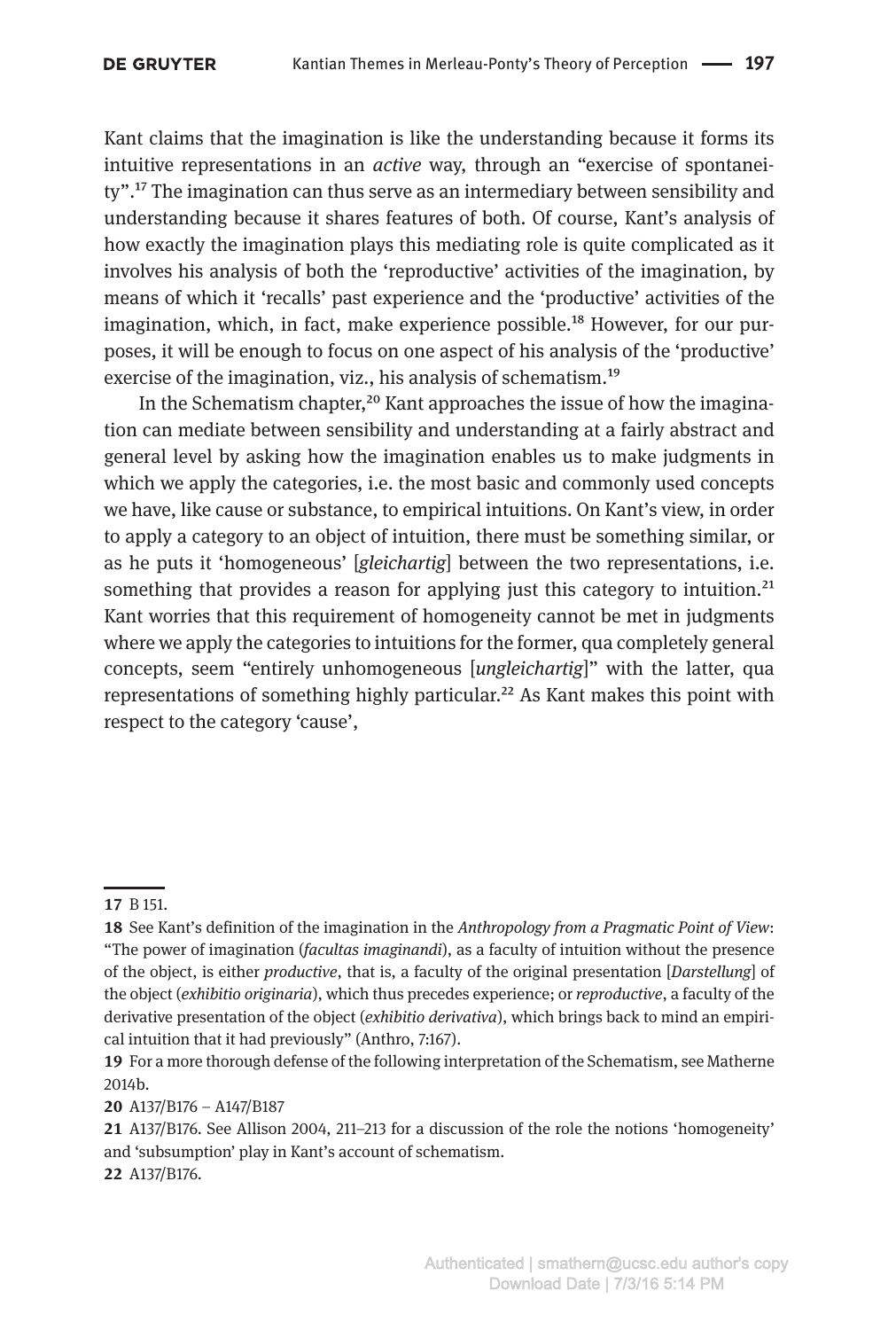Now how is the *subsumption* of [empirical intuitions] under [the categories], thus the *application* of the category to appearances possible, since no one would say that the category, e.g., causality, could also be intuited through the senses and is contained in appearance?<sup>23</sup>

The solution to what we could call the 'problem of homogeneity' takes shape in Kant's theory of schematism. He argues that in order to apply a category to intuition, there must be some,

third thing [*ein Drittes*], which must stand in homogeneity [*Gleichartigkeit*] with the category on the one hand and the appearance on the other, and makes possible the application of the former to the latter.<sup>24</sup>

Kant labels this requisite third thing a 'schema' and argues that insofar as it is "*intellectual* on the one hand and *sensible* on the other" it is homogeneous with both a category and an intuition, hence, can function as a "mediating representation" between the two.<sup>25</sup> Since Kant is chiefly concerned with how this will work at the most general level with the most general concepts, in the Schematism chapter he focuses mainly on the products of the imagination that he thinks would be generic enough to play a role throughout *all* our experiences, rather than in just one instance. Kant calls these special, all-pervasive schemata 'transcendental schemata'.<sup>26</sup> Insofar as they must be completely general, the content that Kant identifies for such schemata is fairly thin: he claims that the imagination need only provide a 'time-determination' [*Zeitbestimmung*], i.e. a representation of the category in temporal form.<sup>27</sup> For example, the schema for cause is the temporal pattern: if A at time<sub>1</sub>, then B at time<sub>2</sub>. He characterizes schemata as time-determinations because he thinks these are homogeneous with intuitions and the categories. Time, on his view, is the universal form of all our intuition, in which case time-determinations, in virtue of their *temporality*, will be homogeneous with intuition, and in virtue of their *universality*, i.e., applicability to all intuition, will be homogeneous with the categories:

**27** A138/B177. Although I describe transcendental schemata here as time-determinations, I shall leave it open as to whether transcendental schemata are exclusively temporal, as Allison 2004, 217 f. suggests, or whether they can involve spatial determinations as well, see Guyer 1987, 174 and 2006, 98 f.

**<sup>23</sup>** A137/B176 – A138/B177.

**<sup>24</sup>** A138/B177.

**<sup>25</sup>** A138/B177.

**<sup>26</sup>** A138/B177.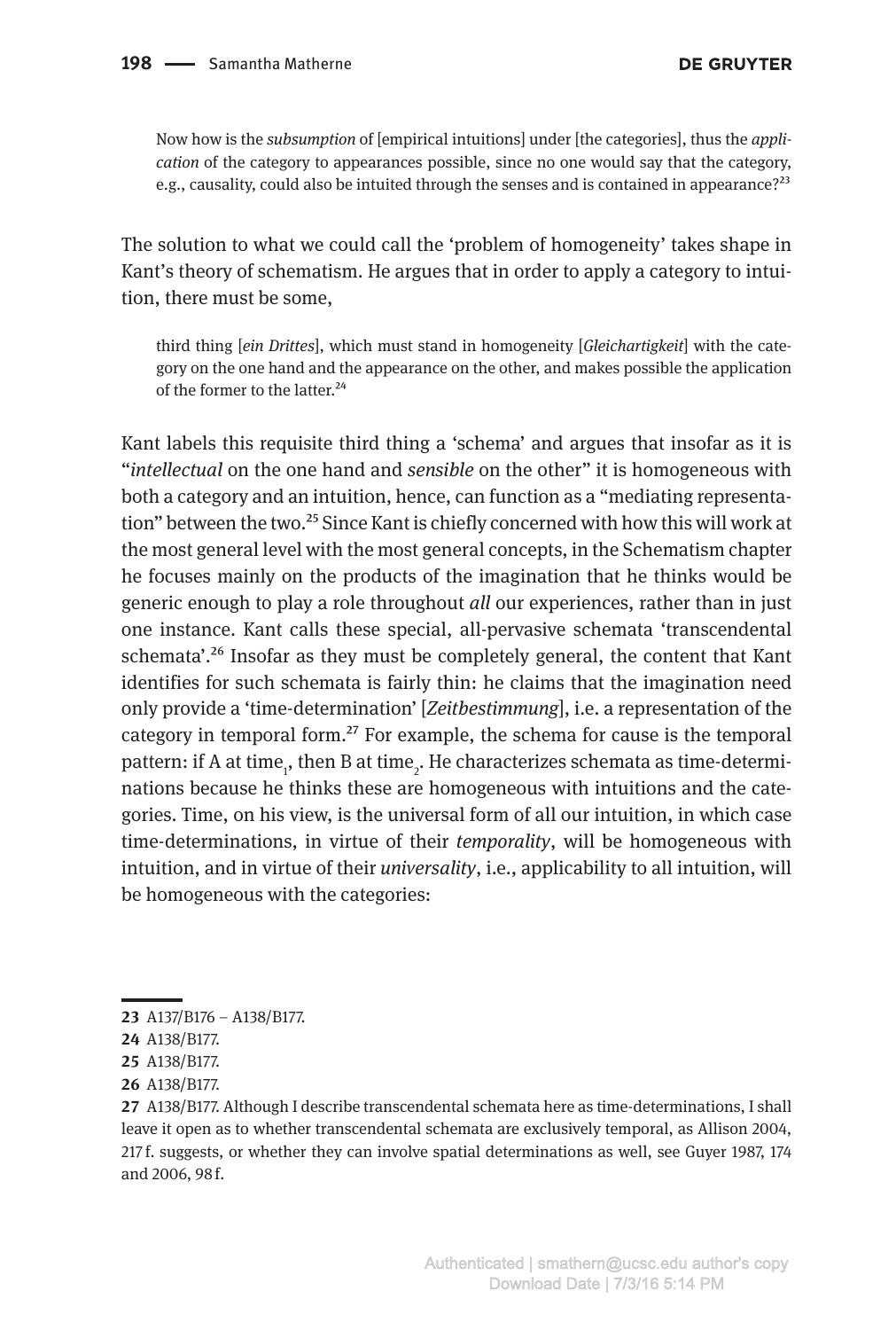Now a transcendental time-determination is homogeneous with the *category* […] insofar as it is *universal* and rests on a rule *a priori*. But it is on the other hand homogeneous with *appearances* insofar as *time* is contained in every empirical representation of the manifold.28

In virtue of being homogeneous with both categories and intuitions, transcendental schemata can mediate between the two in judgment and thus serve as the basis for the formulation of general laws about how this application will work for each category. With respect to cause and effect, for example, Kant's law is: "All alterations occur in accordance with the law of the connection of cause and effect."29 In this judgment, we see the category of 'cause' successfully applied to 'all alterations' in our intuitions.

Although Kant devotes the majority of the Schematism chapter to this highlevel and admittedly very abstract discussion of transcendental schematism, he also discusses two other increasingly more concrete forms of schematism: the schematism of pure sensible, i.e. mathematical concepts and of ordinary empirical concepts, e.g. the concept of a dog.<sup>30</sup> Unlike transcendental schematism, which makes experience *in general* possible, these latter two forms of schematism make *particular* experiences possible, e.g. of the number five or dogs. Kant sees the need to address these two other forms of schematism because he thinks that the problem of homogeneity arises for *every* judgment that involves the subsumption of an intuition under a concept, not just the high-level judgments that express general laws.<sup>31</sup> For, as we saw above, concepts, on his view, are mediate, universal representations that have their seat in the understanding, whereas intuitions are immediate, singular representations that have their seat in sensibility, in which case all concepts are heterogeneous with all intuitions.<sup>32</sup> So, just as in the transcendental case, Kant thinks that in order to explain how judgments are possible in which we apply a mathematical or an empirical concept to a particular intuition, we must take into account how schemata pave the way.

**32** See, e.g., A50/B74 – A51/B75 and A320/B376 f.

**<sup>28</sup>** A138/B177 – A139/B178.

**<sup>29</sup>** B232.

**<sup>30</sup>** A140/B179 – A141/B180.

**<sup>31</sup>** On this point, I disagree with Walsh 1957/8, Chipman 1972 and Pippin 1976, who argue that the problem of homogeneity only arises at the transcendental level. While the categories may be more heterogeneous with intuitions than pure sensible and empirical concepts are, hence Kant's claim that these concepts are "not so different and heterogeneous" from appearances, in virtue of being concepts they will be to some, if lesser degree, heterogeneous with intuitions (A138/B177).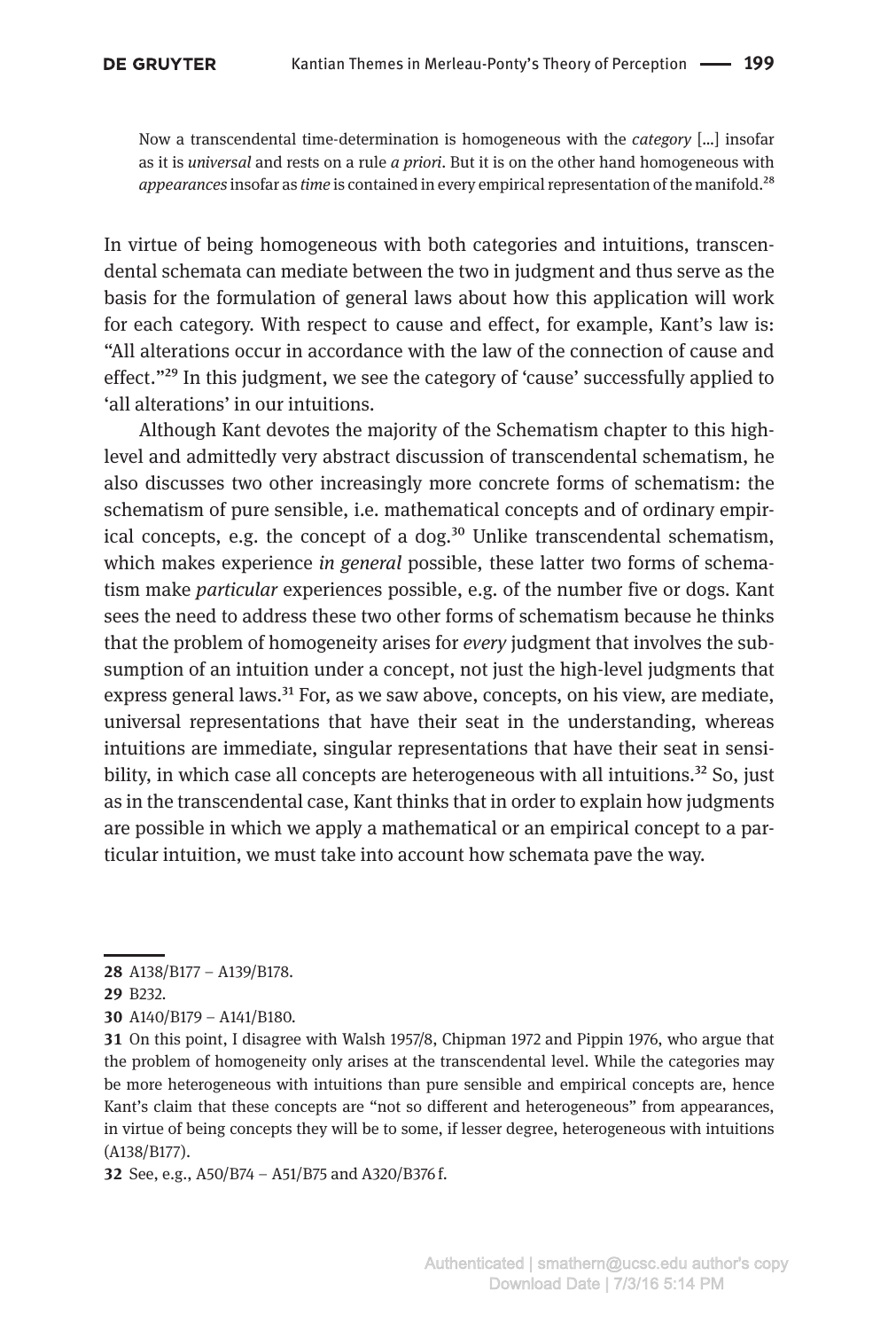It is in Kant's analysis of these latter forms of schematism that he turns more directly towards perception.<sup>33</sup> During perceptual experience, Kant maintains that we form a concrete sensible representation of the object we perceive, which he calls an 'image', e.g. when I perceive a dog, I form an image of a dog in my head.<sup>34</sup> And in the Schematism chapter, he claims that schemata are what enable us to form images. Though we shall return to this claim shortly, there are two features of images that we should note. First, for Kant, an image represents not only the features of an object that are immediately present to us, but also features that our hidden from our current point of view.<sup>35</sup> For example, if I am standing in front of a house, the image I have of it will not only represent the front-side of the house, but its hidden back-side as well. As Kant describes images in his *Metaphysics L*<sub>1</sub> lectures:

There are thus many appearances of a matter according to the various sides and points of view. The mind must make a formed image [*Abbildung*] from all these appearances by taking them all together [*zusammen nimmt*].36

Here, we find that images are distinct from intuitions arising from sensibility for the latter only represent what is immediately present to us, e.g. the front-side of the house, whereas the image projects beyond this to other sides and points of view that are not immediately present to us, e.g. to the back-side of the house as well. Second, Kant claims that images are representations that "must [*müssen*] be connected with the concept" and that "they indicate [*bezeichnen*]" concepts.37 Insofar as images are connected with and indicate concepts, I take Kant's view

**<sup>33</sup>** A142/B181.

**<sup>34</sup>** For a more detailed discussion of my interpretation of the role images play in Kant's theory of perception, see Matherne 2015.

**<sup>35</sup>** For a discussion of these issues, see Sellars 1978.

**<sup>36</sup>** *Lectures on Metaphysics* 28:235 f. See Makkreel 1990, 15–19, for a discussion of the imagination in these lectures.

**<sup>37</sup>** A142/B181. Insofar as I take Kant to connect images to concepts, I am in disagreement with both Rohs 2001, who argues that image formation occurs entirely on the basis of pre-conceptual synthesis, and Ginsborg 2008 who argues that image formation occurs not on the basis of concepts, but rather on the basis of a "consciousness of normativity" that stems from the understanding (71). On this issue, I am closer to the view of perceptual images put forth by Strawson 1974 and Sellars 1978; however, my view of images is more similar to Sellars's discussion of "image-models" than to Strawson's discussion of images (25). Whereas I conceive of an image as a representation of the object from our present perspective as well as other perspectives, Strawson treats an image as a representation only of what he calls, 'non-actual perceptions', i.e. 'past and merely possible perceptions' (53).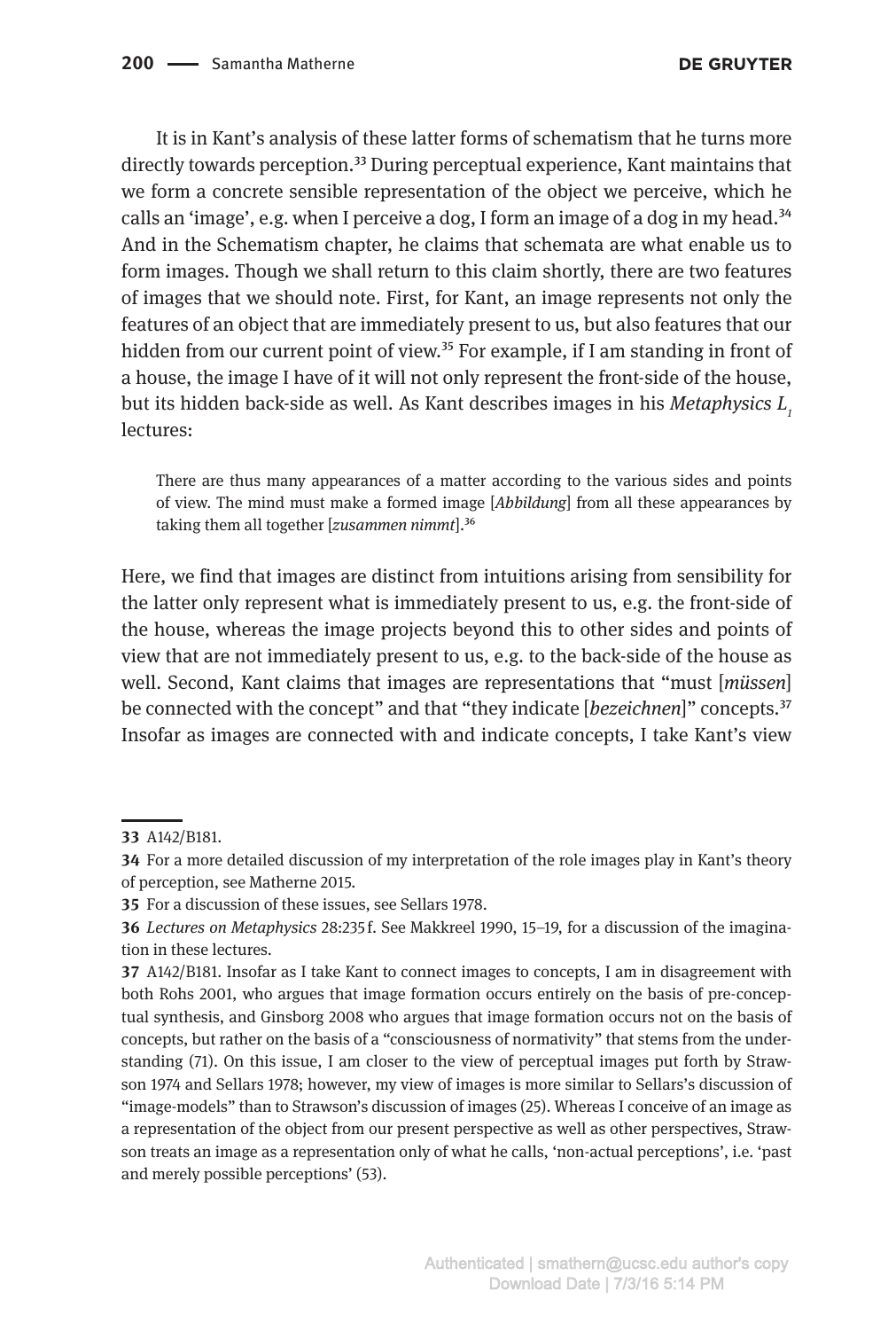to be that images are understood, in part, as images *of* concepts, e.g. the image I form of this champagne flute is, in part, a sensible representation of the concept 'champagne flute'.38

Returning to the Schematism, Kant claims that, "the schema […] [is that] through which and in accordance with which the images first become possible."39 A schema is able to do this, on Kant's view, because it involves a "general procedure" for processing intuition in such a way that it results in the formation of images.40 To clarify what this procedure involves, we should recognize, in the first place, that Kant characterizes a schema as a representation of something like a sketch, outline, or, per Kant, a 'monogram'<sup>41</sup>, that reflects how a concept manifests in sensible terms.<sup>42</sup> That is to say, a schema represents how a particular concept with its various properties is supposed to show up as a whole in perception. My schema for the concept 'dog', for example, is something like a sketch of a dog as a three-dimensional, four-legged, furry animal, just as my schema for the concept 'triangle' is something like an outline of an enclosed, three-sided figure. These schematic representations, however, are not to be confused with a sensible intuition of, say, *that* Great Dane or *that* equilateral triangle. Rather, on Kant's view, a schema is at once sensible *and* generic: it is a sensible representation that could apply to *any* intuition that instantiates a particular concept. In which case, my schema for dogs must be generic enough to apply to Great Danes, Golden Retrievers, and Teacup Poodles alike. As Kant makes this point about the

**<sup>38</sup>** While on my interpretation, Kant thinks that the images involved in perception are connected to concepts, I do not think this commits him to 'intellectualism', for, as I argue below, he does not think this process depends on judgment, but rather on the 'know-how' of the imagination involved in schematism.

**<sup>39</sup>** A142/B181.

**<sup>40</sup>** A140/B180.

**<sup>41</sup>** In the Schematism chapter, he describes a schematic representation as a "monogram of pure *a priori* imagination" (A142/B181). And later in the *Critique* he defines a monogram as an "outline" [*Umriß*], "sketch" [*Zeichnung*], or "silhouette" [*Schattenbild*] of an object, akin to what painters have in their heads (A833/B862, A570/B598).

**<sup>42</sup>** On this point, while I am agreement with Heidegger, who in *Kant and the Problem of Metaphysics* claims that, "The formation of the schema is the making-sensible [*Versinnlichung*] of concepts" (68/97. Citations are to the English translation/German original), I am in disagreement with commentators like Pendlebury 1995: 784, 787 f.; Longuenesse 1998, 115–118; and Allison 2001, 25–28 who argue that schemata must be pre-conceptual because they play a crucial role in the formation of concepts. Here I also disagree with a number of commentators like Bennett 1966, 151, Chipman 1972, 42, and Guyer 2006, 97, who have argued that although Kant distinguishes between schemata and concepts at the transcendental level, at the empirical level he identifies empirical schemata with empirical concepts.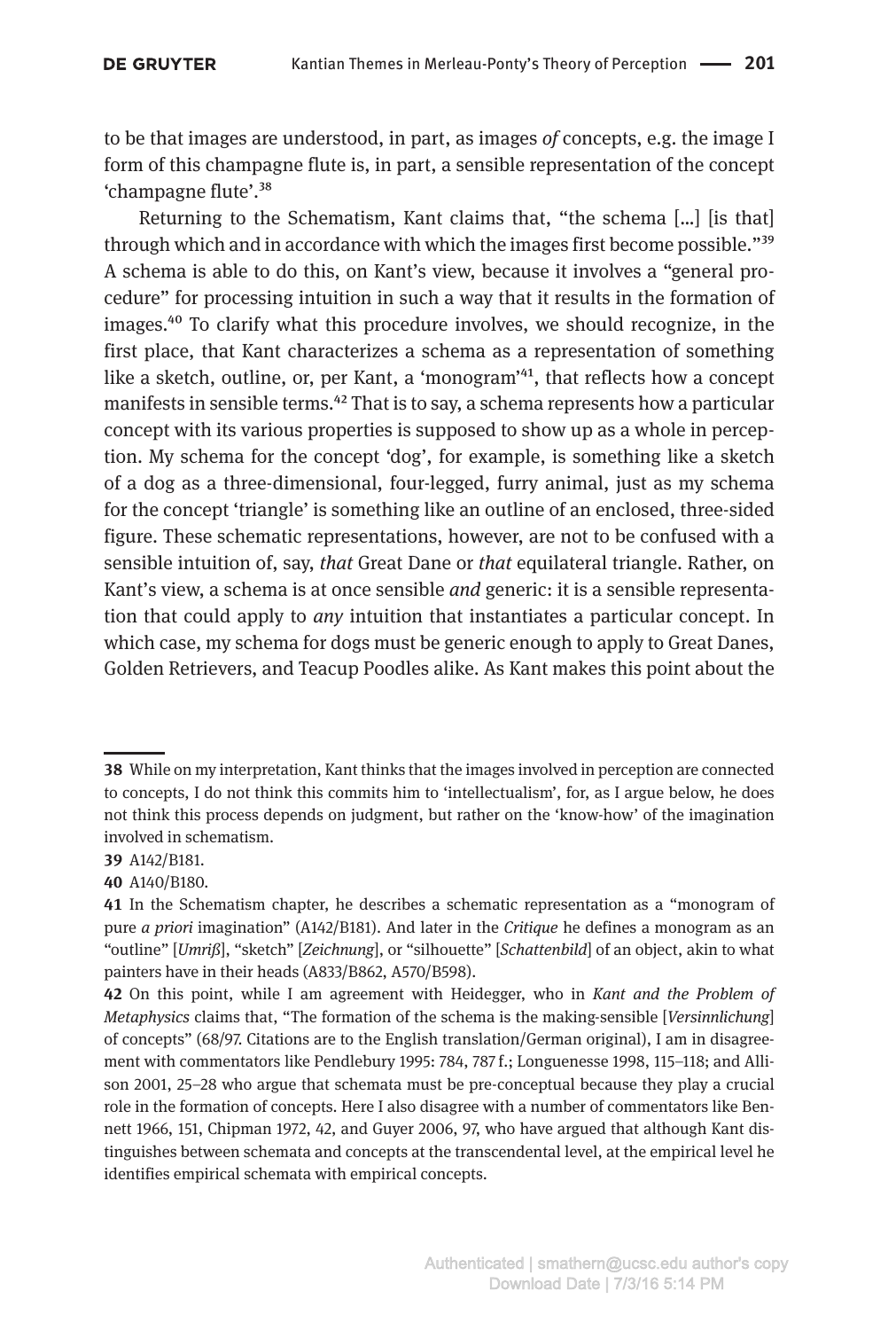schema of a triangle: it must "attain the generality of the concept, which makes  $\left| \right|$  valid for all triangles, right or acute."<sup>43</sup> Indeed, if this were not the case, a schema would not be able to mediate between concepts and intuitions in the requisite way.

Turning now to the formation of images, on Kant's view, the outline or sketch represented by a schema indicates a procedure, something like a pattern or stencil, for us to follow when processing intuition in such a way that results in an image. On the one hand, since a schema represents the various properties or features of a concept, if we are presented with only one feature of an object in intuition, the schema indicates a way to project its hidden features as well. For example, if I immediately perceive only the front-side of this dog or perhaps only two of its legs, my schema for dogs guides me in forming an image in which its hidden backside and other two legs are projected as well. On the other hand, given that a schema is a representation of how a concept will manifest in perception, when we process what we intuit in light of it, we will form a conceptually laden image on the basis of that intuition. When I, for example, organize a manifold of intuition in light of my schema of the concept 'triangle', it will result in an image *of* a triangle, i.e. an image that illustrates the concept 'triangle'. Ultimately, it is in these ways that schemata play a pivotal role in Kant's theory of perceptual experience.

At this point, however, we may wonder what makes a schema itself possible in the first place. Since it is meant to make the application of concepts to intuitions in judgment possible, a schema cannot be the result of having made a judgment. But it also cannot simply arise from sensible intuitions themselves, since no intuition, qua a singular representation, would have the requisite generality. We, thus, need to look for a resource other than understanding and sensibility to explain how schemata arise, and, to this end, Kant appeals to our capacity of the 'productive imagination' and its "hidden art [*Kunst*] in the depths of the human soul."44

Kant does not go into great detail about what exactly this hidden art of the imagination is; however, the fact that he calls it 'art' is instructive. The term 'art' is a technical term for Kant. As we see in § 43 of the *Critique of Judgment*, Kant defines art not as a product, e.g. Botticelli's *Venus*, but as the *activity* an agent engages in, e.g. the art of painting.<sup>45</sup> He, however, does not restrict art to the

**<sup>43</sup>** A141/B180.

**<sup>44</sup>** A141/B180. For an extended argument that Kant conceives of schematism as 'art', see Matherne 2014b.

**<sup>45</sup>** *Critique of the Power of Judgment* (KU) 5:303.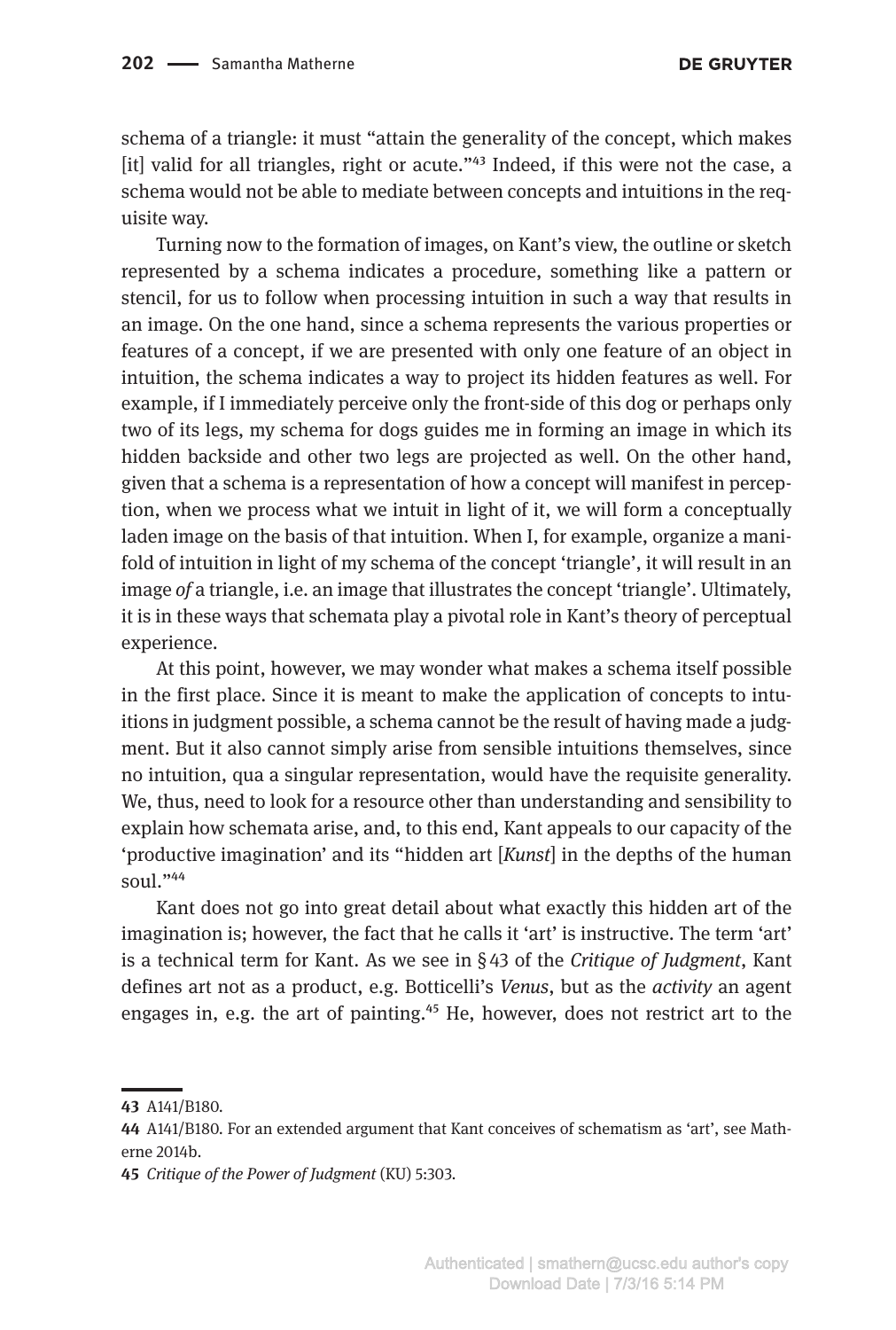realm of aesthetic activity; rather, he identifies art with activities that involve skill or know-how, e.g. the art of French cooking. Kant distinguishes 'art' in this knowhow sense from activities that only require theoretical knowledge:

*Art* as a skill [*Geschicklichkeit*] of human beings is also distinguished from *science* [*Wissenschaft*] (*to be able* [*Können*] from *to know* [*Wissen*]), as a practical faculty is distinguished from a theoretical one, as technique [*Technik*] is distinguished from theory.46

To use one of Kant's examples, even though Pieter Camper, the author of *Treatise on the Best Form of Shoes*, had extensive theoretical knowledge about shoes and was able to "describe quite precisely how the best shoe must be made," due to his lack of know-how, "he certainly was not able to make one."<sup>47</sup> Given that in the first *Critique*, Kant is arguing that the theoretical and conceptual activities of the understanding must be supplemented by the imagination, there is reason to think that he labels schematism as an 'art' in order to emphasize the fact that it involves some sort of imaginative know-how. Insofar as a schema reflects how a concept with its various features manifests in sensible terms, presumably this imaginative know-how will involve skills for making certain perceptual discriminations and being sensitive to certain patterns of meaning; *prior to judgment*, we, through our imagination, have know-how that pertains to what a concept *looks like* or how it *shows up sensibly*. In this way, the Schematism challenges the intellectualist interpretation of Kant, suggesting that rather than Kant's theory of perceptual experience bottoming out in our conceptual grasp of the world through the understanding, it bottoms out in the know-how of the imagination.

# **3 Lachièze-Rey's Interpretation of Schematism**

Let's turn now to the historical reception of Kant's theory of schematism in France in the early  $20<sup>th</sup>$  century. In particular, given its influence on Merleau-Ponty, I want to consider the interpretation it receives by the French Neo-Kantian Pierre Lachièze-Rey. Although Lachièze-Rey's work has not been translated into English and has received little attention in the English-speaking world,<sup>48</sup> he was one of

**<sup>46</sup>** KU 5:303.

**<sup>47</sup>** KU 5:304.

**<sup>48</sup>** See brief mention in Guyer 1983, 344; Longuenesse 1998, 6, 169 fn. 5; and Allison 2001, 66 fn. 34, 289 fn. 21. For overviews of Lachièze-Rey's work in French, see Maldiney 1958 f., Bourgeois 1992, and "La Philosophie de Pierre Lachièze-Rey" in Lachièze-Rey 2006, 9–20.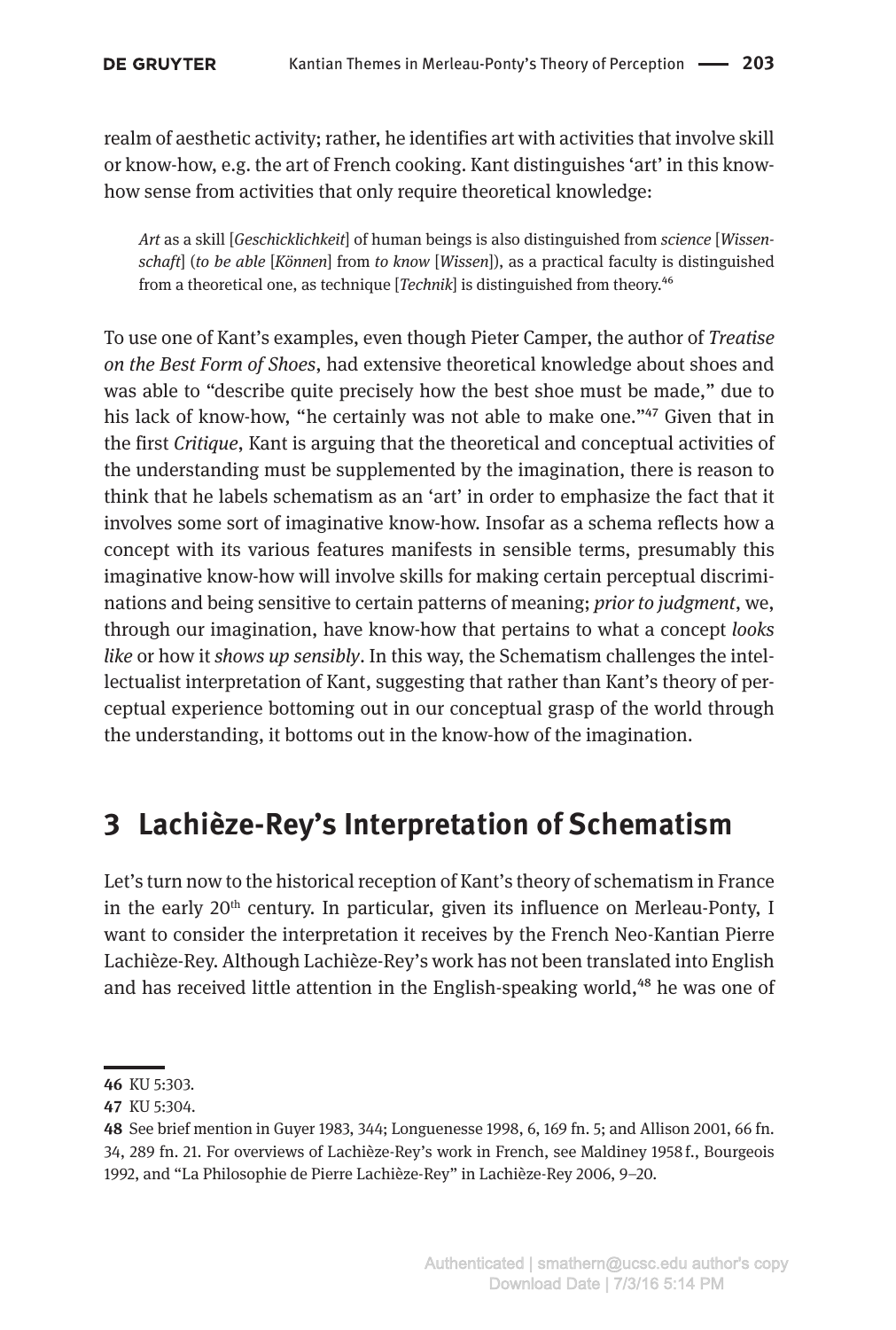the leading Kant interpreters in the 1930s and 40s in France and his major work *L'idéalisme kantien* was one of the most prominent books published on Kant during this time. As the title of this *magnum opus* suggests, Lachièze-Rey was interested in idealist themes in Kant, especially the active role the subject plays in making our experience of objects, space, time, etc., possible. However, much of Lachièze-Rey's understanding of Kant was shaped by his reflections on Kant's last unfinished work, the *Opus Postumum*, a work in which Kant explicitly considers the role the body plays in experience, albeit only in tantalizingly brief and scattered fragments.49 As a result, Lachièze-Rey's Kant interpretation focuses, in part, on what can and should be said, from a Kantian point of view, about the relationship between the transcendental activities of the subject and our embodied engagement with the world. Given that this relation is displayed vividly in perceptual experience, Lachièze-Rey was interested in Kant's view of perception and, significantly for our purposes, he read Kant's discussion of schematism as pivotal in this regard. This, indeed, is the guiding topic of his essay "The Possible Use of Kant's Schematism for a Theory of Perception" [*Utilisation possible du schématisme Kantien pour une théorie de la perception*] and an important theme in his essay "Reflections on the Constituting Activity of the Spirit" [*Réflexions sur l'activité spirituelle constituante*] as well.<sup>50</sup>

In what follows, I want to draw our attention to two features of Lachièze-Rey's discussion of Kant's theory of schematism as a theory of perception: first, the implications he takes it to have for how Kant understands the relationship between imagination and judgment in perception, and, second, the role he suggests Kant accords the body within this framework. On Lachièze-Rey's reading, in the Schematism chapter Kant commits himself to the view that in order to have perceptual experience, it is not enough to rely solely on the conceptual capacity of the understanding, i.e. on concepts and judgments; these 'intellectual' ways of being oriented towards the world must be supplemented by a more 'intuitive' way of being oriented towards the world through schemata and imagination. Lachièze-Rey tends to make these points by using language of 'intentions'. In this context, the term 'intention' is not meant to refer solely to something practical, e.g. my intention to drink champagne; instead, Lachièze-Rey is using the term in its broader phenomenological connotation, as referring to any state, practical, theoretical, perceptual, etc., through which we are 'directed towards' or 'aim at' the world. And in the 'Schematism' essay, Lachièze-Rey argues that concepts and schemata, for Kant, represent two types of intentions through which we can be

**<sup>49</sup>** "La Vie de Lachièze-Rey", in Lachièze-Rey 2006, 5 f.

**<sup>50</sup>** Translations are my own.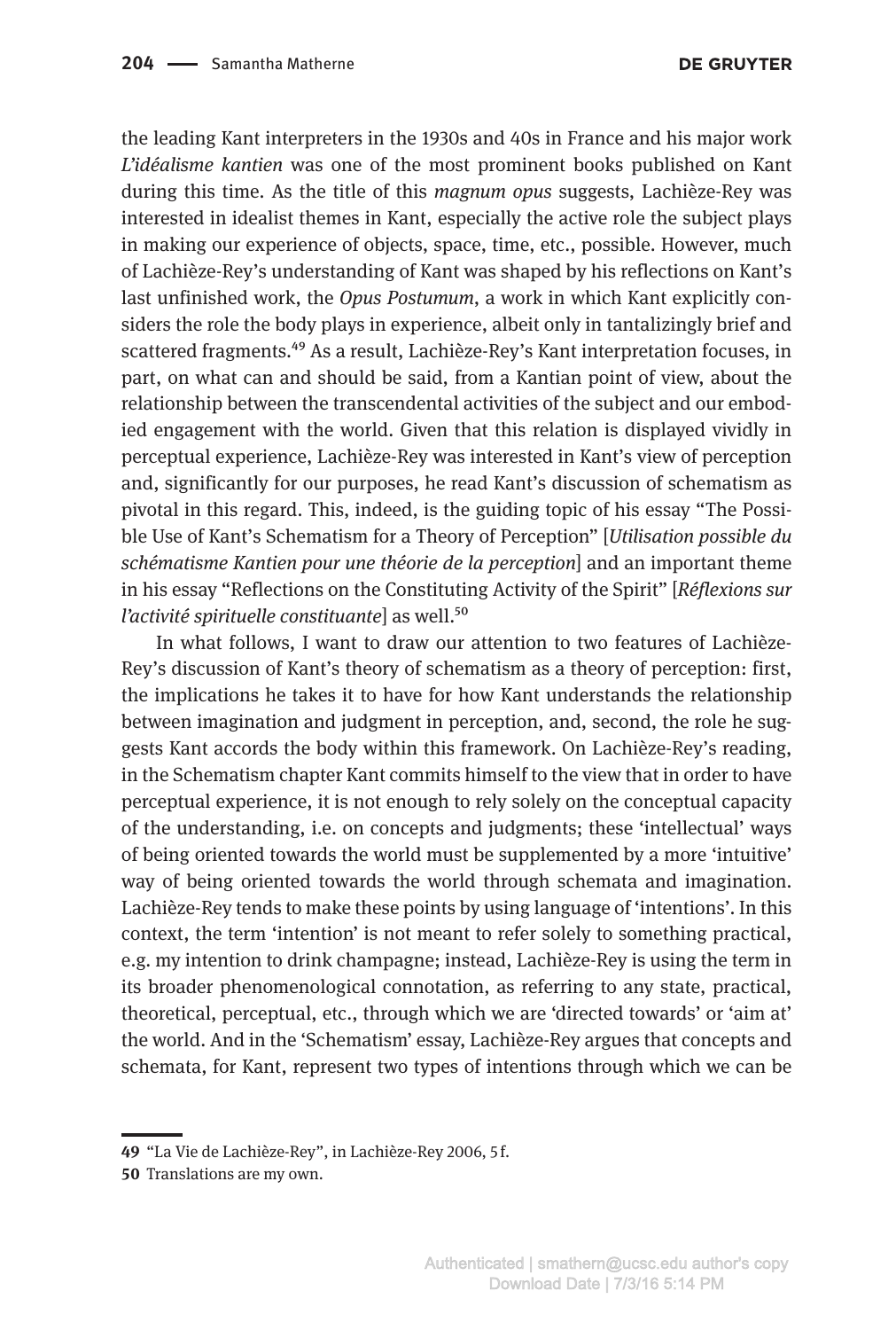directed towards the world: concepts involve what he calls 'intellectual intentions', whereas schemata involve 'intuitive intentions'.<sup>51</sup>

On this view, in perception, our concepts involve intellectual intentions that direct us towards objects in the world in light of common properties those objects share with others.<sup>52</sup> For example, my concept 'dog' directs me towards judging certain objects I perceive to be dogs, i.e. as having the properties common to dogs, e.g. furryness, four-leggedness, in general. However, Lachièze-Rey urges that merely having intellectual intentions does not yet guarantee that we will actually perceive objects as instantiating those properties. For wanting to apply a concept and knowing how to do so are two different things. Consider, for example, the difference between wanting to apply the concept 'dog' and knowing what furryness and four-leggedness *look like*. On the Kantian view, for this latter to take place we need to have schemata that provide us with a grasp of what the sensible conditions are under which that concept can apply.<sup>53</sup> As Lachièze-Rey glosses this point, what we need are further intuitive intentions that direct us towards these sensible conditions.<sup>54</sup> In which case, he takes schemata to involve intuitive intentions that orient towards the ways concepts manifest concretely. For example, my schema of 'dog' directs me towards what is distinctive in the perceptual appearances of objects of this kind, i.e. which are furry, four-legged, etc.

According to Lachièze-Rey, if we understand concepts and schemata in this intentional light, then we shall find that, in Kant's theory of perception, concepts *depend on* schemata in the following sense. Lachièze-Rey claims that the *raison d' être* of an intellectual intention is to be realized in the world; however, this is not possible unless the intuitive conditions under which those intentions can be realized are specified.<sup>55</sup> In which case, Lachièze-Rey maintains that intellectual intentions need intuitive intentions to specify those conditions, hence need the latter in order to be fulfilled.<sup>56</sup> Or, as he puts it, the *raison d'être* of an intellectual

**<sup>51</sup>** Schematism, 174. The intuitive intentions Lachièze-Rey is interested in are not the ones involved in intuitions that arise passively through sensibility. Rather, he is interested in the 'dynamic' intuitive intentions that have their seat in the imagination.

**<sup>52</sup>** As Lachièze-Rey puts it in the 'Reflections' essay, these intentions direct us toward the 'ideal object', i.e. the concept or common property instantiated in something we perceive (127).

**<sup>53</sup>** See A136/B175 for Kant's description of schemata as the "sensible conditions" "under which objects in harmony with […] concepts can be given".

**<sup>54</sup>** Schematism, 174. In the 'Reflections' essay, he suggests that these intentions direct us towards the 'incarnations' of 'ideal objects', i.e. the sensible appearances of a concept (127).

**<sup>55</sup>** Schematism, 175.

**<sup>56</sup>** Schematism, 175: "*ce dynamisme intuitif ne saurait jamais être absent, car c'est lui qui assure entre l'initiative spirituelle et son effet la continuité grace à laquelle seule peut être opérée la con-*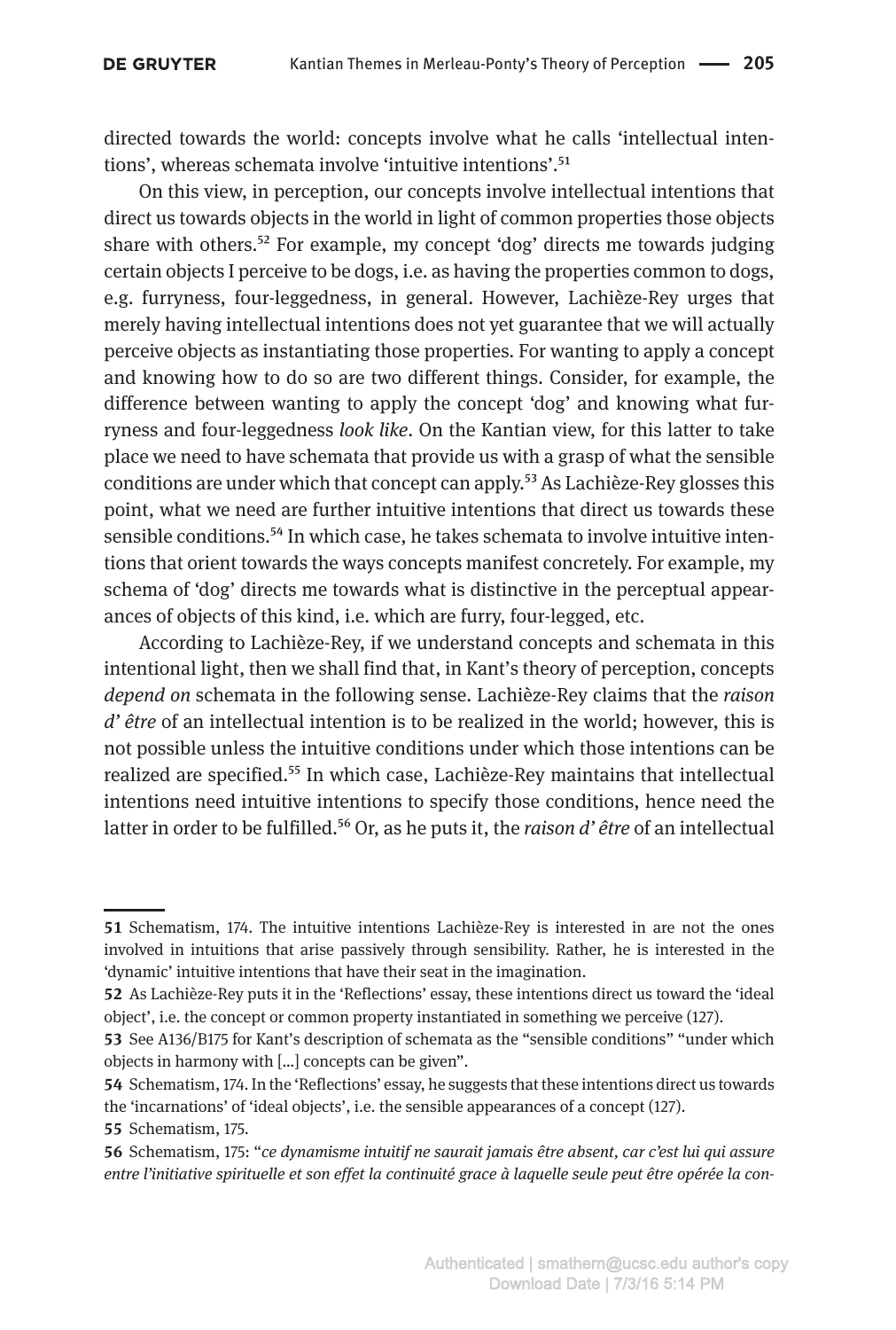intention would be 'lost' [*perdraient*] were it not connected to an intuitive intention.57 This means, from Lachièze-Rey's perspective, that, for Kant, perception is not a purely intellectual matter; but rather that our conceptual understanding of the world must be grounded in an intuitive grasp of the world through the imagination and schemata.

However, Lachièze-Rey goes on to suggest that from a Kantian perspective, having concepts and schemata are not enough for us to have perceptual experience. In order for this to take place, there must be a way for the intuitive intentions involved in our schemata to be realized in the world, and this, he urges, occurs through the activity of our *body*. As Lachièze-Rey makes this point, intuitive intentions must be realized through the 'intermediary of the motricity [*motricité*] of the body,' which serves as the intention's 'instrument'.58 On his view, although a schema may direct us towards the conditions under which a certain concept applies, unless those intentions are realized through certain bodily movements, we will never actually have perceptual experience. For example, in order to actually perceive that furry animal as a dog, my intellectual and intuitive intentions must be realized through certain acts of my body, e.g. I must move my eyes or perhaps pet it with my hands.59 This bodily movement, Lachièze-Rey claims, is the 'real, concrete, material' 'operation' required for our intuitive intentions, and thereby our intellectual intentions, to be fulfilled.<sup>60</sup> To be sure, he does not treat these bodily movements as transcendental conditions of experience; however, he suggests that they are empirical conditions that must be fulfilled in order for experience to take place. On his interpretation, then, Kant's theory of schematism at least implicitly points towards the pivotal role our body plays in perceptual experience.

In the end, although we might have expected a Neo-Kantian like Lachièze-Rey to interpret Kant's theory of perceptual experience in solely intellectualist terms, we, to the contrary, find him arguing that Kant's theory of schematism reveals the limits of the intellectual in perceptual experience. Indeed, we find him urging that, for Kant, in order for perceptual experience to take place, our orientation towards the world through our conceptual capacities must be supple-

*stitution de cet effet*." Lachièze-Rey does not think this dependency goes both ways, for he argues that it is possible for us to have intuitive intentions that do not depend on intellectual ones, e.g. in the case of mathematical construction (Schematism, 175).

**<sup>57</sup>** Schematism, 175.

**<sup>58</sup>** Schematism, 180. See also Reflections, 133.

**<sup>59</sup>** Reflections, 134.

**<sup>60</sup>** Reflections, 140.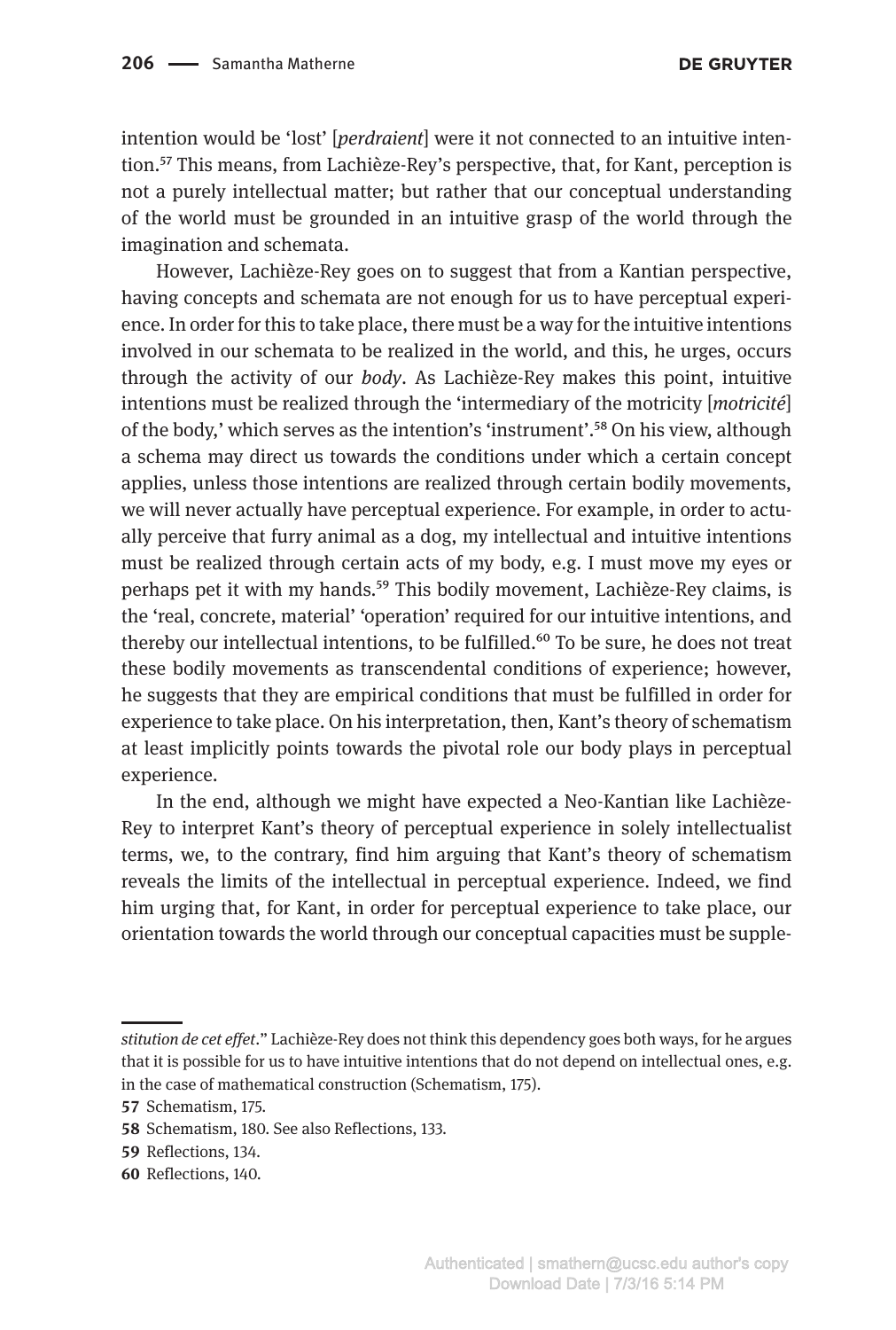mented by our imaginative grasp of the world through schemata, as well as the movements of our bodies.

# **4 Merleau-Ponty's Evaluation of Kant's Schematism**

As the repeated references throughout the *Phenomenology* indicate, Merleau-Ponty's understanding of Kant was heavily influenced by Lachièze-Rey's work.<sup>61</sup> Although Merleau-Ponty was reticent about the idealist commitments Lachièze-Rey attributes to Kant,  $62$  he was intrigued by Lachièze-Rey's interpretation of schematism for it revealed to him a more sympathetic side of Kant. Indeed, it suggested to him that far from Kant being a thoroughgoing intellectualist who ignores the role of the body in perception, Kant's theory of schematism points towards the fact that perception can take place only if there is imaginative and bodily activity occurring prior to judgment. In this way, Lachièze-Rey's interpretation of Kant bridges the gap for Merleau-Ponty between his views and Kant's, a gap the going interpretations of their theories might have made us think was insuperable.

Merleau-Ponty most directly addresses Kant's theory and Lachièze-Rey's interpretation of schematism in his discussion of geometry in the chapter of the *Phenomenology* entitled 'The Cogito'.<sup>63</sup> In this section, Merleau-Ponty offers his analysis of how we acquire geometrical knowledge and selects as his example how we know that triangles "always will have a sum of angles equal to two right angles."64 According to Merleau-Ponty, a geometrical figure is not, first and foremost, an object of 'pure thought', i.e. an idea, but rather an object of intuition, i.e. a spatial figure, a '*Gestalt*'.65 For this reason, he argues in a Kantian vein66 that the knowledge of a triangle cannot arise through 'pure thought', i.e. through our conceptual capacities:<sup>67</sup>

**<sup>61</sup>** Although he is not cited as frequently in the *Phenomenology*, the French Neo-Kantian Léon Brunschvicg also shaped Merleau-Ponty's understanding of Kant.

**<sup>62</sup>** See, e.g., PhP, 387–392/427–432.

**<sup>63</sup>** PhP, 403–8/443–8.

**<sup>64</sup>** PhP, 407/448.

**<sup>65</sup>** PhP, 404/444.

**<sup>66</sup>** For Kant's view of mathematical construction, see A717/B745 and A734/B760. For an overview of secondary literature on his view, as well as her own interpretation of it, see Shabel 1998. **67** PhP, 403/443.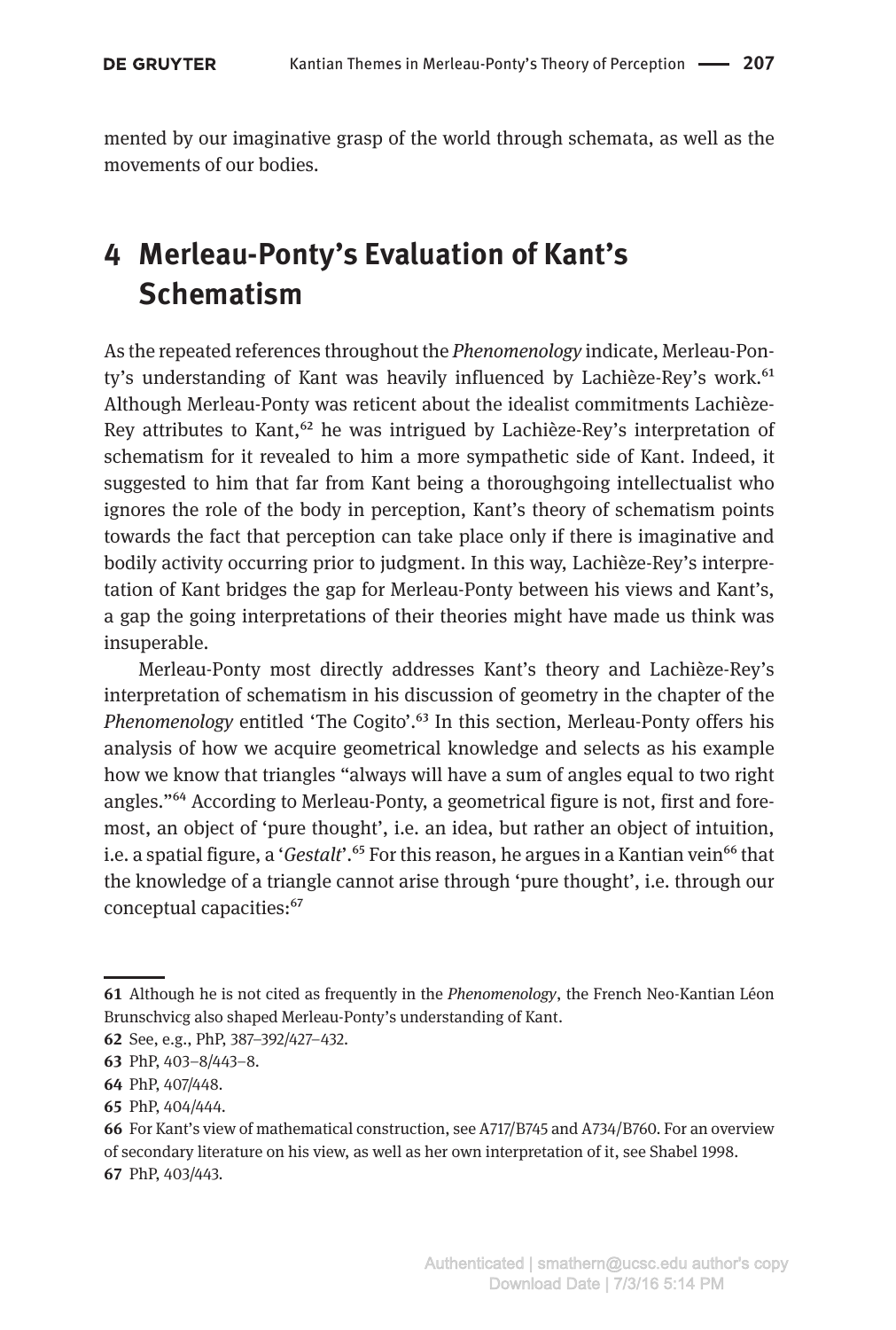one cannot construct a logical definition of the triangle that equals the fecundity of vision of the shape and that allows us, through a sequence of formal operations, to reach the conclusions that had not first been established with the help of intuition.<sup>68</sup>

For both Kant and Merleau-Ponty, it is, in particular, intuitive acts of construction that first provide us with knowledge about geometry. To use one of Merleau-Ponty's examples, in order to discover that the interior angles of a triangle equal 180 degrees, we must, whether "on the paper, on the blackboard, or in the imagination," draw a triangle, "extend a side, [and] draw a line through the vertex that is parallel with the opposite side."<sup>69</sup> This constructed figure, in turn, demonstrates to us the truth about the interior angles of triangles.

At the same time, Merleau-Ponty argues that not just any intuitive act will provide us with this knowledge. If we randomly draw lines on a page, "no demonstration would result from the construction."70 Instead, our act of construction must be underwritten by a particular 'intention', viz., to construct a figure that reflects properties shared by all triangles.<sup>71</sup> In order to characterize the sort of constructive act he has in mind, Merleau-Ponty appeals to Kant and claims it must be an "act of productive imagination."72 I believe he alludes to Kant's theory of schematism here because, as we saw above, Kant claims that when the imagination produces a schema, it produces something that is at once sensible and general. So Merleau-Ponty also thinks that in mathematical construction we must engage in an act through which we produce a figure that is both sensible, i.e. spatial, and general, i.e. disclosive of common properties of triangles. Or, as Merleau-Ponty makes this latter point, the figure we construct must be "bursting with indefinite possibilities of which the construction actually drawn is merely one particular case."73 And it is only through a special intuitive act, an 'act of the productive imagination', that we are able to construct such complex figures.

Yet the parallels Merleau-Ponty draws between his view and Kant's do not stop here. Betraying the influence of Lachièze-Rey, Merleau-Ponty argues furthermore that both he and Kant conceive of the acts involved in mathematical construction as essentially related to our embodiment. In a rather striking passage, Merleau-Ponty suggests,

- **68** PhP, 404 f./445.
- **69** PhP, 403/444.
- **70** PhP, 406/446.
- **71** PhP, 406/446.
- **72** PhP, 406/446.
- **73** PhP, 406/446.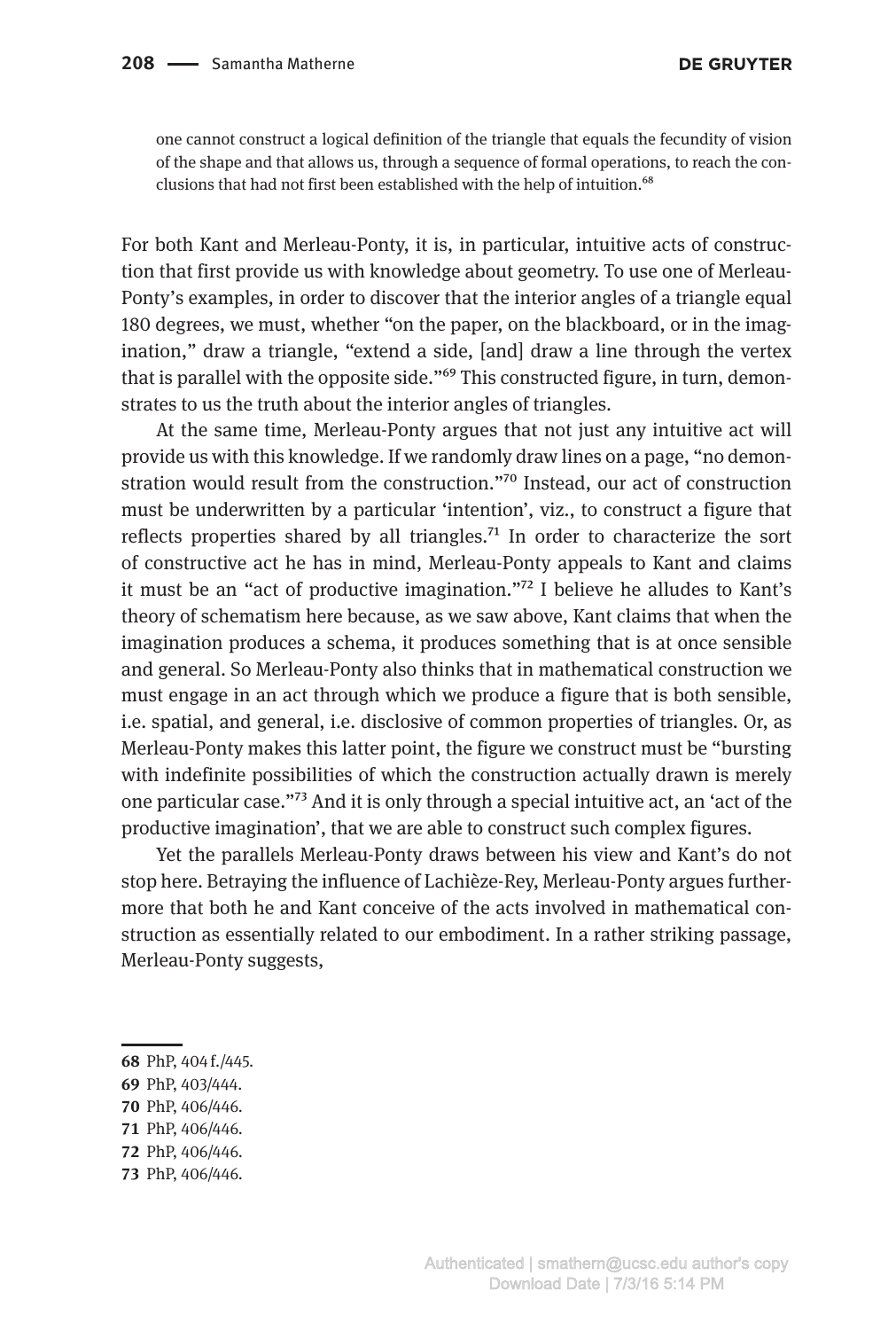according to Kant himself, [the construction of a triangle] is not a purely spiritual operation and makes use of the motricity of the body  $[\dots]$  the geometer  $[\dots]$  only knows the relations that he is interested in by tracing them out – at least virtually – with his body. The subject of geometry is a motor subject.74

So when Merleau-Ponty, defending his own view, claims that "my construction is [not] subtended by a concept of the triangle […]. Rather […] [I construct] by means of the body," he, in fact, takes himself to be making a *Kantian* claim.75 In this vein, Merleau-Ponty appears to regard Kant, in the Schematism at least, as an ally.

Having said this, Merleau-Ponty nevertheless chastises Kant for not going far enough. By reading Kant through the lens of Lachièze-Rey, Merleau-Ponty was led to believe that, for Kant, the bodily acts through which we construct a geometrical figure are "merely an 'instrument' of constituting consciousness," i.e. of some mental intentions.<sup>76</sup> The body itself lacks its own intentionality here; it is "simply one object among objects," which the mind uses as a means to its own ends.<sup>77</sup> This, however, is precisely the sort of view of embodiment that Merleau-Ponty endeavors to reject in the *Phenomenology*.

One of Merleau-Ponty's central theses is that the body and its movements *in themselves* already involve a form of 'original intentionality' or way of being directed towards the world: "Bodily movement can play a role in the perception of the world if it is itself an original intentionality, a way of being related to the world that is distinct from knowledge [*connaissance*]."78 Although he does not think this is *always* the case, Merleau-Ponty thinks our perceptual experience *often* involves being directed towards the world solely through our bodily movements, without being guided by a mental representation or intention.<sup>79</sup> In his words:

[T]o move one's body is to aim at the things through it, or to allow one's body to respond to their solicitation, which is exerted upon the body without any representation. Motricity is thus not, as it were, a servant of consciousness.<sup>80</sup>

**79** For a discussion of bodily behavior that *is* guided by mental representations, see Romdenh-Romluc 2007 and 2011, 93–102.

**80** PhP, 140/173.

**<sup>74</sup>** PhP, 406/446.

**<sup>75</sup>** PhP, 407/447 f.

**<sup>76</sup>** PhP, 407/447.

**<sup>77</sup>** PhP, 407/447.

**<sup>78</sup>** PhP, 407/447. This is a topic he also addresses in the chapter titled "The Spatiality of One's Own Body and Motricity", see, e.g., PhP, 113/140 f. and 139 f./171 f.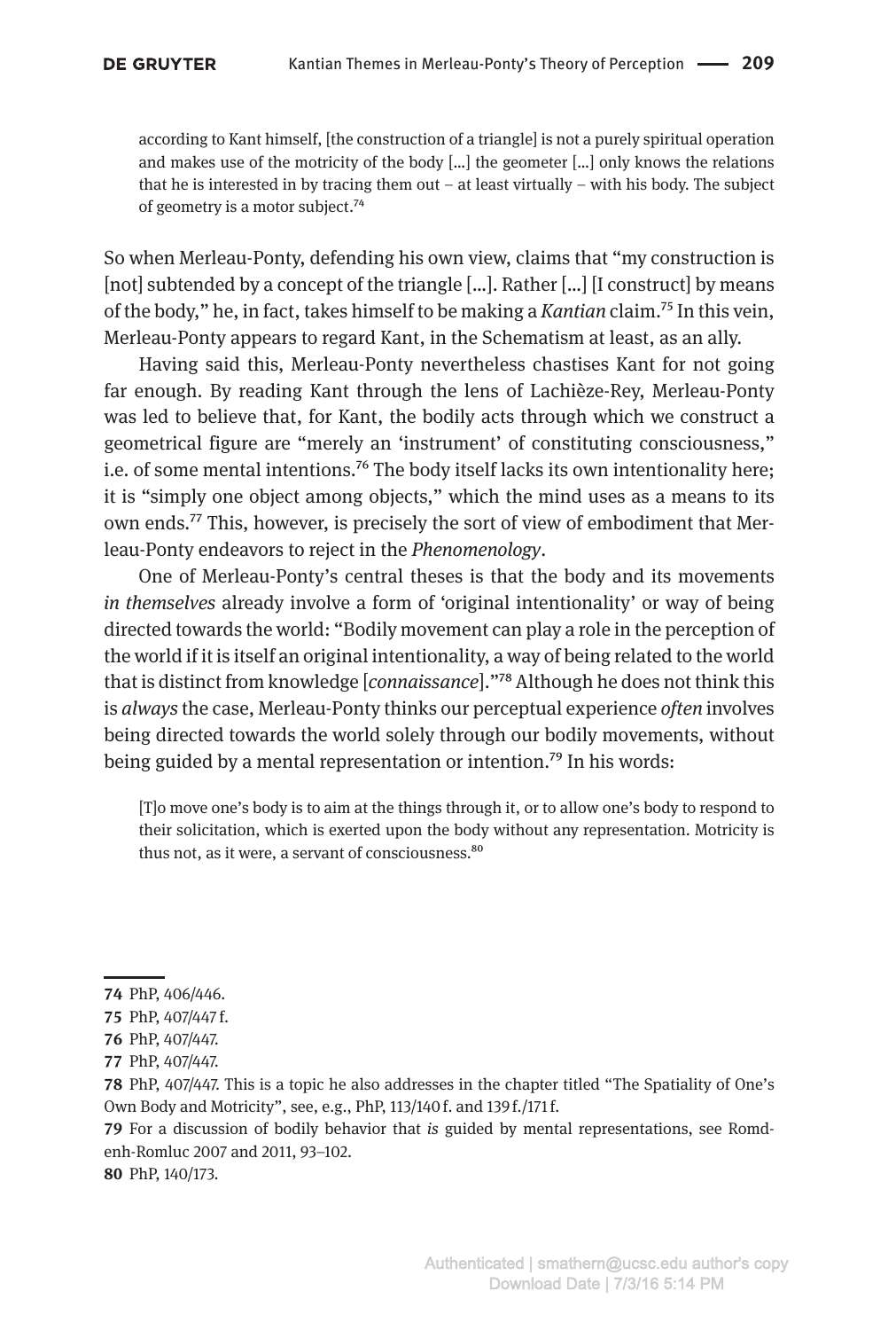Suppose, for example, I unthinkingly reach for a champagne flute. On Merleau-Ponty's analysis, though I am certainly directed towards the flute through the movement of my arm, this movement need not be the 'instrument' of a mental intention; rather, the movement itself can involve an original intending of the flute. As Merleau-Ponty describes such a case:

The gesture of reaching one's hand out towards an object contains a reference [*reference*] to the object, not as a representation, but as this highly determinate thing toward which we are thrown, next to which we are through anticipation, and which we haunt.<sup>81</sup>

Or to take another one of Merleau-Ponty's examples, suppose you see a friend across the quad and gesture for him to come over, he declines, so you gesture more adamantly. Merleau-Ponty suggests that in such a case our gestures need not be the outward expression of a mental intention, but rather the gestures themselves intend or aim at the friend:

When I motion to my friend to approach, my intention is not a thought that I could have produced within myself in advance […]. The distance that separates us and his consent or refusal are *immediately* read *in* my gesture […]. If, for example, I realize that my friend does not want to obey, and if I thereby modify my gesture, we do not have two distinct conscious acts. Rather, I see my partner's resistance, and my impatient gesture emerges from this situation, *without any interposed thought*.82

These two examples are meant to illustrate the possibility that in some cases our motor intentions can act autonomously, without depending on some further mental intention.

Returning to the analysis of geometry, Merleau-Ponty agrees with the Kantian claim that the acts of the productive imagination through which we construct geometrical figures are, indeed, acts of a motor subject. However, Merleau-Ponty takes himself to part ways with Kant insofar as he denies that these acts necessarily express a mental intention. Instead, he claims that our bodily gestures themselves can involve the intention requisite for geometrical construction. Merleau-Ponty suggests that rather than regarding a triangle as an object for me to contemplate, I can regard a triangle as "pole towards which my movements are directed."<sup>83</sup> That is to say, I can grasp a triangle as something that indicates a certain way I can move, e.g., how I move my hands or eyes when tracing things

**<sup>81</sup>** PhP, 140/172.

**<sup>82</sup>** PhP, 113/141 (my emphasis).

**<sup>83</sup>** PhP, 405/445.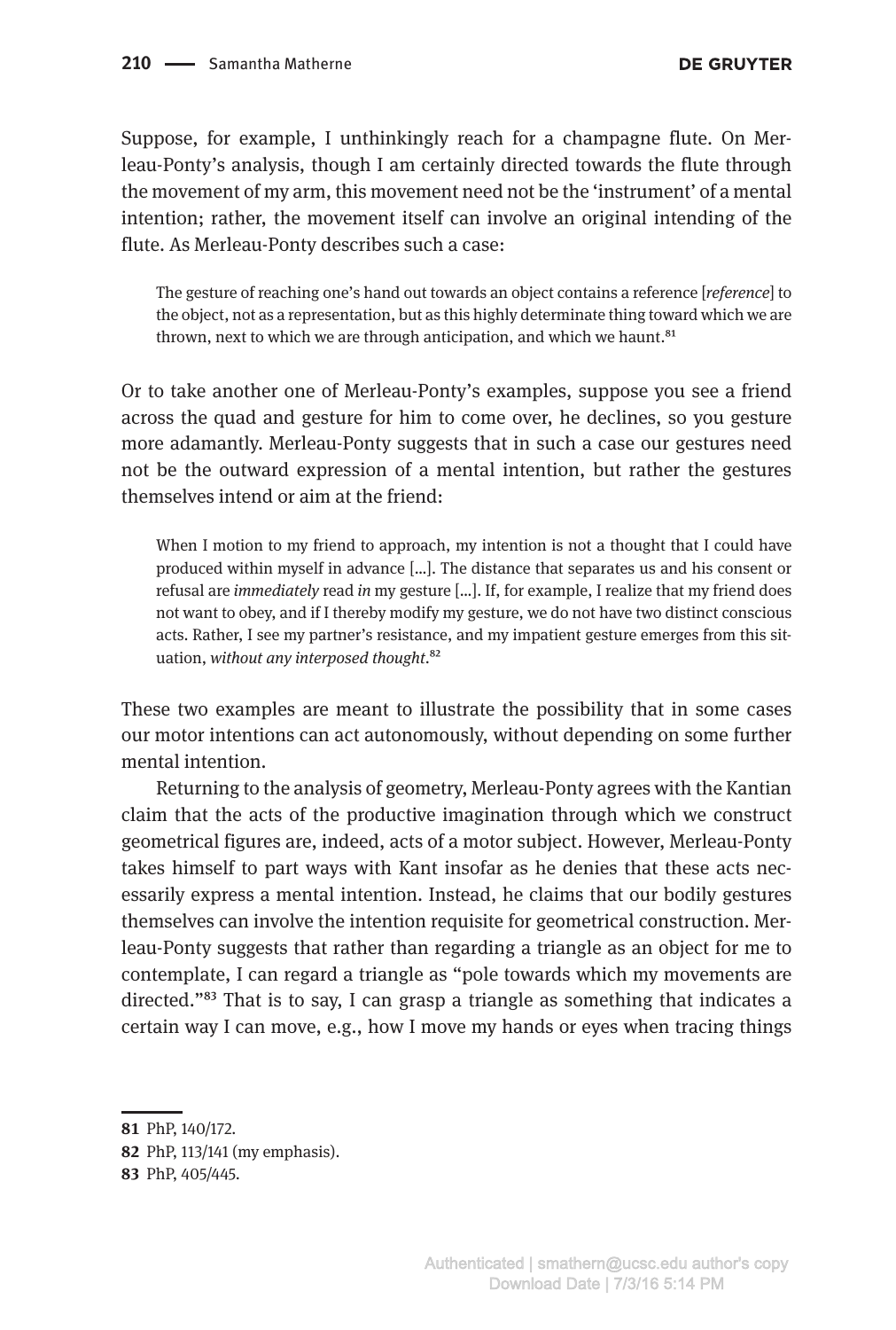in a triangular fashion.<sup>84</sup> Merleau-Ponty describes this as the 'motor formula' of a triangle and argues that it is possible for us to engage in constructive acts that elucidate this motor formula without recourse to mental intentions.<sup>85</sup> In such cases, he claims, our movements themselves involve the intentions required for construction. For example, Merleau-Ponty thinks I, through the act of drawing, can be intentionally directed towards the constructed triangle as evincing more generic properties of triangles: I aim at the triangle drawn as indicative of the 'pole of movement' associated with *any* triangle. Yet, on his view, it is my movements and their motor intentions that orient me towards the triangle in this way, not my mental intentions. And he objects that this is a possibility Kant's view could not account for.

In the end, we find that Merleau-Ponty's chief criticism of Kant's theory of schematism is not that he neglected the body altogether, but rather that Kant has not yet correctly characterized the role the body plays in it. This is significant because it means Merleau-Ponty was not inclined to dismiss Kant's theory of schematism as too intellectualist to have any bearing on his own account of embodied perception. To the contrary, Merleau-Ponty, thanks to Lachièze-Rey's interpretation, saw Kant's discussion of schematism as a resource for him to develop within his own phenomenological framework. The result of which was nothing other than his theory of the body schema.

## **5 Merleau-Ponty and the Schematism of the Body**

In the early  $20<sup>th</sup>$  century, the term 'body schema' was popularized by psychologists, like Henry Head and Paul Schilder, and used to explain the proprioceptive awareness each of us has of our own bodies.<sup>86</sup> Though Merleau-Ponty thinks the body schema gives us proprioceptive awareness of our selves,<sup>87</sup> he also thinks the

**<sup>84</sup>** Merleau-Ponty describes these patterns of movement as a particular "modality of my hold on the world" (PhP, 405/445).

**<sup>85</sup>** PhP, 406/446.

**<sup>86</sup>** Scott 1956, 145, suggests that Head derived this notion from the *Critique of Pure Reason*. In addition to Scott, see Gallagher 1986 for a discussion of the historical use of the term body schema and also for an analysis of the distinction between the body schema and body image.

**<sup>87</sup>** We see this clearly in Merleau-Ponty's classic example of the body schema: "If I stand in front of my desk and lean on it with both hands, only my hands are accentuated and my whole body trails behind them like a comet's tail. I am not unaware of the location of my shoulders or my waist; rather, this awareness is enveloped in my awareness of my hands and my entire stance is read, so to speak, in how my hands lean upon the desk" (PhP, 102/129). For a discussion of what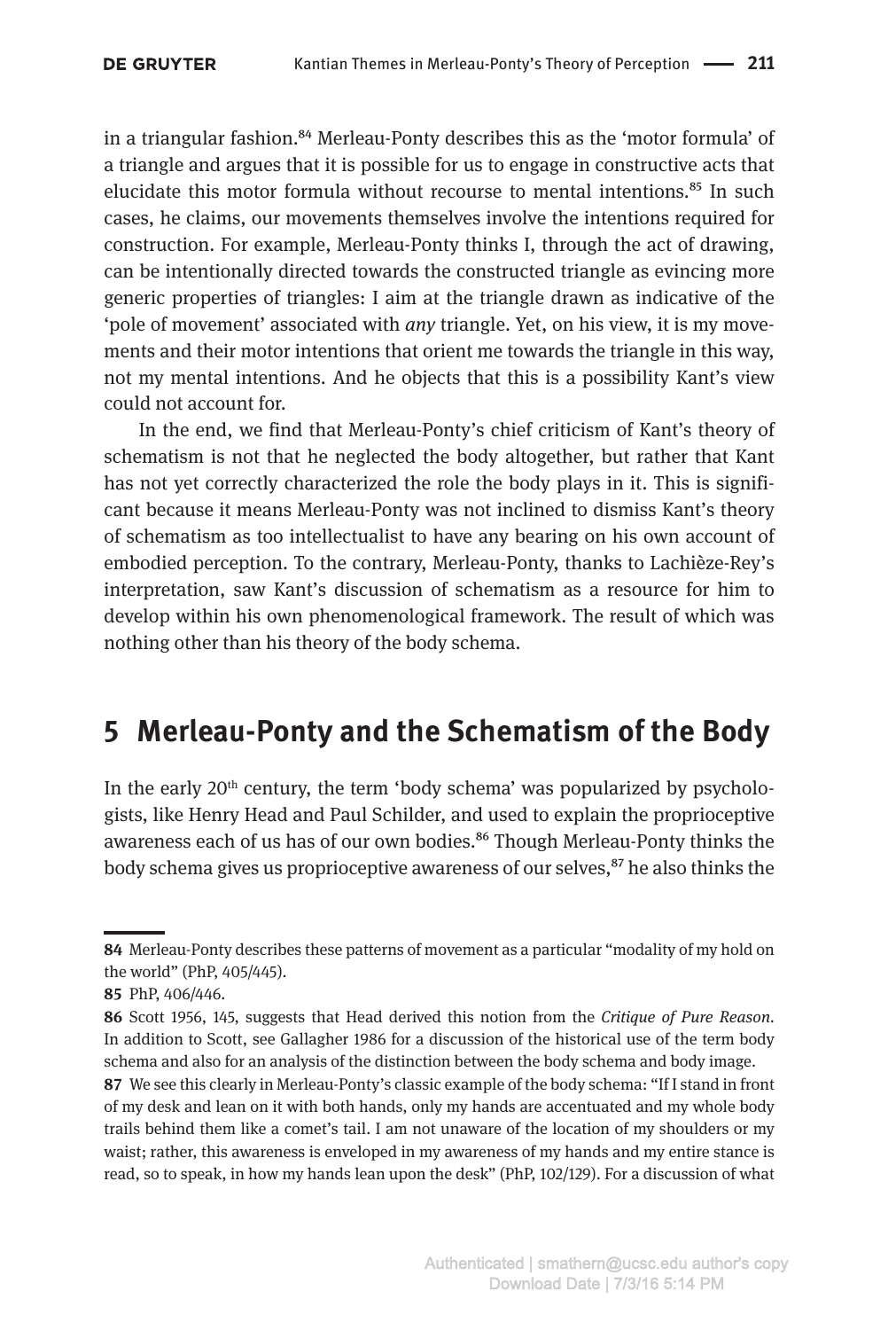body schema grounds our perception of the world around us.<sup>88</sup> As Merleau-Ponty makes this point, "The theory of the body schema is implicitly a theory of perception."89 It is in this vein that Merleau-Ponty's theory of the body schema is most indebted to Kant and, in what follows, I highlight four often overlooked Kantian themes in his account of the body schema.<sup>90</sup>

### **5.1 A Kantian Problem**

I want to begin by considering the basic problem in perception Merleau-Ponty thinks his theory of the body schema solves. That this problem bears any resemblance to Kant's problem of homogeneity may initially seem implausible. After all, it seems Kant is concerned with what makes it possible for intuitions to be subsumed under concepts in acts of judgment, given that these two representations are heterogeneous with one another. Meanwhile, throughout the *Phenomenology*, Merleau-Ponty takes aim at 'intellectualists' who think perception requires representations and judgment and defends, to the contrary, a perceptual theory oriented around the *direct* perceptual relation we have to the world through our bodies.<sup>91</sup> And it is in this context that he introduces his theory of the body schema. However, a closer look reveals that despite these dissimilarities on the surface, Merleau-Ponty's schematism is, indeed, motivated by something like Kant's problem of homogeneity.

To see this, we need to recognize that although Merleau-Ponty does not speak of intuitions and concepts, there is an analogue in his view. As I mentioned above, Kant defines an intuition as a singular representation, i.e. of whatever particular object is presently impinging upon you.<sup>92</sup> Meanwhile, a concept is a general representation, i.e. of some property or featured shared by multiple objects.<sup>93</sup> In

role the body schema plays in this example, see Smith 2007, 12, 16, Carman 1999, 221, and 2008, 107.

**<sup>88</sup>** For a discussion of how the body schema makes external perception possible, see Gallagher 1986, Carman 1999, 218–223, and 2008, 102–111.

**<sup>89</sup>** PhP, 213/249.

**<sup>90</sup>** Carman 1999, 218 f., and 2008, 105 f., is an exception insofar as he acknowledges that the notion of art/know-how from Kant's theory of schematism is implicit in Merleau-Ponty's analysis of the body schema. This shall be the topic of section 5.4 below; however, in sections 5.1–3, I shall touch on themes Carman does not address.

**<sup>91</sup>** See, for example, the chapter titled '''Attention' and 'Judgment''' (PhP, 28–51/50–77).

**<sup>92</sup>** See A320/B377.

**<sup>93</sup>** See A320/B377 and A68/B93.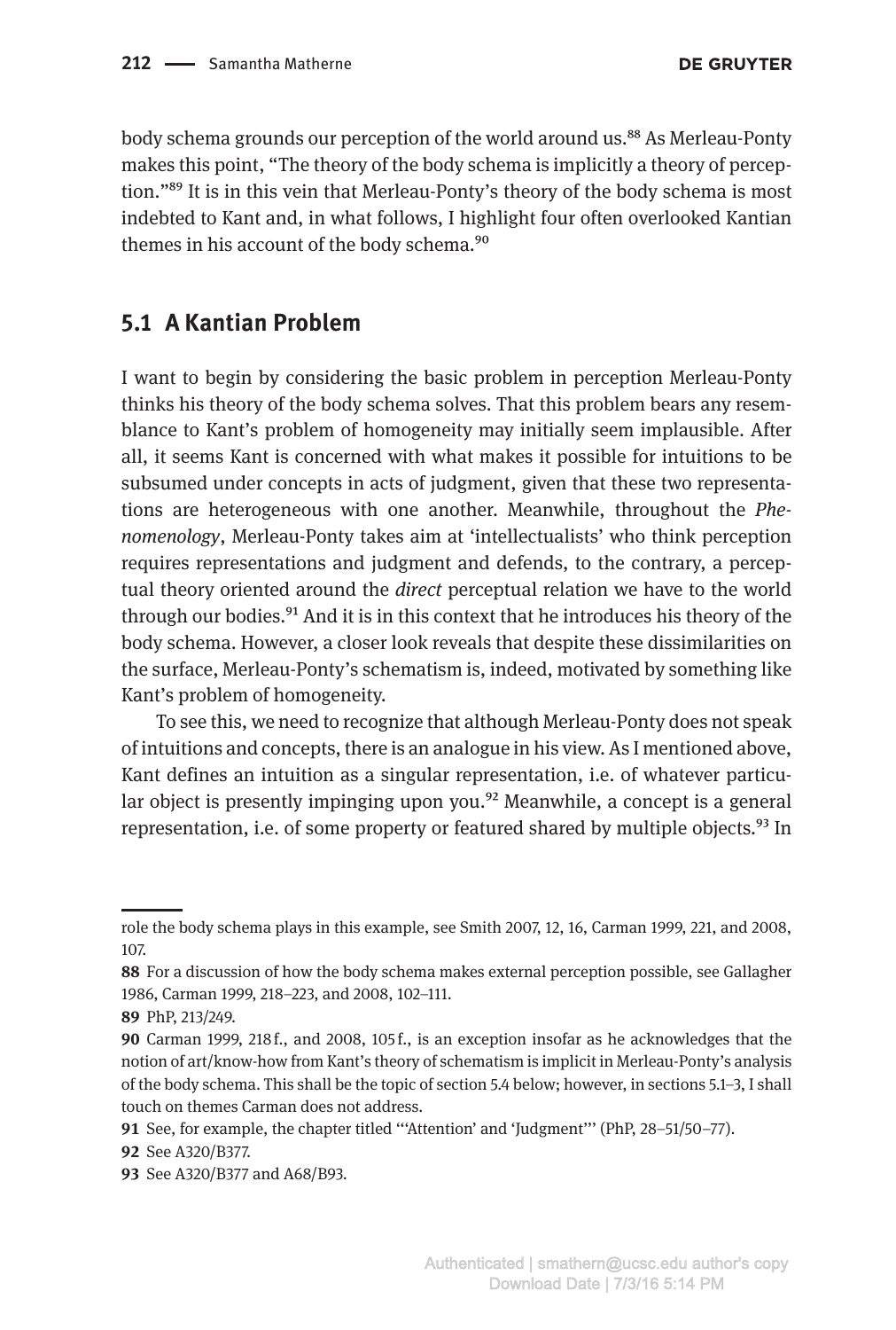which case, one way we could characterize the difference between intuitions and concepts is by emphasizing their heterogeneity: whereas the former are *highly particular*, the latter involve a more *general form of meaning*. If we now turn to Merleau-Ponty's theory of perception, we find that even if he does not employ talk of representation, he nevertheless thinks perceptual experience involves the convergence of something highly particular with something general, hence the problem of homogeneity arises in his theory as well.

For Merleau-Ponty, what is particular in perception is what is immediately present to us, i.e. the "perspectival appearances" or what Husserl calls 'adumbrations' of the object we grasp from our present embodied point of view.<sup>94</sup> Consider, for example, the various appearances or adumbrations we might perceive of a house: "I see the neighboring house from a particular angle. It would be seen differently from the right bank of the Seine, from the inside of the house, and differently still from an airplane."95 Or consider looking at a partially shaded white wall: the adumbrations involved in this experience will be a wall with patches of white and gray. For Merleau-Ponty, these sort of perspectival appearances or adumbrations count as the particular of perceptual experience.

As for the general, Merleau-Ponty rejects the idea that a concept, which he defines as a mental representation under which we subsume intuitions (sense data), is the most basic form of generality at work in perception.<sup>96</sup> Instead, he argues that there is a more basic form of generality, of meaning [*sens*] and signification [*signification*], which we are familiar with through our bodies. He cashes out these meanings in terms of structures that are accessible to our bodies: the meaning of a thing "is not at first a signification for the understanding, but rather a structure available for inspection by the body."<sup>97</sup> Now, these, what I shall call 'structural meanings' are general in the sense that multiple objects can share the same structure. Let's consider the structural meaning associated with the color blue. According to Merleau-Ponty, "Blue is what solicits a certain way of looking from me, it is what allows itself to be palpitated by a specific movement of the gaze."98 More specifically, he suggests that blue is something 'adductive', that we find attractive and inviting; it is something that seems to 'yield to our gaze'.<sup>99</sup> This blue-structure is something repeatable, something that, say, a blue carpet, blue

**98** PhP, 218/255.

**<sup>94</sup>** PhP, 211/247.

**<sup>95</sup>** PhP, 69/95.

**<sup>96</sup>** For Merleau-Ponty's definition of concepts, see PhP, 123/152, 129/160, and 183/257.

**<sup>97</sup>** PhP, 334/376.

**<sup>99</sup>** PhP, 217/254, and 218/255 (Merleau-Ponty notes that the latter quote is from Goethe's *Theory of Colours*, but cited by Goldstein and Rosenthal).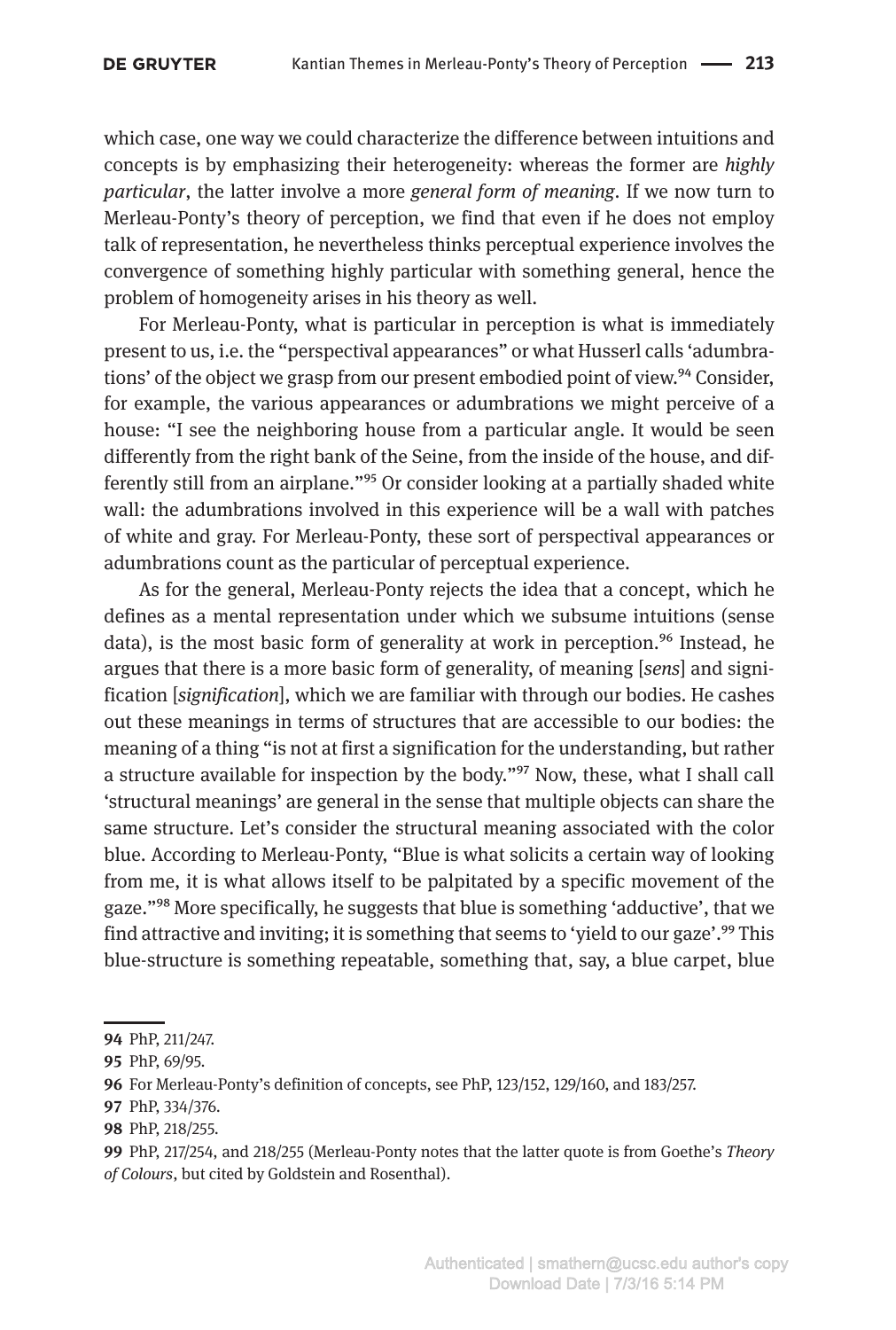**DE GRUYTER** 

ribbon, and blue swatch of paint could share in common and, on Merleau-Ponty's account, this would mean that they all share the meaning 'blue'.100

Now, like Kant before him, Merleau-Ponty thinks there is a question of how our perceptual experience could bridge the gap between what is highly particular and general: given that adumbrations are given perspectivally and are situation-dependent, whereas structural meanings transcend any one particular perspective or situation, how could the former bear on the latter?101 Merleau-Ponty offers a nice recapitulation of his version of this problem in a text called the 'Primacy of Perception', a brief summary he gave of the *Phenomenology* shortly after its publication. He asks, in a Husserlian vein, "If we consider an object which we perceive but one of whose sides we do not see […] how should we describe the existence of these  $\left[\ldots\right]$  nonvisible parts of present objects?"<sup>102</sup> If I am looking at a lamp whose backside is hidden from my view, how is it, nevertheless, possible for me to "grasp the unseen side as present," i.e. to perceive the lamp *as* having a backside?103 Indeed, it seems that in order to grasp this lamp *as* a lamp at all, as opposed to, say, a cardboard cut-out, this projection of its backside is pivotal.104 Or, to vary the problem, suppose you are looking at the partially shaded white wall.<sup>105</sup> How is it possible, in spite of appearing white and gray at parts, for you to perceive this wall *as* the same white through and through? In these cases, what is at issue is how it is possible for us to grasp something presented perspectivally and in a particular situation to have meaning over and beyond those limits. In other (Kantian) words, how is it possible for a structural meaning, which seems

**<sup>100</sup>** Though I cannot pursue Merleau-Ponty's theory of color further here, it should be noted that this analysis of structural meanings does not exhaust this theory. Although he thinks it is possible for different objects to have the same structural meaning associated with a color, the color of each object is not *exactly* the same: "A color is never simply a color, but rather the color *of* a certain object, and the blue of a rug would not be the same blue if it were not a wooly blue" (PhP, 326/368, my emphasis). As we see here, Merleau-Ponty thinks the color an object has will be determined, in part, by that object: "it is impossible to describe fully the color of a carpet without saying that it is a carpet, or a woolen carpet, and without implying in this color a certain tactile value, a certain weight, and a certain resistance to sound" (PhP, 337/379). So although multiple different objects can share the same color-structure, the way that structure is filled out in each object will be different.

**<sup>101</sup>** This, of course, is not to say that structural meanings transcend our bodily perspective altogether, just that they transcend any *one* perspective we might take on an object.

**<sup>102</sup>** PrP, 14. Citations to *Primacy of Perception* (PrP) are to the English translation.

**<sup>103</sup>** PrP, 14. See also PhP, 69–74, 95–100 and 331–339/373–382, for a discussion of object constancy.

**<sup>104</sup>** For a discussion of these issues in Husserl and Merleau-Ponty, see Kelly 2005.

**<sup>105</sup>** See PhP, 318–327/358–368, for a more extended discussion of color constancy.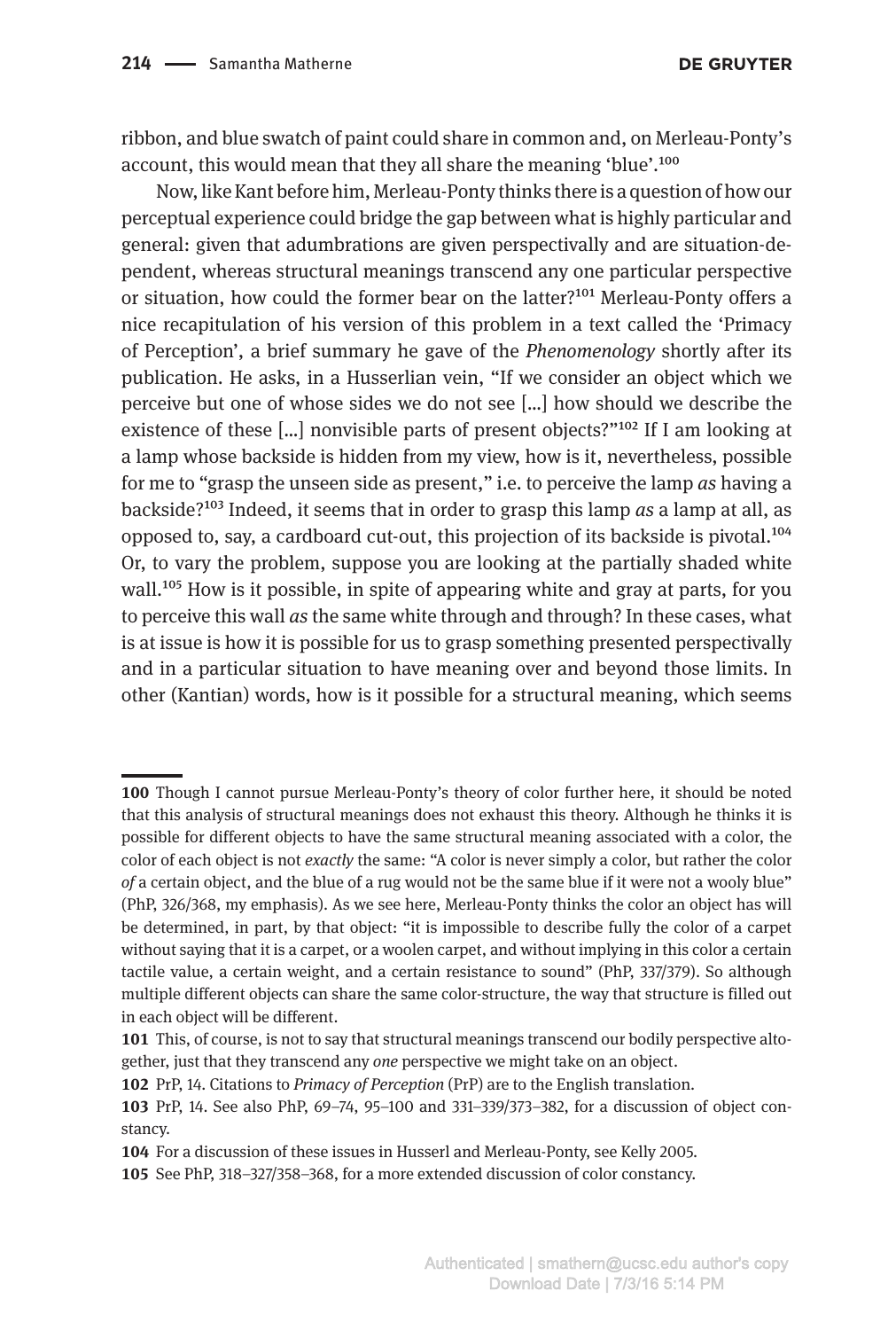heterogeneous with an adumbration, to come to bear on it in perceptual experience? This, I take it, is Merleau-Ponty's version of Kant's problem of homogeneity.

### **5.2 A Kantian Solution**

Not only does Merleau-Ponty pose this problem in a Kantian vein, but he also solves it in one by resorting to a theory of schematism. For Merleau-Ponty, like Kant before him, in order for what is highly particular and general to converge in perceptual experience, there must be a schema that paves a way. To be sure, Merleau-Ponty chooses to frame schemata in an explicitly bodily fashion; however, his general Kantian orientation is betrayed by the fact that he thinks it is the patterns or procedures involved in a schema that enable us to perceive something highly particular as having a more general meaning.

Let's begin by considering the patterns of bodily movement that Merleau-Ponty suggests underwrite the body schema. According to Merleau-Ponty, our bodies have various patterns of movement, which he labels 'arrangements' [*montages*] or 'typics' [*typiques*], which track or are 'synchronized' with structural meanings present to us in perception.<sup>106</sup> For example, just as there is a certain inviting structure associated with the color blue, Merleau-Ponty thinks there is a typical "motor reaction provoked by blue," something we could call "blue behavior."<sup>107</sup> Likewise, Merleau-Ponty suggests there is a typical pattern of eye-movement that tracks the movement of objects in our visual field; this 'natural arrangement [*montage*]' of our gaze, he argues, is the 'natural translation' of the movement of perceived objects.<sup>108</sup> Indeed, he claims that this arrangement can be so ingrained that if we, say, think we are moving our gaze but our eyes are, in fact, paralyzed, we will nevertheless perceive objects to be moving.<sup>109</sup> Or to use an example from another sense modality, Merleau-Ponty claims that we have

**<sup>106</sup>** PhP 330/372. Although Landes translates '*typique*' as schema, I shall only translate '*schéma*' as schema and shall translate '*typique*' as typic. This has the advantage of preserving the allusion to Husserl's discussion of the notion of a 'typic' [*Typik*] in the *Crisis* and *Experience and Judgment*. It is worth noting that Kant also uses the notion of a 'typic' in the *Critique of Practical Reason* in a chapter titled 'Of the Typic [*Typik*] of Pure Practical Judgment', which is the practical analogue of the Schematism chapter in the first *Critique* (5:67–70). However, to my knowledge Merleau-Ponty does not ever discuss Kant's typic in his published writings or lectures. For a discussion of the relationship between Husserl's theory of types and Kant's theory of schemata, see Lohmar 2003. **107** PhP, 217/254.

**<sup>108</sup>** PhP, 49/74.

**<sup>109</sup>** PhP, 48–9/74.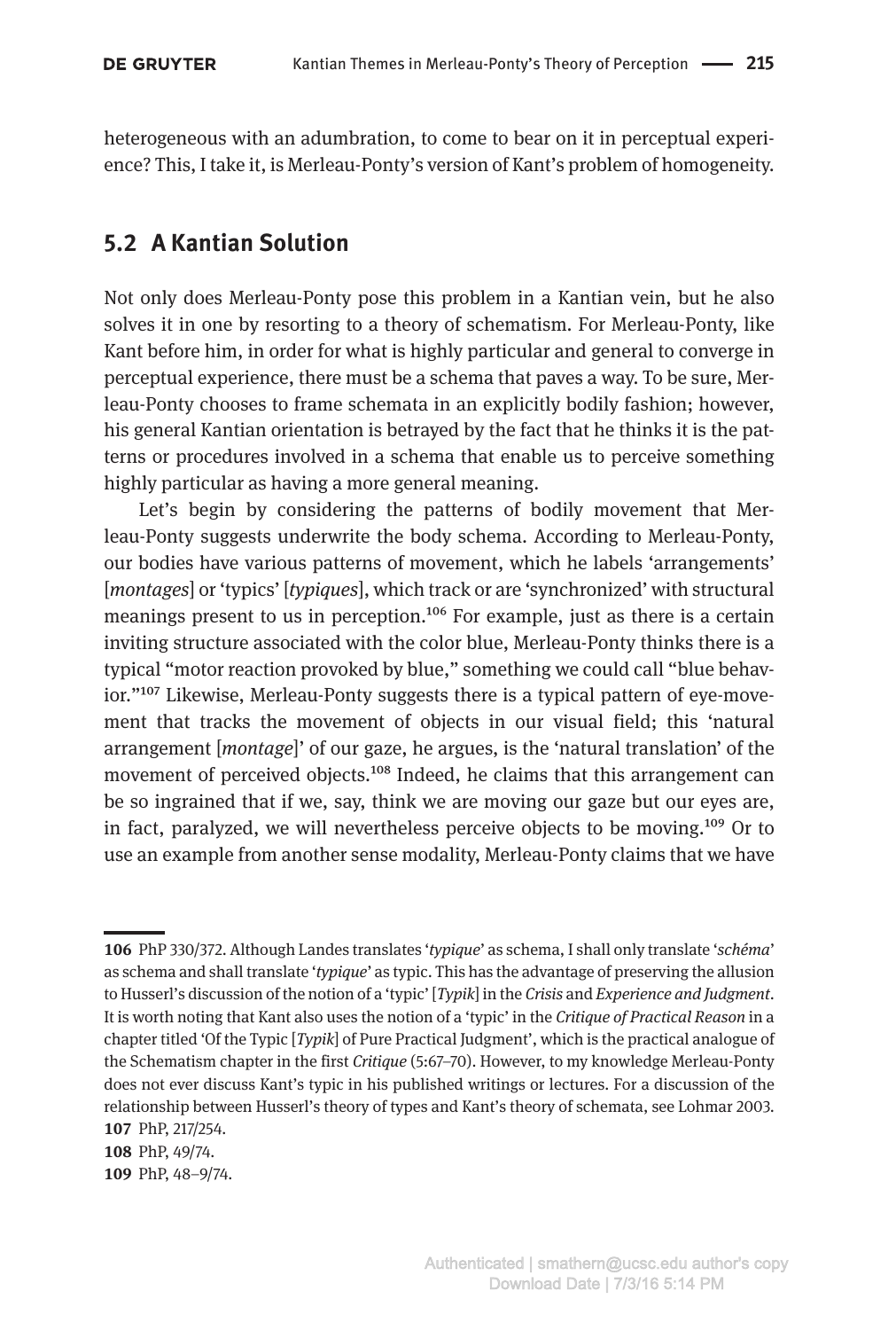certain patterns of movement that are a "typic [*typique*] of the tactile 'world'," i.e. that allow us to track tactile meanings, e.g. smoothness or roughness, in what we perceive.<sup>110</sup>

Now, on Merleau-Ponty's view, these arrangements or typics of bodily movement make up or are the 'annexes' of the body schema.<sup>111</sup> In which case, the body schema as a whole, through these various patterns of movement, has the function of attuning us to the various structural meanings in what we perceive. This, in turn, is why Merleau-Ponty thinks the body schema can solve the problem of homogeneity: when something highly particular solicits one of these patterns of movement, we will perceive that adumbration as having the structural meaning that *any* object that solicits that movement would have. If, for example, the patch of carpet present from my current point of view engages the 'blue behavior' that is part of my body schema, then I will perceive it *as* blue, i.e. as blue beyond what is given to me here and now. So too when I perceive only the front-side of a lamp, if that perspectivally given adumbration engages the patterns of behavior typically associated with lamps, which, in part, involves anticipating that they have back-sides, then I, in virtue of my body schema, am able to perceive it as a three-dimensional lamp. For Merleau-Ponty, then, like Kant, it is the patterns or procedures involved in our body schema that mediate between what is particular and general in perceptual experience.

### **5.3 A Transcendental Body Schema?**

Though there may be reasons to think Merleau-Ponty sets up his theory of the body schema in broadly Kantian terms, it may seem as if there is one important place they will part ways, viz., with respect to Kant's claims about *transcendental*  schematism. After all, at various points in the *Phenomenology*, Merleau-Ponty is highly critical of Kant's transcendental idealism and his account of the a priori, and one would therefore certainly expect Merleau-Ponty to reject the transcendental claims so central to Kant's theory of schematism.112 To be sure, Merleau-Ponty criticizes Kant for claiming that, "we will understand by *a priori* cognitions […] those that occur *absolutely* independently of all experience."113 By Merleau-Ponty's lights, this amounts to conceiving of a priori/transcendental conditions

**113** B3.

**<sup>110</sup>** PhP, 331/373.

**<sup>111</sup>** PhP, 49/74.

**<sup>112</sup>** See, e.g., PhP lxxiii/10, lxxv/12, lxxix/16, 60 f./87 f., 229/266.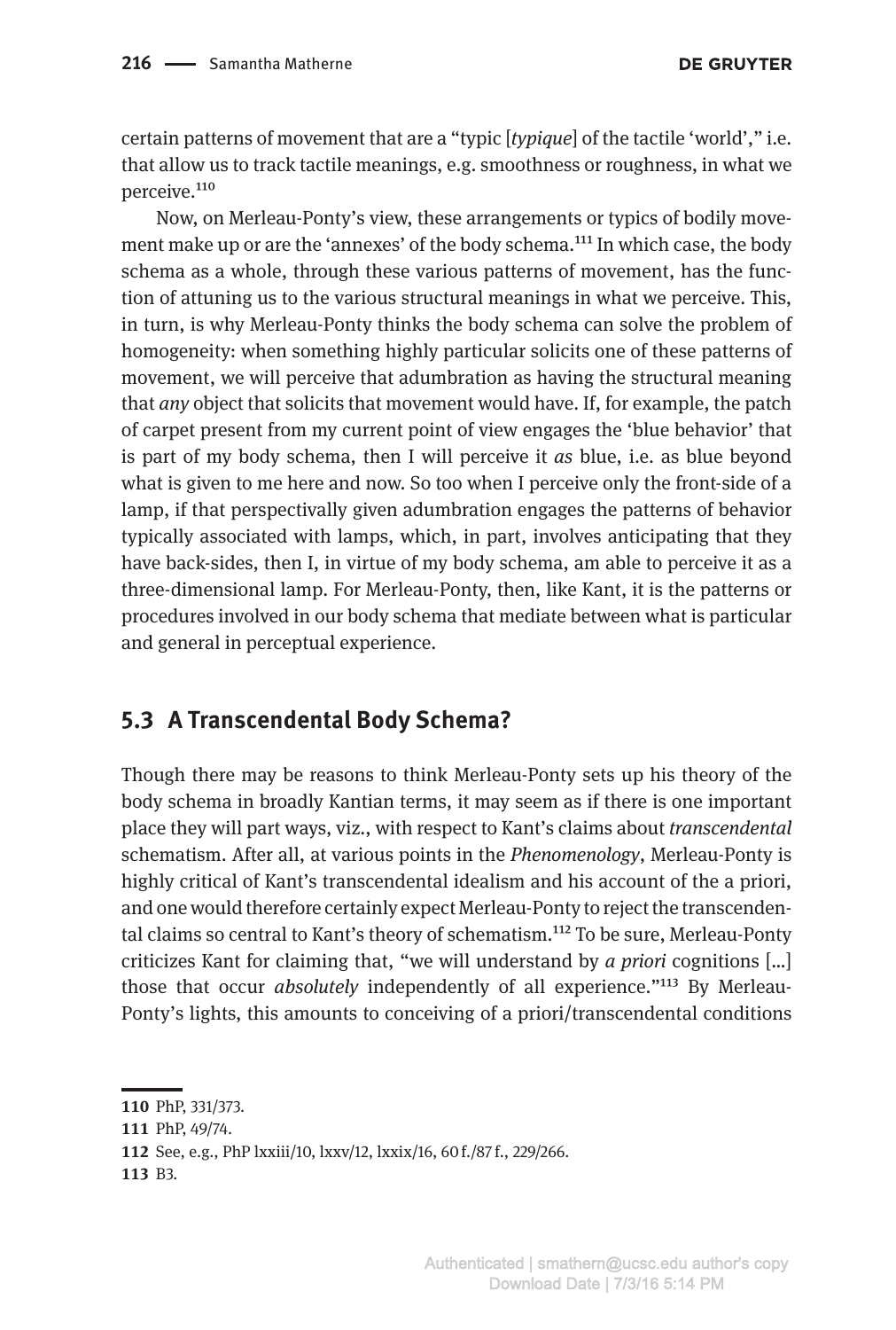as "condition[s] of possibility that are *distinct from* our experience."114 At the same time, however, Merleau-Ponty claims that on this point Kant is not entirely consistent. Insofar as a few paragraphs earlier in the first *Critique,* Kant asserts that, "There is no doubt whatever that all our cognition begins with experience," Merleau-Ponty thinks Kant recognizes that "the *a priori* is not knowable prior to experience, that is, outside of our horizon of facticity."115 Therefore, Merleau-Ponty concludes that when Kant indicates that the a priori is independent from experience, Kant "has not followed his own program to its logical conclusion, for he set out to define our powers of knowledge through our factual condition."116 According to Merleau-Ponty, if we take the latter Kantian idea as our starting point, then we find that there can be a "new definition of the *a priori*," i.e. one that defines the a priori as the "formal expression of a fundamental contingency: the fact that we are in the world."117 On this view, an a priori/transcendental condition makes experience possible not because it is 'prior to' experience, but rather because it expresses something about the formal features of our facticity, without which there would be no experience.<sup>118</sup> This, in turn, means that what is a posteriori/ empirical does not have to be conceived of as distinct from what is a priori/transcendental; the empirical is, instead, to be understood in terms of the *particular*  ways in which the transcendental manifests in the course of experience, i.e. in terms of "the concrete form that [our facticity] takes in the human subject."119 Insofar as Merleau-Ponty takes this conception of the relationship between the transcendental and empirical to be broadly Kantian, it is what I want to draw on in this section as I argue that in Merleau-Ponty's account of the body schema we see an analogue of Kant's account of transcendental schemata and empirical schemata. Indeed, in a vein similar to Kant's account of how transcendental schemata make experience in general possible, Merleau-Ponty suggests that there are (what we could call 'transcendental') features of our body schema, which function as formal conditions of the possibility of experience *as such*. Then in a manner that echoes Kant's analysis of more 'sensible' schemata, Merleau-Ponty indicates that there are (what we could call 'empirical') features of the body schema that reflect how those transcendental features develop in experience, making *particular*  kinds of perceptual experiences possible.

**<sup>114</sup>** PhP lxxiii/10, my emphasis.

**<sup>115</sup>** B1, PhP, 229/266.

**<sup>116</sup>** PhP, 229/266.

**<sup>117</sup>** PhP, 229/266.

**<sup>118</sup>** For a discussion of other 'transcendental' themes in Merleau-Ponty's theory of perception, see Gardner 2015.

**<sup>119</sup>** PhP, 229/266.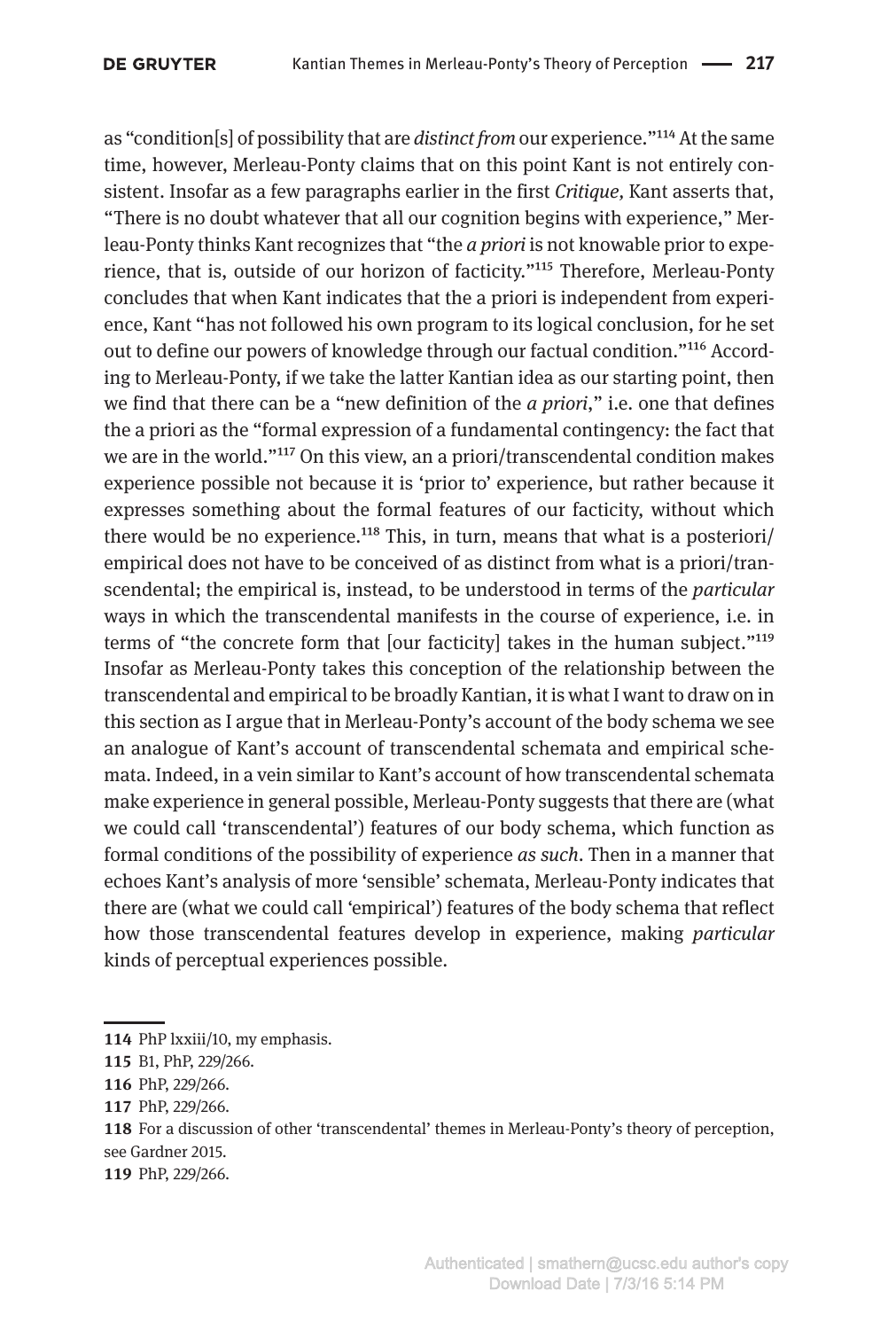The 'transcendental' features of Merleau-Ponty's body schema are the features that make it possible for us to find meaning in perception at all. As he makes this point, our body schema involves a "*universal* arrangement [*montage*], a typic [*typique*] of *all* perceptual developments and of *all* inter-sensory correspondences beyond the segment of the world we are actually perceiving,"<sup>120</sup> and "a typic [*typique*] of *every possible* being, or a *universal* arrangement [*montage*] with regard to the world."<sup>121</sup> These universal arrangements and typics orient us towards meaning in the world as such, i.e., enable us to experience the world as a meaningful place. Moreover, he thinks there is something we would call 'transcendental' about the annexes of the body schema, i.e. our senses:

To have senses such as vision is to possess this general arrangement [*montage*], this typic [*typique*] of possible visual relations with the help of which we are capable of taking up *every* given visual constellation.122

In virtue of having each sense, then, we are able to track meanings in what we perceive that are relative to that sense, e.g. my sense of touch enables me to perceive the world in tactile terms, whereas my sense of smell enables me to perceive it in aromatic terms.

However, like Kant before him, Merleau-Ponty does not take this account of the transcendental features of schematism to be exhaustive; rather Merleau-Ponty's analysis of *habit* and *habit-acquisition* points toward an empirical dimension of the body schema.<sup>123</sup> On his view, in the course of experience, the body schema is determined and developed in different ways, the result of which is an ever-evolving empirical body schema, which makes *particular* perceptual experiences possible, e.g. of dogs, of red, etc. He claims that this determination and development occurs primarily through the acquisition of habit, insofar as it involves the "reworking and renewal of the body schema."124 When we acquire a habit, we acquire what he describes as "the power of responding with a certain type of solution to a certain form of situation" and in this way habits make new kinds of experiences possible.<sup>125</sup> To use one of his examples, once I have learned

**125** PhP, 143/177.

**<sup>120</sup>** PhP, 341/383, translation modified, my emphasis.

**<sup>121</sup>** PhP, 453/492, translation modified, my emphasis.

**<sup>122</sup>** PhP, 341/383, translation modified, my emphasis.

**<sup>123</sup>** See Merleau-Ponty's discussion of 'motor habits' at the end of the chapter titled 'The Spatiality of One's Own Body and Motricity' (PhP, 143–148/177–183) and of 'perceptual habits' at the end of the chapter titled 'The Synthesis of One's Own Body' (PhP, 153–5/188–190).

**<sup>124</sup>** PhP, 143/177. See Carman 1999, 219 f., and 2008, 106 f., for a discussion of habit.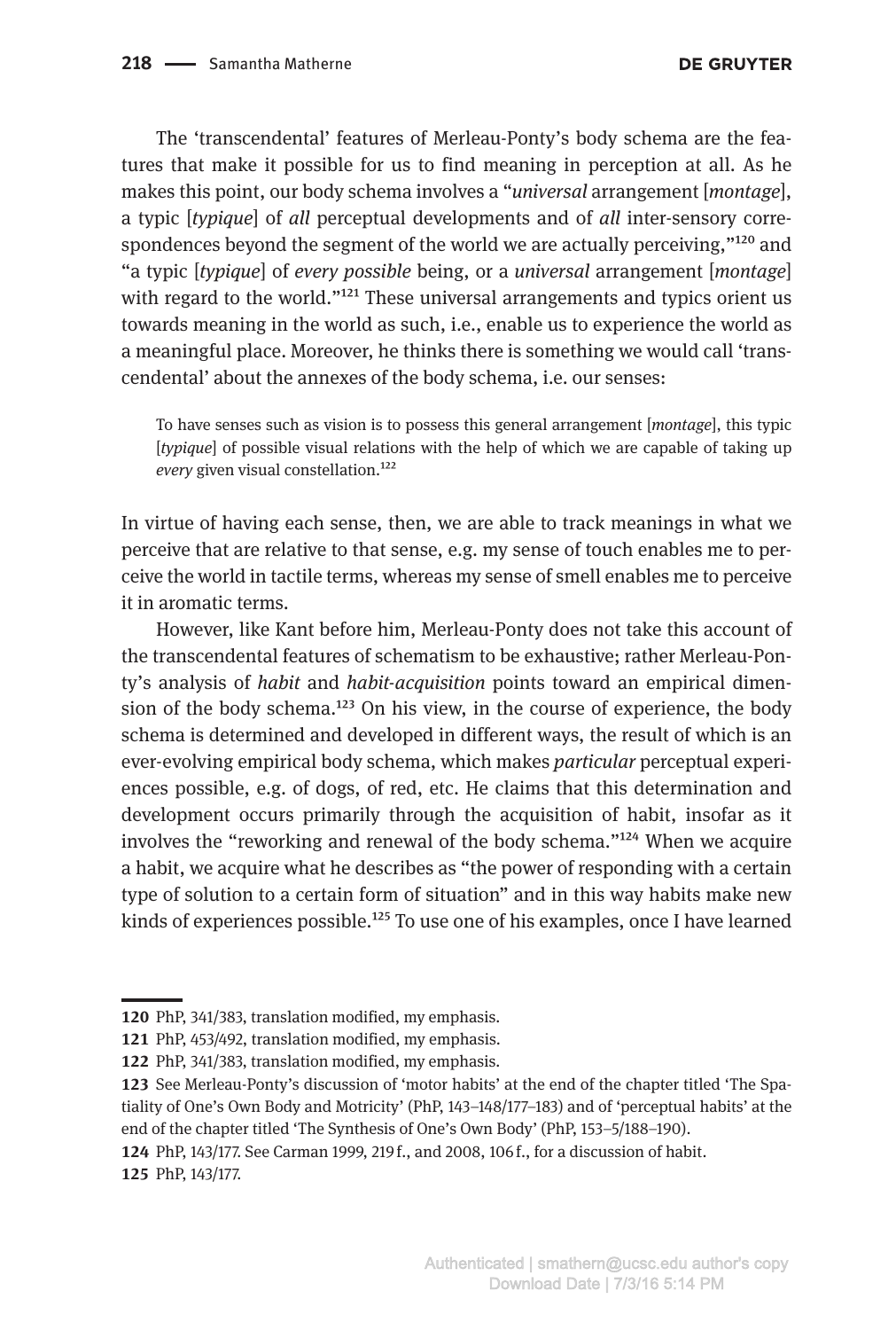to waltz, my body schema has been stretched in a new way and I have gained the ability to move in a waltz-like fashion in the circumstances that call for it, e.g. in a ballroom, practicing at home, etc.<sup>126</sup>

In addition to acquiring 'motor habits', Merleau-Ponty thinks our body schema is developed through the acquisition of 'perceptual habits'.<sup>127</sup> When a child, for example, learns to see colors, Merleau-Ponty suggests she acquires a 'perceptual habit'.<sup>128</sup> He describes this habit as a new 'style' of seeing and as an 'enriching' or 'reorganizing' of her body schema, which enables the child to see different things in different circumstances in the same way, e.g. as red.<sup>129</sup> In this way, our perceptual habits refine the 'universal' features of our body schema: it is not just that the body schema attunes us to tactile or aromatic meanings in general, it gears us into particular tactile meanings, say, the feel of velvet and particular aromatic meanings, say, the smell of espresso. In the end, for Merleau-Ponty, as was true of Kant, we can only understand how the body schema makes experience possible if we take into account both its transcendental and empirical features.<sup>130</sup>

### **5.4 The Art of the Body Schema**

The preceding discussion of habit brings us to the fourth important Kantian theme in Merleau-Ponty's account: the reliance of the body schema on art or know-how.131 As we saw earlier, on Kant's account, the production of a schema does not depend on the conceptual capacity of the understanding, but rather on the art of the imagination, i.e., the know-how the imagination has with how concepts manifest themselves sensibly. In a similar vein, Merleau-Ponty argues that our acquisition of habits, hence the empirical determination of our body schema,

**<sup>126</sup>** PhP, 143/178.

**<sup>127</sup>** PhP, 153–5/188–190.

**<sup>128</sup>** PhP, 154/189.

**<sup>129</sup>** PhP, 155/190.

**<sup>130</sup>** This discussion seems to echo Kant's claims in Section IV of the Introduction to the *Critique of Judgment* that the categories alone are not sufficient for experience, but rather they must be empirically determined in order for us to experience the world in conceptually laden terms (5:179 f.). See Allison 2001, 32.

**<sup>131</sup>** This is the Kantian feature of Merleau-Ponty's account that Carman 1999/2008 most emphasizes: "What is essential to the concept of the body schema, and what it shares with its Kantian predecessor […] is the notion of an integrated set of skills poised and ready to anticipate and incorporate a world prior to the application of concepts and the formation of thoughts and judgments" (2008, 219).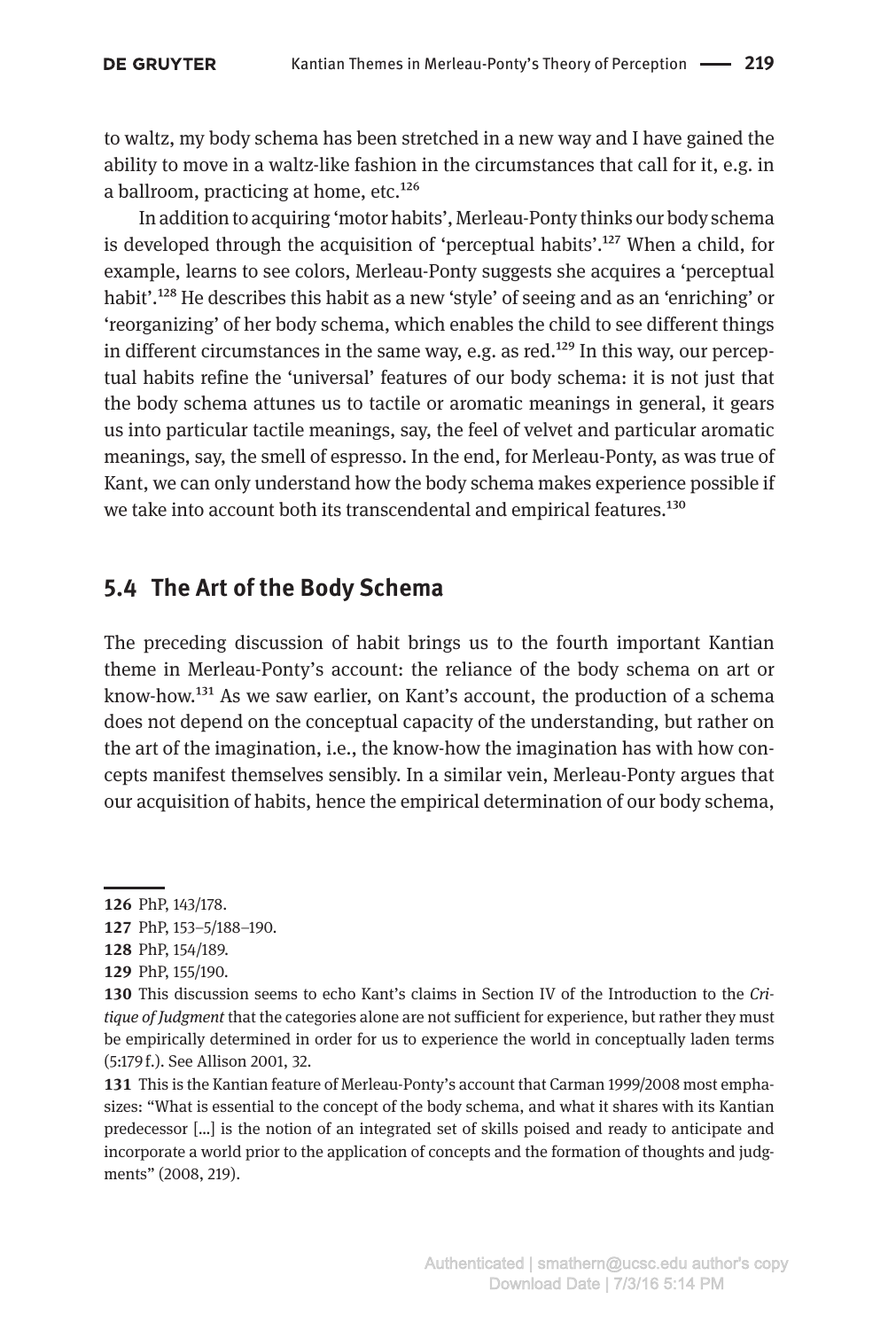is something that depends not on our conceptual capacities, but on the acquisition of know-how and skills.132 As Merleau-Ponty succinctly puts this point, "in the acquisition of habit it is the body that "understands" [*comprend*]."133 When I, for example, learn to waltz, it is not enough for me to have memorized a formula for where my arms go, where my feet go, what count to come in on, etc. What I need is for my body to 'catch (*kapiert*)' and 'understand' [*comprend*] the movement; I need to develop a waltzing *skill*.134

Though this is nicely illustrated in the case of motor habits, on Merleau-Ponty's view, our perceptual habits rely just as much on the body's know-how and skills. Consider, for example, our ability to see colors as constant in spite of varied lighting, e.g. when I see the wall as the same color white throughout, even though it is partially shaded. Merleau-Ponty suggests that, in these experiences, it is our gaze that ""knows" [*sait*] what such a patch of light signifies in such a context, and it understands [*comprend*] the logic of illumination."135 This 'knowledge' is not theoretical, but rather reflective of our know-how with the logic of color and lighting. Indeed, the independence of these bodily skills from judgment comes out especially strikingly in cases of perceptual illusions, like the Müller-Lyer  $i$ llusion.<sup>136</sup> In cases such as this, we conceptually know and judge that a certain relation between objects in the perceived world obtains, e.g. we judge that the lines are the same length, nevertheless we cannot help but *see* them as being of different lengths. This is because our perceptual skills are underwritten by bodily know-how, not intellectual knowledge.

Although it is in his discussion of habits that Merleau-Ponty most emphasizes that the body schema involves know-how and skills, there is something like a transcendental analogue. According to Merleau-Ponty, there is what we could call a 'transcendental logic' of the world: "a logic of the world that empirical perceptions determine but that they cannot engender." $137$  This logic is something he thinks we understand through our body schema; the universal features of the body schema enable us to ""understand" [*comprend*] not only some defi-

**<sup>132</sup>** This is what Noë 2004 has more recently coined 'sensorimotor knowledge', i.e. the kind of knowledge underwritten by 'sensorimotor skills': "to perceive not only depends on, but is constituted by, our possession of this sort of sensorimotor knowledge […] in effect, perceiving is a kind of skillful bodily activity" (2).

**<sup>133</sup>** PhP, 145/180.

**<sup>134</sup>** PhP, 144/178. This model of 'understanding' echoes Heidegger's analysis of understanding [*Verstehen*] in ¶31 of *Being and Time*.

**<sup>135</sup>** PhP, 341/383.

**<sup>136</sup>** PhP, 6/28.

**<sup>137</sup>** PhP, 427/466.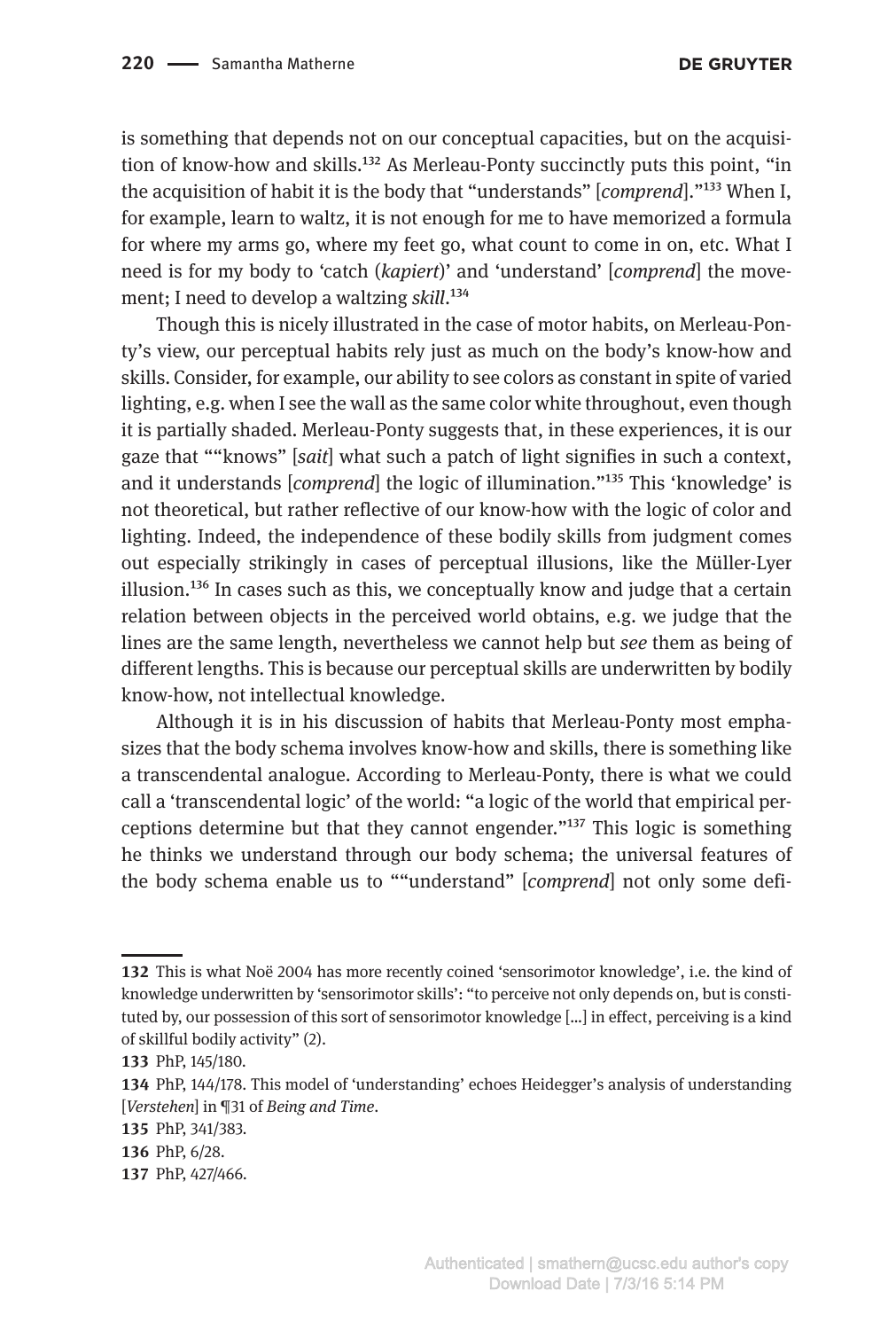nite milieu, but rather an infinity of possible milieus," i.e. the world as such.138 For Merleau-Ponty, this comprehension of the world does not occur through thought,<sup>139</sup> but rather through the "comprehensive hold" our bodies have on it.<sup>140</sup> Our body in general is, as he puts it, a "knowing-body" [*corps-connaissant*], and it gives us an understanding of the world as a meaningful place.<sup>141</sup> But, here, the understanding of the world we have through our body schema is not mediated through our conceptual capacities and theoretical knowledge, but, as with Kant before him, Merleau-Ponty thinks there is an art, a know-how that lies at the heart of this schema that makes us familiar with the logic of the world.

## **6 Conclusion: Was Merleau-Ponty a Kantian?**

Throughout this paper, I have emphasized the historical and philosophical continuity I see between Kant's and Merleau-Ponty's approaches to perceptual experience with respect to the notion of schematism. We found that far from dismissing Kant's theory of perception out of hand as overly intellectualist, thanks to the influence of Lachièze-Rey, Merleau-Ponty thought, in the Schematism, Kant veers from the intellectualist course. Indeed, he takes Kant to have recognized that perception does not just depend on our conceptual capacities; rather it must be grounded in the imaginative activities that occur prior to judgment, as well as the motricity of our bodies. However, once we recognized that Merleau-Ponty was favorably disposed towards these pre-conceptual aspects of Kant's theory of schematism, we were able to also appreciate the Kantian themes present in his own analysis of the body schema. We saw that Merleau-Ponty was not only motivated by something like the problem of homogeneity, but also follows Kant in offering schematism as a solution to it. Moreover, we found Merleau-Ponty emphasizes, as Kant did, the transcendental and empirical dimensions of the body schema, as well as its reliance on art and know-how. However, in addition to clarifying Merleau-Ponty's view of the body schema, this interpretation puts pressure on the predominant view of Kant and Merleau-Ponty as offering us alternative characterizations of perceptual experience. Instead, we find that there is common ground between their views as they use their respective theories of schematism to explore certain pre-conceptual features of perceptual experience. This,

**139** PhP, 430/469 f.

**<sup>138</sup>** PhP, 341/383.

**<sup>140</sup>** PhP, 431/470.

**<sup>141</sup>** PhP, 431/470.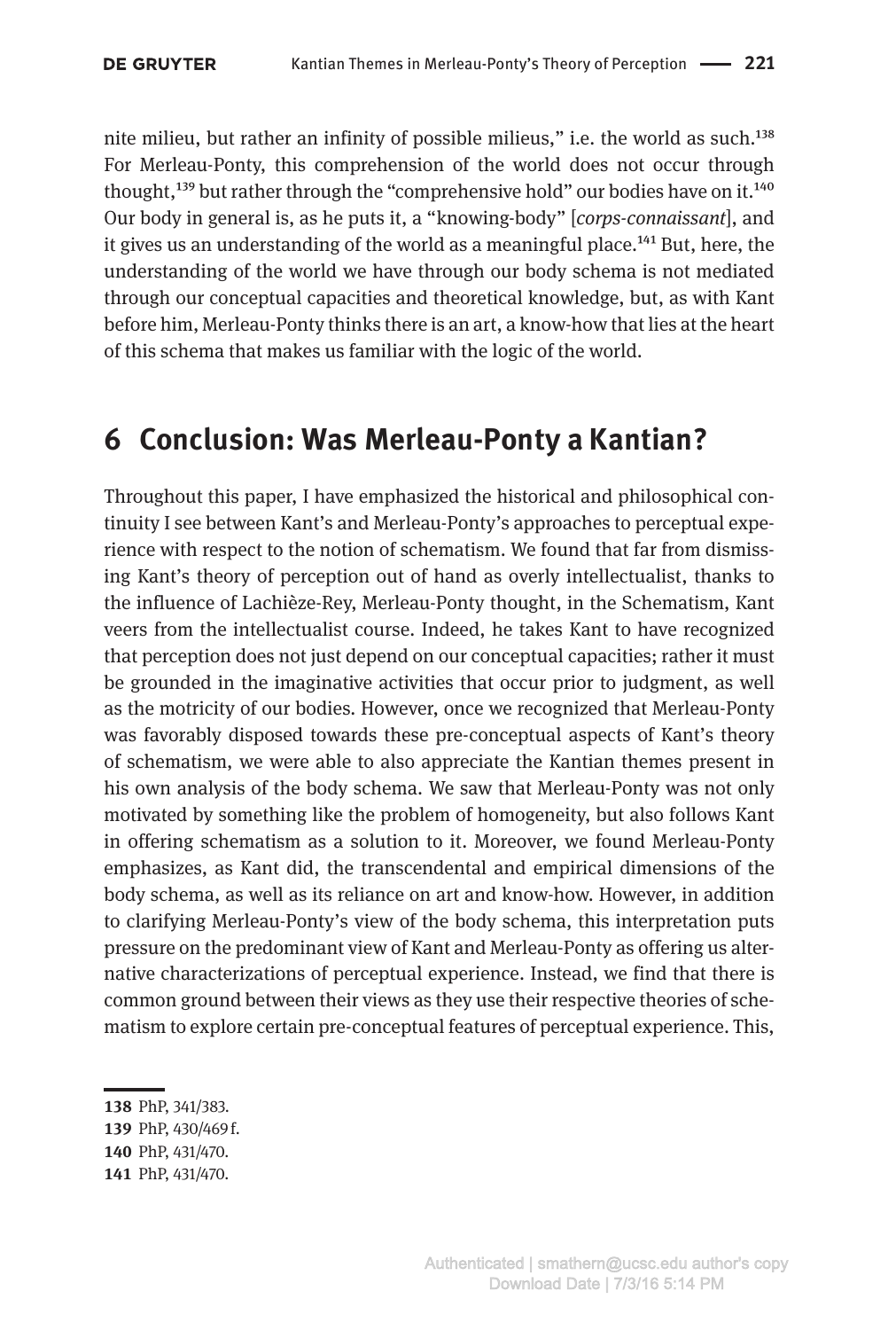indeed, is a common ground that Merleau-Ponty recognizes and why instead of completely repudiating Kant, he acknowledges the ways his theory of perception is indebted to Kant's. By way of conclusion, I want to consider just how far this Kantianism goes.

There is at least one point where I think Kant and Merleau-Ponty will part ways and this is with respect to the role of representation in Kant's account of perception. As we saw above, Kant's theory of perception involves an analysis of how a schema can mediate between two representations, viz., intuitions and concepts. However, we also saw Merleau-Ponty reject the idea that perception needs to be mediated by representations at all.<sup>142</sup> To the contrary, he argues that we can perceive and be sensitive to the meaning presented to us solely in virtue of moving our bodies in a certain way.<sup>143</sup>

However, if we turn our attention away from Kant's talk of representations and consider the role the imagination plays in his theory, I think we shall find something sufficiently proto-phenomenological for Merleau-Ponty to appropriate. As we discussed, Kant's theory of schematism points toward the fact that perceptual experience is not simply a matter of judgment; rather, in order for us to be able to make judgments, we must rely, in the first place, on the art, the know-how of the productive imagination. Our imagination, then, must have skills for making perceptual discriminations or being sensitive to patterns of meaning, which are not dependent upon judgment. In this way, Kant's position suggests that perceptual experience rests fundamentally on an imaginative familiarity with the world, a skillful competence with perceptual meaning, which does not reduce to judgment. This is precisely the sort of know-how with the world Merleau-Ponty thinks we have through the body schema and, for this reason, he sees Kant's suggestions about the productive imagination as philosophically promising.

But does Kant, as Merleau-Ponty clearly does, think of this imaginative know-how as essentially *embodied*? By placing schematism in the body, is Merleau-Ponty stepping out of the Kantian system altogether? In the past two decades, an increasing amount of attention has been paid to the role of embodiment in the *Critique of Pure Reason*.144 While a number of commentators have emphasized

**<sup>142</sup>** This is a recurring theme throughout the *Phenomenology*, e.g., PhP, xxiv/11 and xxxii/19.

**<sup>143</sup>** For a discussion of Merleau-Ponty's critique of representationalism, see Carman 2008, 15–19 and 32–37.

**<sup>144</sup>** Although I shall restrict my focus to embodiment in the first *Critique*, it should be noted that numerous other commentators focus on the role of embodiment in Kant's theoretical philosophy in his pre-critical writings (see Laywine 1993, Shell 1996, Carpenter 1998), his anthropological writings (see Pitte 1971, Munzel 1999, Brandt 1999, Zammito 2002), and the *Opus Postumum* (see Shell 1996, 298–305, Förster 2000).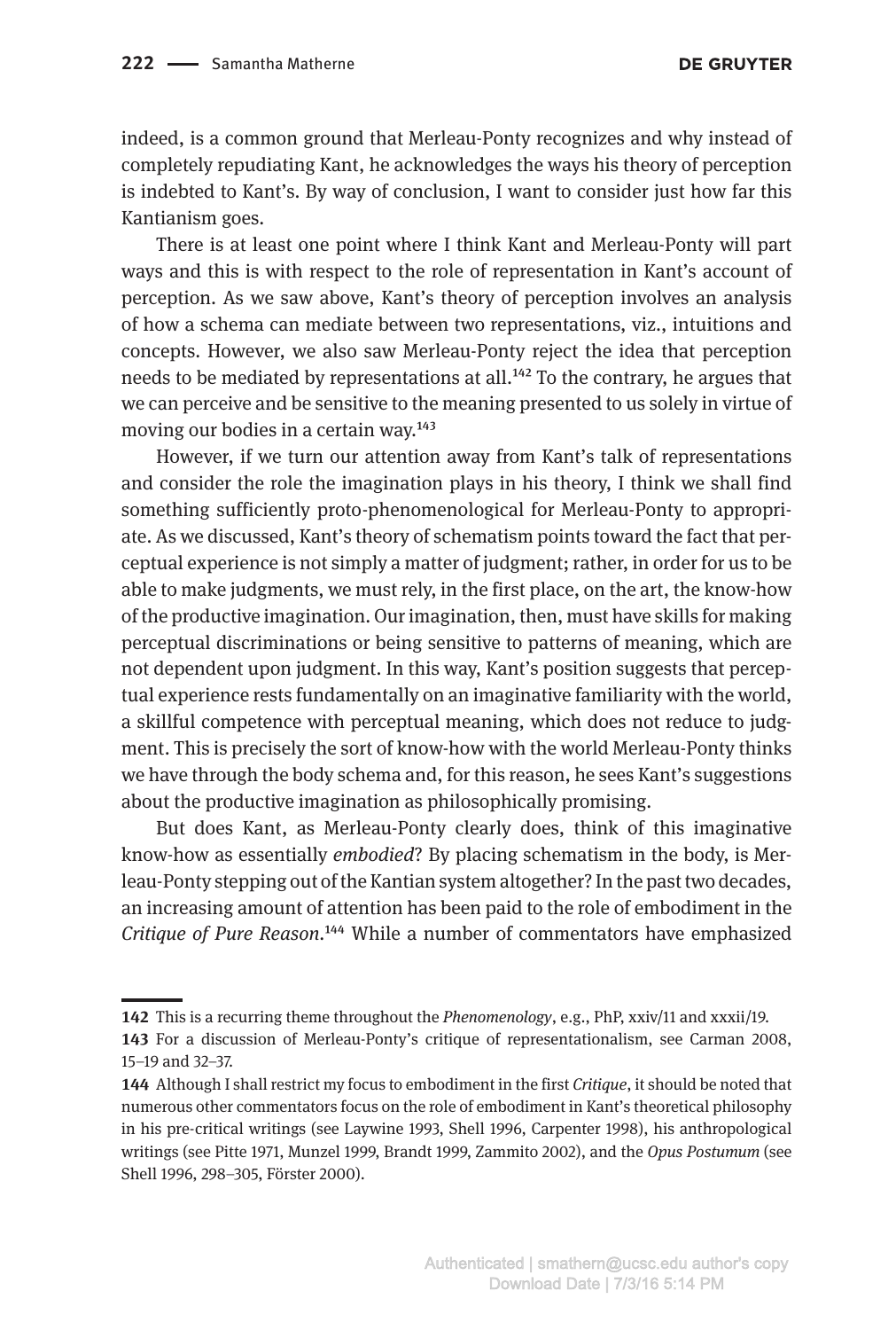the role the body must play in Kant's theory of sensibility, $145$  others have emphasized the role it plays in his theory of self-consciousness.146 Still others have urged that we should understand even Kant's theory of categories in bodily terms.147 Of course, what interests us is whether the body plays a role in Kant's theory of the productive imagination, particularly in its schematizing activities. Although some commentators suggest that there may be *some* connection between schematism and embodiment,148 in *Body and Practice in Kant* Helge Svare urges that there is a *necessary* connection between the two.<sup>149</sup> Svare argues that, for Kant, the imagination is not merely a mental capacity, but one that is equally expressed through bodily activity and that, in the Schematism chapter, Kant is interested in this bodily dimension of the imagination.150 Indeed, on Svare's reading, a schema

**147** Kambartel 1976, Saugstad 1992, and Svare 2006, Chapters 8–11.

**<sup>145</sup>** In *Kant's Intuitionism* 1995, Falkenstein argues "by claiming that space and time are forms of intuition [Kant] takes the responsibility for original space- and time-cognition out of the realm of thought and places it in the body – in effect giving space- and time-cognition an essential physiological basis" (10 f., see Chapter 3). Meanwhile, in *Ideal Embodiment* 2008, Nuzzo argues that, "Time and space as a priori forms of sensible intuition indicate, transcendentally, the cognitive dimensions of human embodiment" (13, see Chapters 1–3). Similarly Rukgaber argues, "the forms of intuition are the structure of our finite, embodied perspective" (166). See also Kaulbach 1960, Chapter 11, and Svare 2006, Chapter 5.

**<sup>146</sup>** In this vein, commentators consider what role the body plays in the Parologisms and Refutation of Idealism. Commentators like Strawson 1966, 37, Sellars 1970, 30, and Nuzzo 2008, Chapter 2, argue that Kant's theory of self-consciousness necessarily requires being conscious of ourselves as embodied. Cassam 1993 too explores this possibility, as well as its limits. However, commentators like Aquila 1992, 162–65, Longuenesse 2006, and Melnick 2009, Chapter 11, argue that Kant does not go this far.

**<sup>148</sup>** Sellars 1978 argues that we should think of schemata as perspectival recipes for the construction of image-models, i.e. recipes that specify how to produce the image-model of a particular concept in light of the "perceiver's body" (28) and the fact that through it he is "changing his relation to his environment" (31). Though she does not defend this claim at length, Gibbons 1994 claims that schematizing is an "activit  $[y]$  of embodied subjects who can recognize regions in space, as well as handedness, by occupying regions of space and having hands […]. That Kant thought such arguments inappropriate to the first *Critique* is unsurprising […]. Nonetheless, their relevance to Kant's theory of […] schematizing is based on the fact that these theories at least implicitly require an appreciation of the subjective conditions of judgment, which can include the embodied character of the cognizing subject and the felt character of her interaction with the world" (71).

**<sup>149</sup>** See Svare 2006, Chapter 6. Svare also indicates his indebtedness to Kaulbach's interpretation of schematism 1960, 1965, and 1968.

**<sup>150</sup>** Svare 2006, 191. More specifically, Svare argues that the imagination is our capacity to form images and that this could occur through mental and bodily activity: "when 'imagination' refers to the mental domain, this is only part of the meaning it has in the Kantian *corpus* at large. In its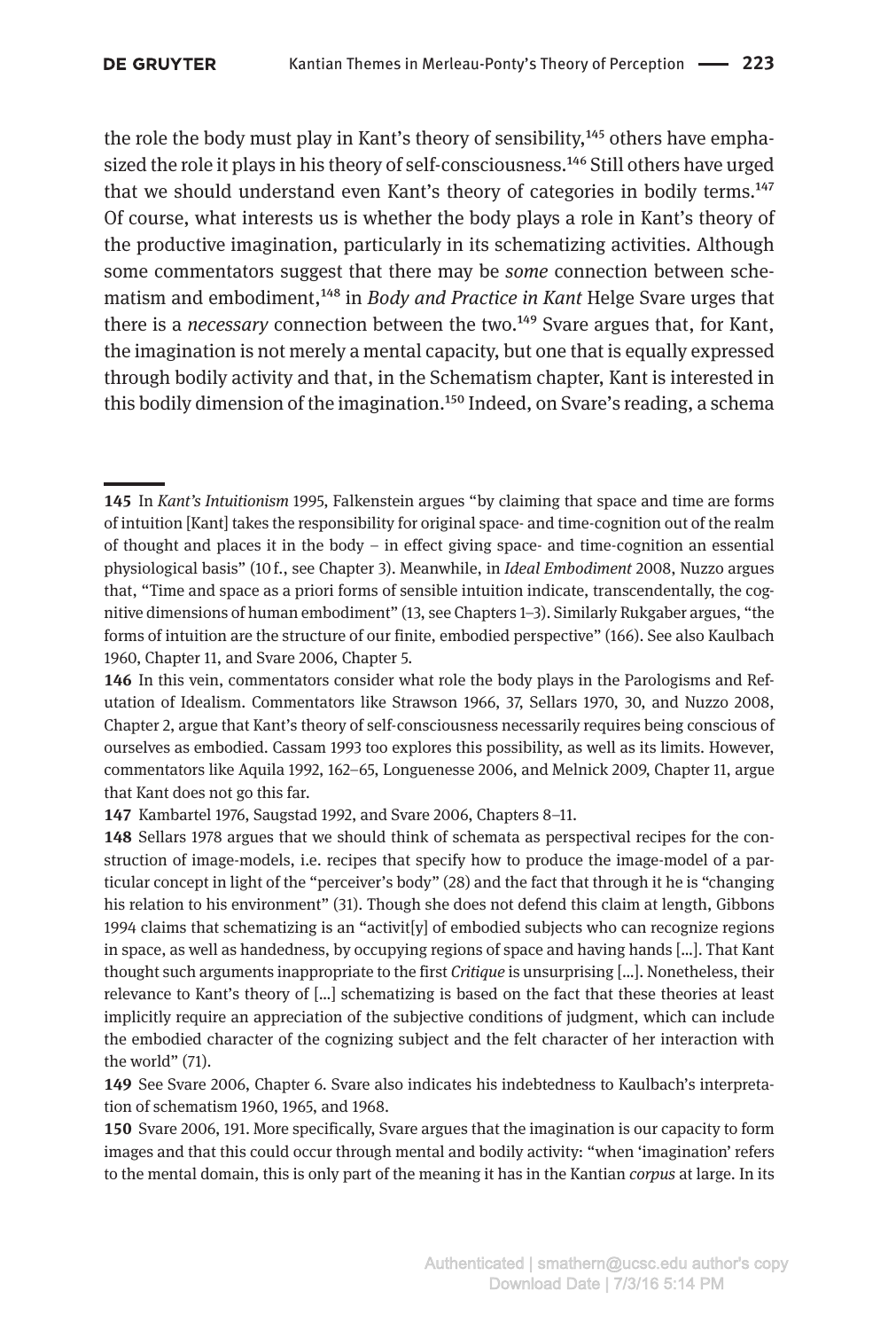just is "an embodied practice" that enables us to form images.<sup>151</sup> If Svare is right, then Kant's account of schematism already accommodates some of Merleau-Ponty's insights.

On the one hand, I am quite sympathetic to the suggestion that Kant would acknowledge that our schematizing activities are shaped by our embodiment. My schema for a dog, for example, was most likely shaped by me looking at and petting dogs as a child, just as my schema for the number five was shaped by my learning to count the fingers on my hand. On the other hand, I do not think this licenses us to suppose that Kant regarded the schematizing activities of the imagination as bodily activities or that he thought of schemata exclusively as embodied practices. In the first place, Kant defines the productive imagination as a "faculty of the soul"152 and describes its activities as "functions of the soul"153 and "actions of the mind".154 Moreover, he defines schemata as "mediating representations" and it is clear that Kant conceives of representations in mental terms, as "modifications of the mind".155 Furthermore, if we turn our attention to transcendental

broadest sense, it refers to the human capacity for image production in general. This means that the imagination is at play whenever a person uses her body to create images or image-like structures. As for Kant's theory of schematism, I think 'imagination' should be understood here in this extended sense" (191). To bolster his position, Svare, drawing on the Transcendental Doctrine of Method (A713/B741) and the "On a Discovery" essay (7:191), argues that there is an analogy between the imagination's activity in mathematical construction and in schematism and claims that in both instances the imagination operates both at the a priori level and through embodied practices (Svare 2006, 188–191). It is less clear to me that Kant is identifying construction through the body with construction in the imagination. For I take what is constructed through the body, e.g. the circle in the sand, to be *an image*, which by Kant's own lights does not have the generality appropriate to a mathematical concept or a schema: "In fact it is not images of objects but schemata that ground our pure sensible concepts. No image of a triangle would ever be adequate to a concept of it. For it would not attain the generality of the concept which makes this valid for all triangles, right or acute, etc., but would always be limited to one part of this sphere" (A140 f./ B180).

**<sup>151</sup>** See, e.g. the claim in Svare 2006 that "what Kant calls a schema in the schematism chapter is an embodied practice in which the shape of an object is created or re-created by an embodied agent through the movement of its body, or parts of its body" (197).

**<sup>152</sup>** A94.

**<sup>153</sup>** A78/B103, A94, and A124.

**<sup>154</sup>** A102. Indeed, in the B Deduction Kant appears to claim that the productive imagination is nothing but the faculty of the understanding expressed in a certain way B152–4.

**<sup>155</sup>** A98. For Kant representations just are modes of thought in a broad sense, see, e.g. the Dohna-Wundlacken Logic, where he says, "The division *of all thought* – which has various forms that may be exhausted and brought into a system. The general thing that lies at the basis of all cognition is *representation*" (*Lectures on Logic* 24: 701, my emphasis).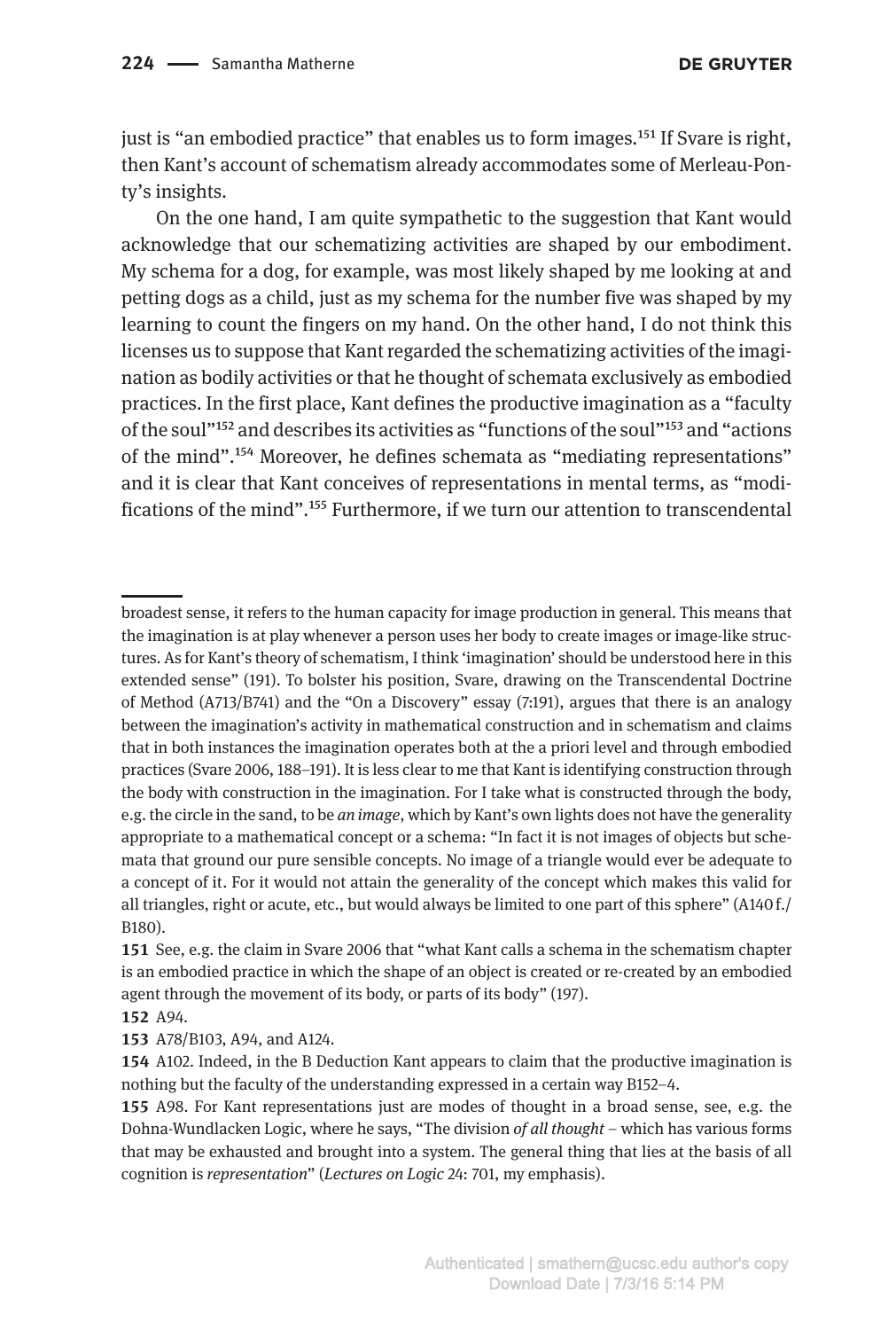schemata, it seems unlikely that Kant would think of these as embodied practices. For Kant emphasizes that transcendental schemata must be, at least in part, 'intellectual' and, to this end, he claims that they are time-determinations, i.e. determinations of "time, as the formal condition of the manifold of inner sense."156 This is significant because Kant aligns inner sense with the sphere of the mental:

Wherever our representations may arise […] as modifications *of the mind* they nevertheless belong to inner sense, and as such all of our cognitions are in the end subjected to the formal condition of inner sense, namely, time.<sup>157</sup>

In which case, by describing transcendental schemata as determinations of inner sense, Kant conceives of them as belonging to the mind.<sup>158</sup> But it is not just transcendental schemata that appear to be mental; Kant describes the schemata of pure sensible concepts in mental terms: "The schema of the triangle can never exist anywhere *except in thought*."159 Meanwhile, Kant characterizes a schema of an empirical concept as a "rule for the determination of our intuition in accordance with a certain general concept," i.e. as a rule for producing an image of that concept. And it is clear from the A Deduction that Kant thinks of the imaginative synthesis through which images are produced in mental terms:

[S]ince every appearance contains a manifold, thus different perceptions by themselves are encountered dispersed and separate *in the mind*, a combination of them […] is therefore necessary. There is thus an active faculty of the synthesis of this manifold in us, which we call imagination […]. [T]he imagination is to bring the manifold of intuition into an *image*, it must therefore antecedently take up the impressions into its activity.160

**<sup>156</sup>** A138/B177. As he makes this point a few pages later, "the schematism of the understanding through the transcendental synthesis of the imagination comes down to nothing other than the unity of all the manifold of intuition *in inner sense*" (A145/B185, my emphasis). **157** A98 f.

**<sup>158</sup>** Transcendental schemata, I believe, also pose a challenge to Svare's reading. Kant claims that, "The schema of a pure concept of the understanding can never be brought to an image at all, but is rather only the pure synthesis […] which concerns the determination of inner sense in general" (A142/B181). And given that that bodily movements are ones that we can form an image of, it is not clear how these movements could count as transcendental schemata.

**<sup>159</sup>** A141/B180, my emphasis. See also Kant's description of the schema for number in general along the following lines "if I *only think*, a number in general, which could be five or a hundred, *this thinking* is more the representation of a method for representing a multitude (e.g., a thousand) in accordance with a certain concept" (A140/B179, my emphasis). **160** A120.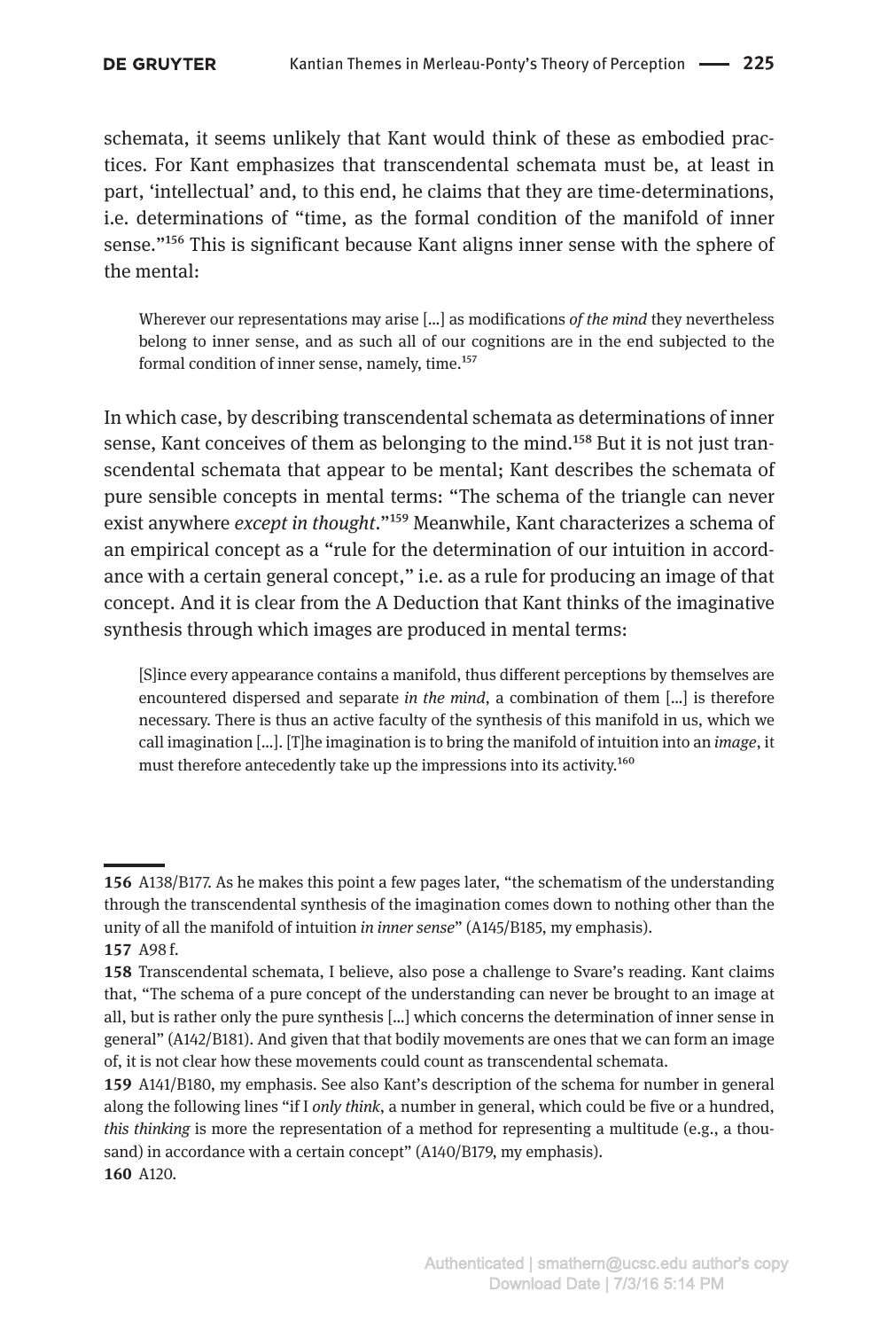In order to produce an image, on Kant's view, the imagination must take up representations existing in the mind. And insofar as a schema is a rule that guides the determination of these representations, it would seem Kant is conceiving of it, once again, in mental terms.

In the end, then, whether Kant thought schemata were somehow connected to our embodiment, he did not, as Merleau-Ponty did explicitly, argue that schemata *are* embodied. This, I think, betrays a fundamental philosophical difference between Kant's and Merleau-Ponty's approach to schematism and vicariously to perception. For Merleau-Ponty, failing to explicitly address the bodily basis of schematism is an error; whereas if Kant had a qualm about this, surely he would have made the bodily nature of schematism explicit. In which case, it seems to me that Merleau-Ponty does, indeed, advance a theory of schematism beyond Kant's own. However, I do not think this means Merleau-Ponty's theory of the body schema, therefore, ceases to be Kantian. Rather I take Merleau-Ponty to have been inspired by Kant's suggestion that perception depends on our imaginative know-how, which is prior to judgment and to have thought Kant was correct to see this as bearing some connection to our embodiment. And insofar as Merleau-Ponty accords schematism a central place in his theory of perception, his view is, to this extent, Kantian. Nevertheless, framing the imaginative know-how in bodily terms is an imperative for Merleau-Ponty, one the Kant did not appear bound by and it is here that Merleau-Ponty seems to exceed the limits of the first *Critique*. Yet instead of reading this move as a radical subversion of Kant's theory of perception, I hope to have shown we have reason to regard it rather as a creative synthesis.<sup>161</sup>

PhP *Phénoménologie de la perception*/*Phenomenology of Perception*

PrP *Le primat de la perception et ses conséquences philosophiques/The Primacy of Perception*

Abela, P. 2002. *Kant's Empirical Realism*. Oxford.

Allais, L. 2009. "Kant, Non-Conceptual Content, and the Representation of Space." *Journal of the History of Philosophy* 47(3), 383–413.

Allison, H. E. 2001. *Kant's Theory of Taste*. Cambridge.

<sup>–.</sup> 2004. *Kant's Transcendental Idealism*. New Haven.

**<sup>161</sup>** I would like to thank Justin Coates, Pierre Keller, Charles Siewert, Clinton Tolley, Helga Varden, Rasmus Grønfeldt Winther, Mark Wrathall, members of the Claremont Colleges Worksin-Progress Group, and three anonymous referees for helpful comments on this paper.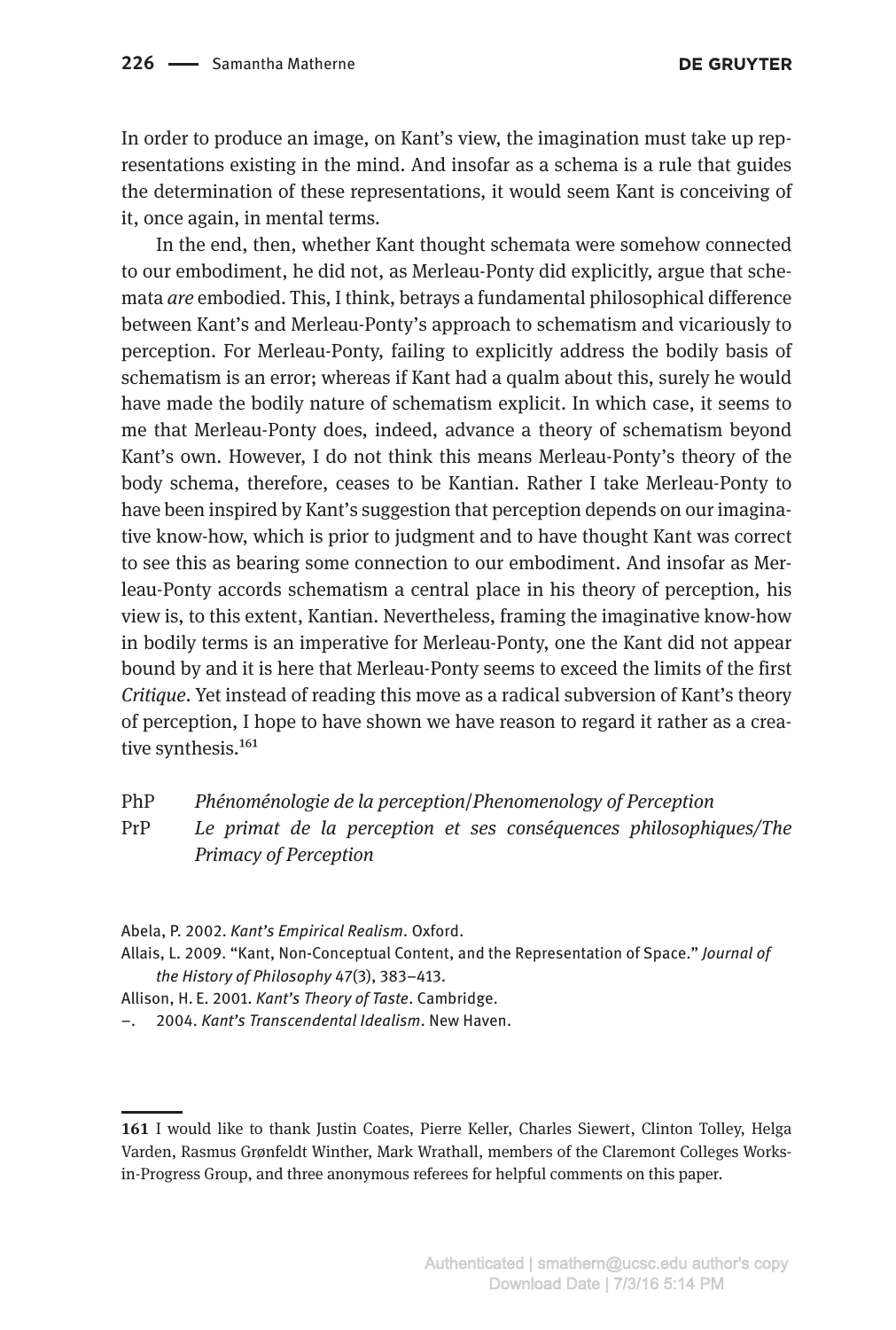- Aquila, R. 1992. "Personal Identity and Kant's 'Refutation of Idealism'." In *Immanuel Kant: Critical Assessments*. Eds. R. Chadwick/C. Cazeaux. London, 143–167.
- Bennett, J. 1966. *Kant's Analytic*. Cambridge.
- Berendzen, J. C. 2009. "Coping with Nonconceptualism: On Merleau-Ponty and McDowell." *Philosophy Today* 53(2), 161–172.
- –. 2010. "Coping Without Foundations: On Dreyfus's Use of Merleau-Ponty." *International Journal of Philosophical Studies* 18(5), 629–649.
- Bourgeois, B. 1992. "La Kantisme de Pierre Lachièze-Rey". In *Interprétations de Kant*. Eds. J. Quillien/G. Kirscher. Lille, 105–128.
- Brandt, R. 1999. *Kritischer Kommentar zu Kants Anthropologie in pragmatischer Hinsicht*. Hamburg.
- Carman, T. 1999. "The Body in Husserl and Merleau-Ponty." *Philosophical Topics* 27(2), 205–226.
- –. 2008. *Merleau-Ponty*. London.
- Carpenter, A. 1998. *Kant's Earliest Solution to the Mind/Body Problem*. Dissertation. Berkeley.
- Cassam, Q. 1993. "Inner Sense, Body Sense, and Kant's "Refutation of Idealism"." *European Journal of Philosophy*. 1(2), 111–127.
- Chipman, L. 1972. "Kant's Categories and their Schematism." *Kant-Studien* 63, 36–50.
- Dreyfus, H. L. 2006. "Overcoming the Myth of the Mental." *Topoi* 25, 43–49.
- Engstrom, S. 2006. "Understanding and Sensibility." *Inquiry* 49(1), 2–25.
- Falkenstein, L. 1995. *Kant's Intuitionism*. Toronto.
- Förster, E. 2000. *Kant's Final Synthesis*. Cambridge.
- Gallgher, S. 1986. "Body Image and Body Schema: A Clarification." *Journal of Mind and Behaviour* 7, 541–554.
- Gardner, S. 2015. "Merleau-Ponty's Transcendental Theory of Perception". In *The Transcendental Turn*. Eds. S. Gardner/M. Grist. Oxford.
- Gibbons, S. 1994. *Kant's Theory of Imagination*. Oxford.
- Ginsborg, H. 2008. "Was Kant a Nonconceptualist?". *Philosophical Studies* 137,
	- 65–77.
- Griffith, A. 2012. "Perception and the Categories". *European Journal of Philosophy* 20(2), 193–222.
- Grüne, S. 2009. *Blinde Anschauung. Zur Rolle von Begriffen in Kants Theorie sinnlicher Synthesis.* Frankfurt am Main.
- –. 2011. "Is There a Gap in Kant's B Deduction?". *International Journal of Philosophical Studies* 19(3), 465–490.
- Guyer, P. 1983. "Kant's Intentions in the Refutation of Idealism". *Philosophical Review* 92(3), 329–383.
- –. 1987. *Kant and the Claims of Knowledge*. Cambridge.
- –. 2006. *Kant*. London.
- Hanna, R. 2005. "Kant and Nonconceptual Content." *European Journal of Philosophy* 13(2), 247–290.
- –. 2008. "Kantian Nonconceptualism." *Philosophical Studies* 137, 41–64.
- –. 2011. "Beyond the Myth of the Myth: A Kantian Theory of Non-Conceptual Content." *International Journal of Philosophical Studies* 19, 323–398.
- Heidegger, M. *Sein und Zeit*. 1976. Gesamtausgabe, Band II. Frankfurt am Main. Translated as *Being and Time*. Trans. J. Macquarrie/E. Robinson. Oxford 1962.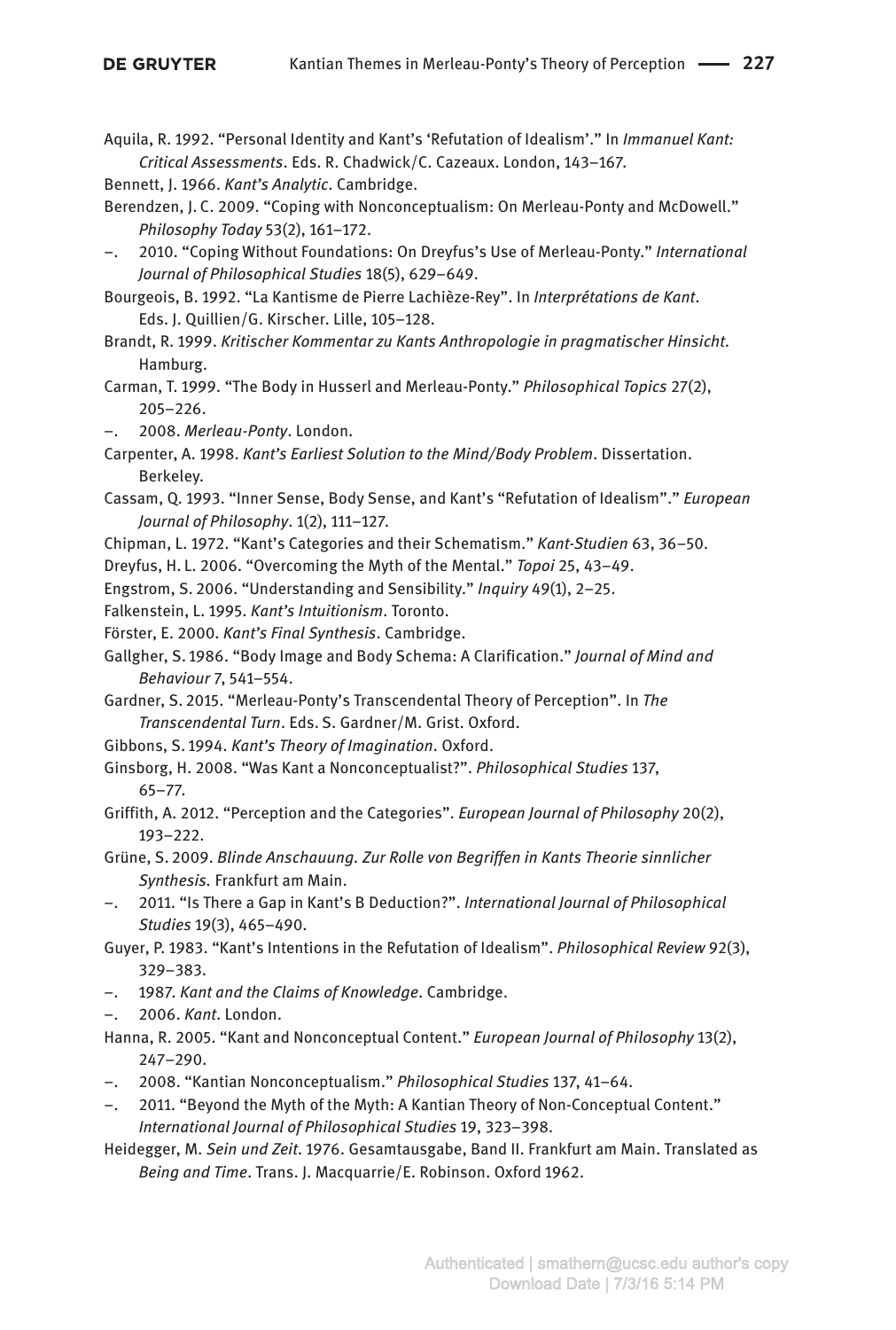#### 228 - Samantha Matherne

#### **DE GRUYTER**

- –. 1991. *Kant und das Problem der Metaphysik*. Gesamtausgabe Band III. Frankfurt am Main. Translated as *Kant and the Problem of Metaphysics*. 5th Edition. Trans. R. Taft. Bloomington/Indianapolis 1990.
- Husserl, E. 1939. *Erfahrung und Urteil*. Ed. L. Landgrebe. Prague. Translated as *Experience and Judgment*. Trans. J. Churchill/K. Ameriks. London 1973.
- –. 1976. *Die Krisis der europäischen Wissenschaften und die transzendentale Phänomenologie*. Ed. W. Biemel. *Husserliana VI*. The Hague. Translated as *The Crisis of European Sciences and Transcendental Phenomenology*. Trans. D. Carr. Evanston/Illinois 1970. Kambartel, F. 1976. *Erfahrung und Struktur*. Frankfurt am Main.

Kant, I. 1998. *Critique of Pure Reason*. Trans. P. Guyer/A. Wood. Cambridge.

- –. 1997. *Critique of Practical Reason*. Trans. M. Gregor. Cambridge.
- –. 2002a. *Critique of the Power of Judgment*. Trans. P. Guyer/E. Matthews. Cambridge.
- –. 2002b. "On a Discovery Whereby any new Critique of Pure Reason is to be Made Superfluous by an Older One". In *Theoretical Philosophy after 1781*. Transl. G. Hatfield/ M. Friedman/H. Allison/P. Heath. Cambridge.
- –. 2006. *Anthropology from a Pragmatic Point of View.* Trans. R. Louden. Cambridge.
- –. 1995. *Opus Postumum*. Trans. E. Förster/M. Rosen. Cambridge.
- –. 1992. *Lectures on Logic.* Trans. J. M. Young. Cambridge.
- –. 1997. *Lectures on Metaphysics.* Trans. K. Ameriks/S. Naragon. Cambridge.
- –. 1902–. *Kants gesammelte Schriften*. Eds. Deutsche (formerly, Königlich Preussiche) Akademie der Wissenschaften. Berlin.

Kaulbach, F. 1960. "Die Metaphysik des Raumes bei Leibniz und Kant." *Kant-Studien,* Ergänzungshefte. Köln, 7–152.

- –. 1965. *Der philosophische Begriff der Bewegung*. Köln.
- –. 1968. *Philosophie der Beschreibung*. Köln.

Kelly, S. 2002. "Merleau-Ponty on the Body". *Ratio* 15(4), 376–391.

- –. 2005. "Seeing Things in Merleau-Ponty". In *The Cambridge Companion to Merleau-Ponty*. Eds. T. Carman/M. Hansen. Cambridge, 74–110.
- Lachièze-Rey, P. 1933 f. "Réflexions sur l'activité spirituelle constituante". In *Recherches philosophiques*. Paris, 125–147.
- –. 1950. "Utilisation possible du schématisme kantien pour une théorie de la perception". In *Le Moi, le Monde et Dieu*. Paris, 171–82.
- –. 1950. *L'idealisme kantien*. Paris.
- –. 2007. "Lettres Philosophique: Correspondence avec Maurice Blondel." Available online at *Philopsis éditions numériques* (www.philopsis.fr).
- Laywine, A. 1993. *Kant's Early Metaphysics and the Origins of Critical Philosophy*. Atascadero.

Lohmar, D. 2003. "Husserl's Type and Kant's Schemata: Systematic Reasons for Their Correlation or Identity." In *The New Husserl: A Critical Reader*. Ed. D. Welton. Bloomington, 93–124.

Longuenesse, B. 1998. *Kant and the Capacity to Judge*. Trans. C. T. Wolfe. Princeton.

- –. 2006. "Self-Consciousness and Consciousness of One's Own Body: Variations on a Kantian Theme." *Philosophical Topics* 34(1 f.), 283–309.
- Makkreel, R. 1990. *Imagination and Interpretation in Kant*. Chicago.

Macquarrie, J./Robinson, E. (trans.). 1962. Martin Heidegger, *Being and Time*. Oxford.

Maldiney, H. 1958 f. "Pierre Lachièze-Rey, in memoriam (1885–1957)." *Kant-Studien* 50, 259–261.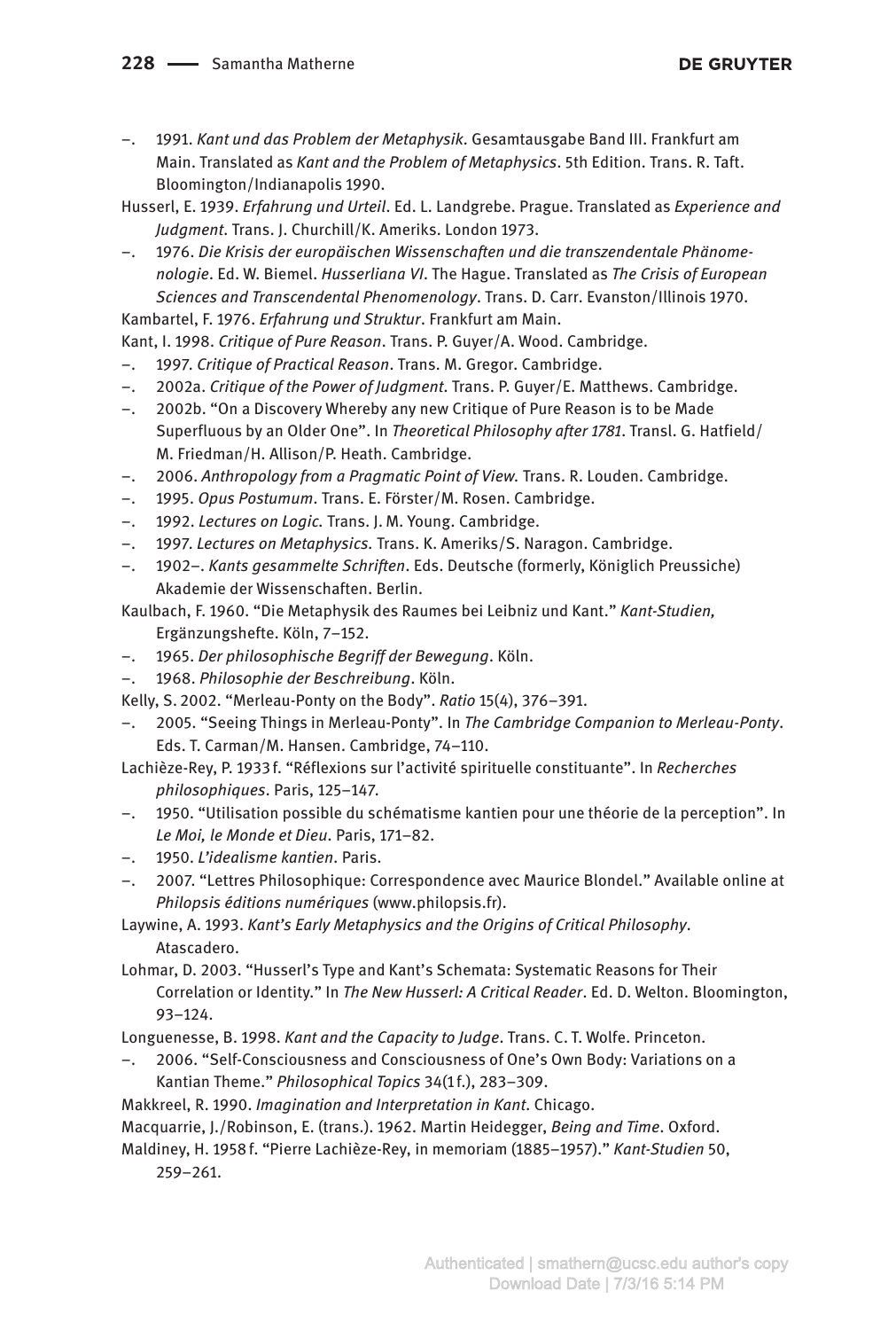- Matherne, S. 2014a. "The Kantian Roots of Merleau-Ponty's Account of Pathology". *British Journal for the History of Philosophy* 22(1), 124–149.
- –. 2014b. "Kant and the Art of Schematism." *Kantian Review* 19(2), 181–205.
- –. 2015. "Images and Kant's Theory of Perception." *Ergo* 2(29), 737–777.
- Matthews, E. 2006. *Merleau-Ponty: A Guide for the Perplexed*. London.
- McDowell, J. 2007a. "What is Myth." *Inquiry*, 50(4), 338–351.
- –. 2007b. "Response to Dreyfus." *Inquiry*, 50(4), 366–370.
- –. 2009. *Having the World in View*. Cambridge.
- McLear, C. 2015. "Two Kinds of Unity in the *Critique of Pure Reason*". *Journal of the History of Philosophy*, 53(1), 79–110.
- Melnick, A. 2009. *Kant's Theory of Self*. London.
- –. 2013. "Two Charges of Intellectualism Against Kant." *Kantian Review* 18(2), 197–219.
- Merleau-Ponty, M. 1945. *Phénoménologie de la perception*. Translated as *Phenomenology of Perception.* Trans. D. Landes. London 2013.
- –. 1947. "Le primat de la perception et ses conséquences philosophiques." *Bulletin de la société française de philosophie* vol. 49, 119–53. Translated as "The Primacy of Perception". In *The Primacy of Perception*. Trans. J. Edie. Evanston 1964, 12–42.
- Munzel, F. 1999. *Kant's Conception of Moral Character: The "Critical" Link of Morality, Anthropology, and Reflective Judgment*. Chicago.
- Noë, A. 1994. *Action in Perception*. Cambridge.
- Nuzzo, A. 2008. *Ideal Embodiment: Kant's Theory of Sensibility*. Bloomington.
- Pendlebury, M. 1995. "Making Sense of Kant's Schematism." *Philosophy and Phenomenological Research* 55(4), 777–797.
- Pippin, R. B. 1976. "Schematism and Empirical Concepts." *Kant-Studien* 67, 156–171.
- Pitte, F. 1971. *Kant as Philosophical Anthropologist*. The Hague.
- Rockmore, T. 2011. *Kant and Phenomenology*. Chicago.
- Rohs, P. 2001. "Bezieht sich nach Kant die Anschauung unmittelbar auf Gegenstände?". *Akten des IX. Internationalen Kant-Kongresses*, Vol. II. Berlin.
- Romdenh-Romluc, K. 2007. "Merleau-Ponty and the Power to Reckon with the Possible". In *Reading Merleau-Ponty: On Phenomenology of Perception*. Ed. T. Baldwin. London, 44–58.
- –. 2011. *Merleau-Ponty and Phenomenology of Perception*. London.
- Rudisill, P. 1996. "Circles in the Air: Pantomimics and the Transcendental Object =  $X$ ." *Kant-Studien* 2, 132–148.
- Rukgaber, M. 2009. "'The Key to Transcendental Philosophy': Space, Time and Body in Kant." *Kant-Studien* 100, 166–186.
- Scott, R. D. 1956. "Notes on the Body Image and Schema." *Journal of Analytical Psychology* 1.2, 145–160.
- Sedgwick, S. 1997. "McDowell's Hegelianism." *European Journal of Philosophy* 5(1), 21–38.
- Sellars, W. 1970. "… this I or He or It (The Thing) which thinks …" *Proceedings and Addresses of the American Philosophical Association* 44, 5–31.
- –. 1978. "The Role of the Imagination in Kant's Theory of Experience." In *Categories: A Colloquium*. Ed. H. W. Johnstone Jr. University Park, PA, 231–245.
- Shabel, L. 1998. "Kant on the 'Symbolic Construction' of Mathematical Concepts." *Studies in History and Philosophy of Science* 29(4), 589–621.
- Shell, S. M. 1996. *The Embodiment of Reason*. Chicago.
- Siewert, C. 2013. "Intellectualism, Experience, and Motor Understanding". In *Mind, Reason, and Being-in-the-World: The McDowell/Dreyfus Debate*. Ed. J. Schear. London, 194–226.